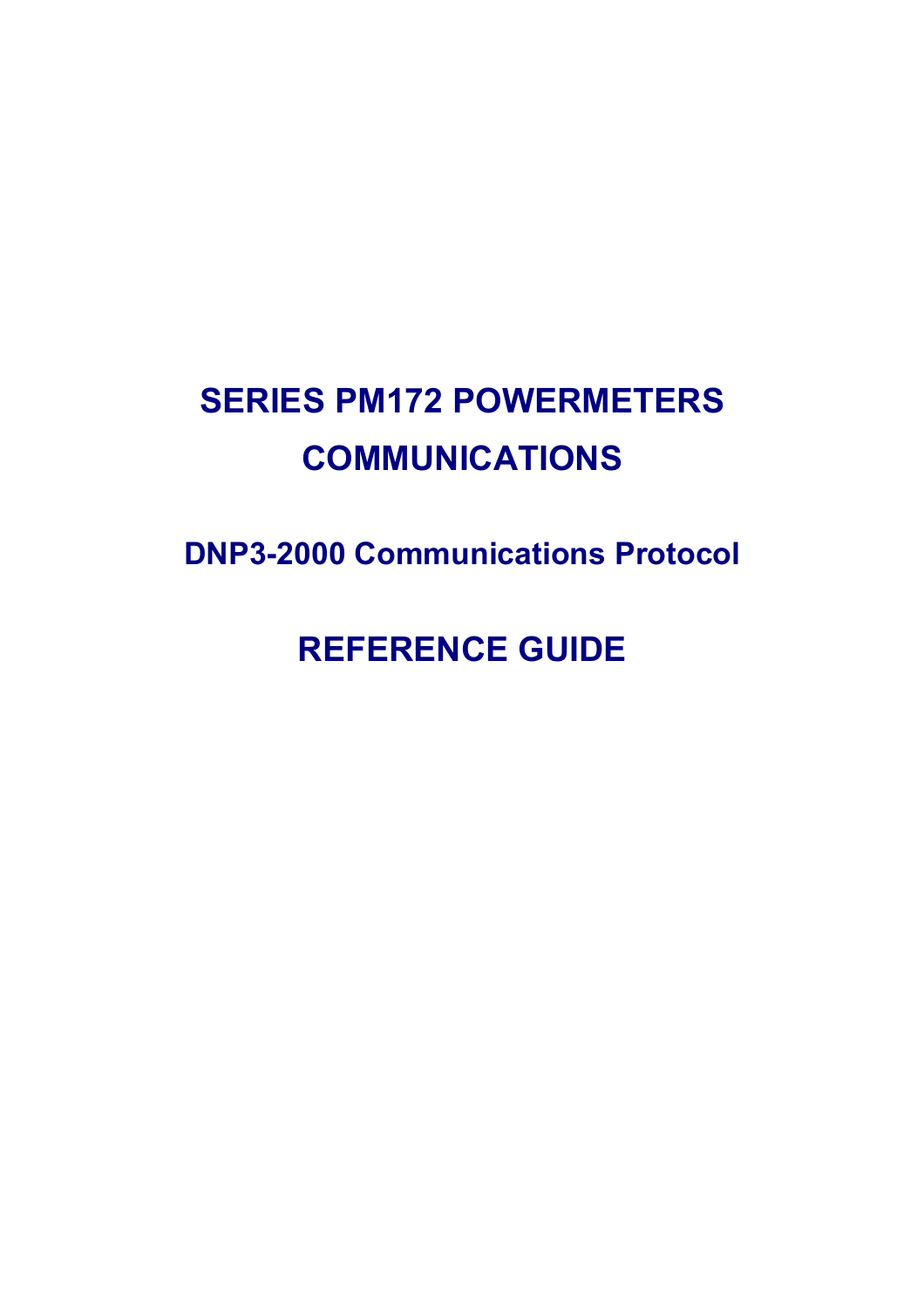Every effort has been made to ensure that the material herein is complete and accurate. However, the manufacturer is not responsible for any mistakes in printing or faulty instructions contained in this book. Notification of any errors or misprints will be received with appreciation.

For further information regarding a particular installation, operation or maintenance of equipment, contact the manufacturer or your local representative or distributor.

This book is copyrighted. No part of this book may be reproduced, stored in a retrieval system, or transmitted in any form or by any means, electronic, mechanical, photocopying, recording or otherwise without the prior written permission of the manufacturer.

Rev.A7 (F/W Version 4.88.8 or later):

1. Added DNP 16-bit BC scaling option.

Rev.A6 (F/W Version 4.88.3 or later):

- 2. Added DNP Binary Output Object 10 Variation 01 (packed bit read).
- 3. Added DNP points BC:4, BC:5 for kvarh imp/exp energy counters.

Rev.A5 (F/W Version 4.88.2 or later):

- 1. Added the Broken Delta wiring configuration.<br>2. Communication protocol is changeable through
- 2. Communication protocol is changeable through communications.<br>
3. DNP event setpoints are configurable for High and Low threshold
- 3. DNP event setpoints are configurable for High and Low thresholds and Delta triggers.
- 4. Removed DNP Class 0 group assignments.<br>5. The battery status is reported in the device s
- The battery status is reported in the device self-check register.

Rev.A4 (F/W Version 4.86 or later):

- 1. Added DNP Class 0 point assignments.
- 2. Separated the DNP Class 0 assignment and DNP Events setup.<br>3. Control Relay Output Block point #100 allows assigning Relay st
- 3. Control Relay Output Block point #100 allows assigning Relay status Points to the Class 0 polling.
- 4. The Frozen Counter points have the same numbers as the corresponding Binary Counters.

BG0273 Rev. A7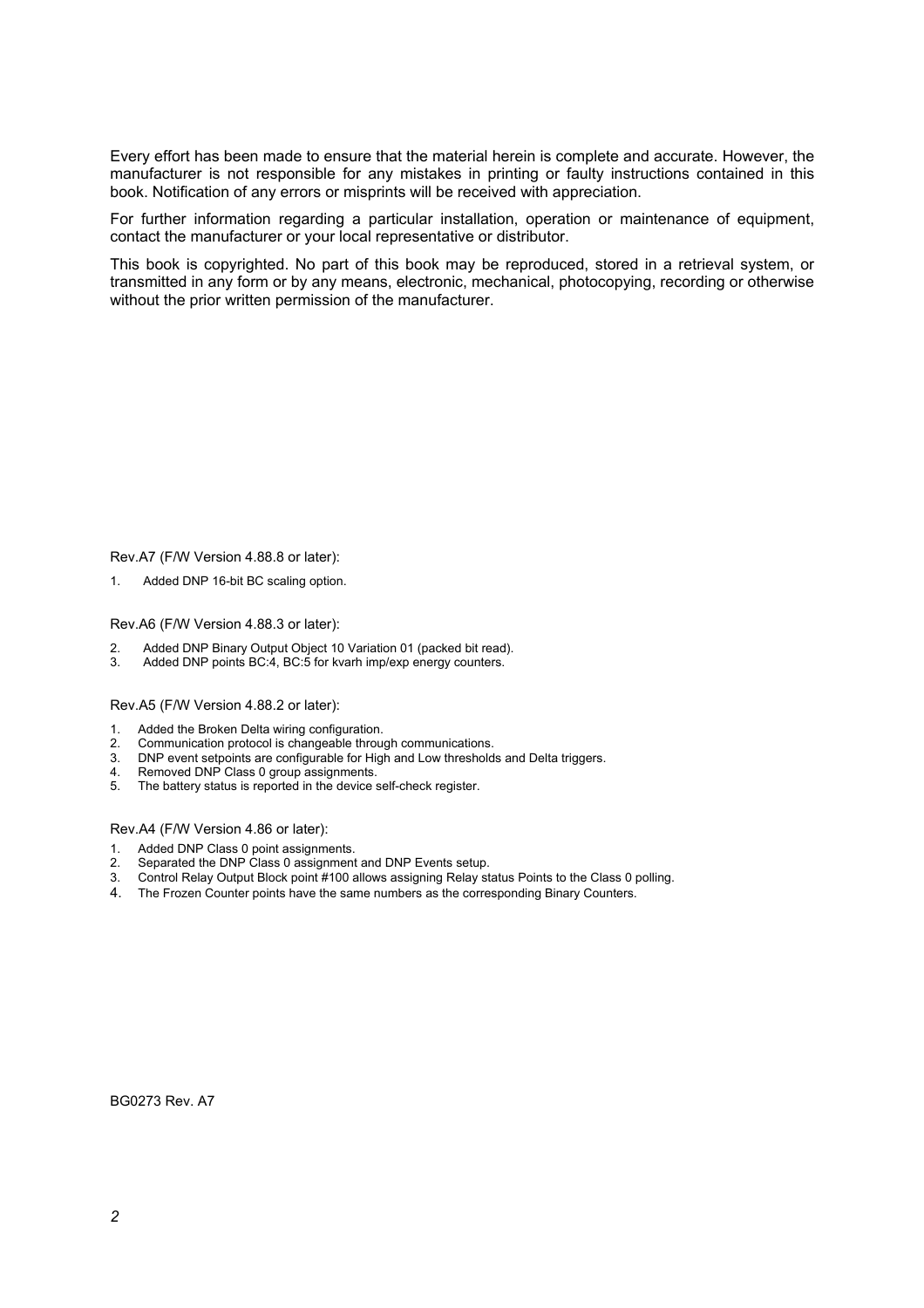## **Table of Contents**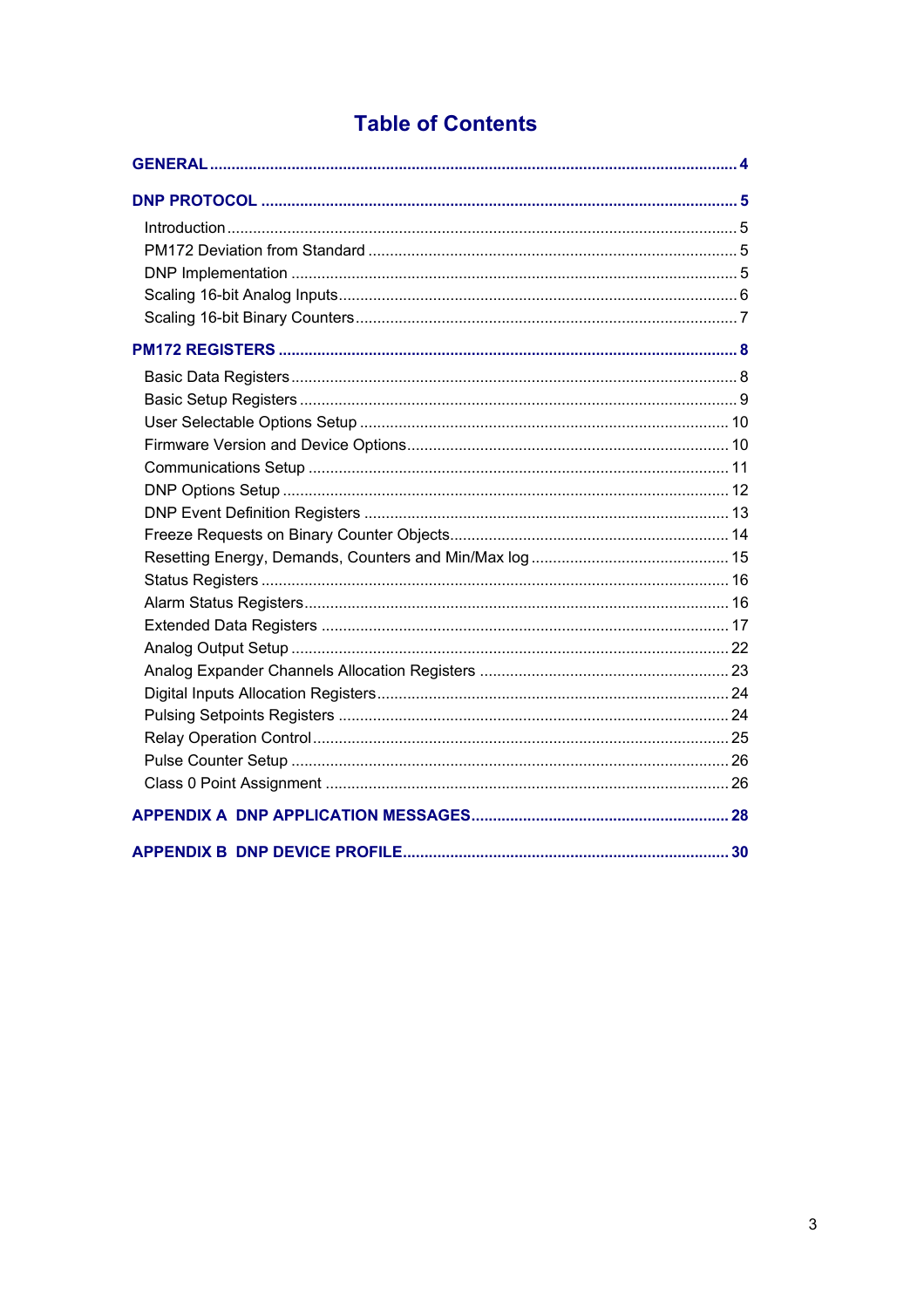## **1 GENERAL**

<span id="page-3-0"></span>This document specifies a subset of the DNP3-1999 serial communications protocol used to transfer data between a master computer station and the Series PM172 Powermeters. The document provides all necessary information for developing third-party communications software capable of communicating with the PM172.

Additional information concerning communications operation, configuration of communications parameters, and communications connections is found in the Series PM172 Installation and Operation Manual.

#### **IMPORTANT**

- 1. The voltage parameters throughout the protocol can represent line-to-neutral or line-to-line voltages depending on the wiring mode selected in the instrument. When the 4LN3, 3LN3 or 3BLN3 wiring mode is selected, the voltages will be line-to-neutral; for any other wiring mode, they will be line-to-line voltages. In 4LN3, 4LL3, 3LN3, 3LL3, 3BLN3 and 3BLL3 wiring modes, harmonic voltages will represent line-to-neutral voltages. In a 3-wire direct connection, harmonic voltages will represent line-to-neutral voltages as they appear on the instrument's input transformers. In a 3-wire open delta connection, harmonic voltages will comprise L12 and L23 line-to-line voltages.
- 2. In 3-wire connection schemes, the unbalanced current and phase readings for power factor, active power, and reactive power will be zero, because they have no meaning. Only the total three-phase power values can be used.
- 3. Most of the instrument's advanced features are configured using multiple setup parameters that can be accessed in contiguous registers. When writing the setup registers, it is recommended to write all the registers at once using a single request, or to clear (zero) the setup before writing into separate registers. Each written value is checked for compatibility with the other setup parameters, and if the new value does not conform to them, the request will be rejected.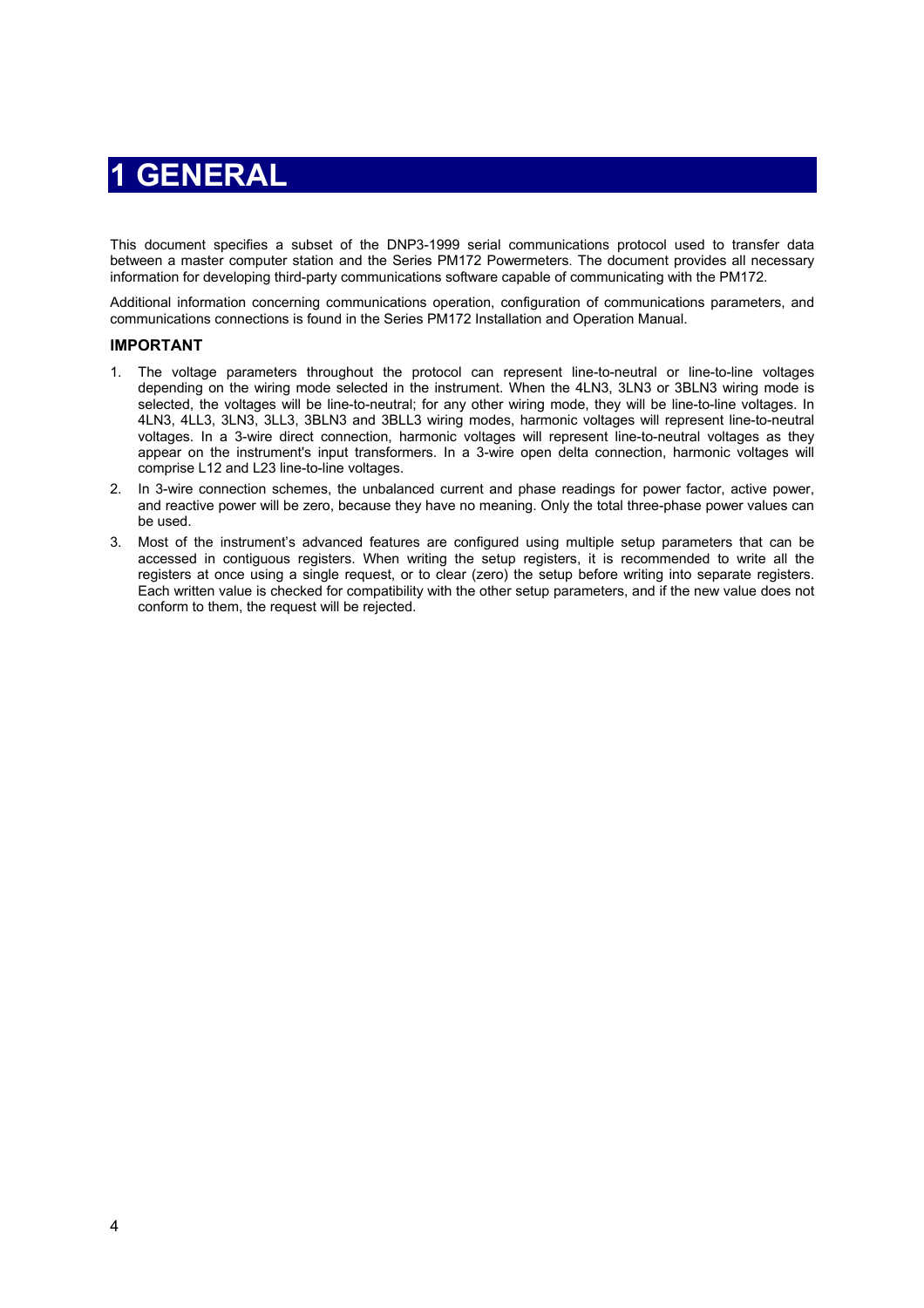## **2 DNP PROTOCOL**

## <span id="page-4-1"></span><span id="page-4-0"></span>**Introduction**

DNP3-2000 (Distributed Network Protocol) is an open standard designed by Harris Control Division. DNP defines a command-response method of communicating digital information between a master and slave device. Detailed information regarding DNP3-2000is available in the "Basic 4 Document Set" which can be obtained from the DNP User Group. This document describes a LEVEL 2 DNP3-2000 communication protocol implemented between a master station and a slave PM172 instrument.

## <span id="page-4-2"></span>**PM172 Deviation from Standard**

The PM172 does not support unsolicited requests or hardware collision avoidance.

The data link layer differs from the Basic 4 specifications because of the master-slave relationship between devices. When the Powermeter receives a request, no further requests can be sent until after the Powermeter makes the appropriate response.

## <span id="page-4-3"></span>**DNP Implementation**

#### **Overview**

The PM172, like most devices, retrieves regular analog and binary data from the instrument by executing directed (non-broadcast) Read requests.

Binary-Output-Status objects and Analog-Output-Status objects are sent with flags that always indicate ONLINE.

A Binary-Output-Status object that indicates the current state of a control digital point (relay) uses remote forced data as well as local forced data bits. The value of a state bit indicates the current state of the digital output point.

The PM172 executes the parameter clear function and demands resets using the Direct-Operate (or SBO/Operate or Direct-Operate-No-Acknowledge) command to specified points of the Control-Relay-Output-Block object.

Issuing the Direct-Operate (or SBO/Operate or Direct-Operate-No-Acknowledge) command to appropriative points of the Analog-Output-Block object can change the setup parameters. The DNP functions Write, Cold-Restart and Delay Measurement are also supported by the PM172. Refer to Appendix A for specific requests and responses. Appendix B contains the standard DNP Device Profile Document.

The Powermeter attempts to respond with the same object variation and qualifier as those in the request. Exceptions to this rule include changing variation 0 to a specific variation and changing qualifier code 6 to 1.

If the Powermeter receives an invalid request, it sets the internal indication to the error code. The following internal indication bits are supported:

| <b>Octet</b><br><b>Position</b> | Bit<br><b>Position</b> | <b>Description</b>                                                                                                                                                                                                                                  |
|---------------------------------|------------------------|-----------------------------------------------------------------------------------------------------------------------------------------------------------------------------------------------------------------------------------------------------|
| 0                               | $\mathbf{0}$           | Set when a request received with a broadcast destination address. Cleared after next<br>response.                                                                                                                                                   |
| 0                               | 7                      | Device restart - set when the instrument powers up or after executing Cold Restart, cleared<br>by writing zero to object 80.                                                                                                                        |
| 0                               | $\overline{4}$         | Time-synchronization required from the master. Cleared when master sets the time.                                                                                                                                                                   |
| 0                               | 5                      | Set when the instrument is in the Local state (is being programmed via the front panel).<br>Cleared when the instrument is in the Remote state.                                                                                                     |
|                                 | 5                      | Set when the current configuration in the instrument is corrupted. May also be set as a result<br>of the legal changes in the setup configuration whenever another setup is affected by the<br>changes made. Cleared when either setup is reloaded. |

#### **Class 0 Response**

The PM172 DNP implementation supports a wide variety of messages. The most common method to extract DNP static object information is to issue a Read Class-0 request.

There is an option for assigning objects to be polled via Class 0 requests. When this option is used, the Class 0 response includes all static object points specified by the Class 0 Point Assignment Setup Registers (see Table 3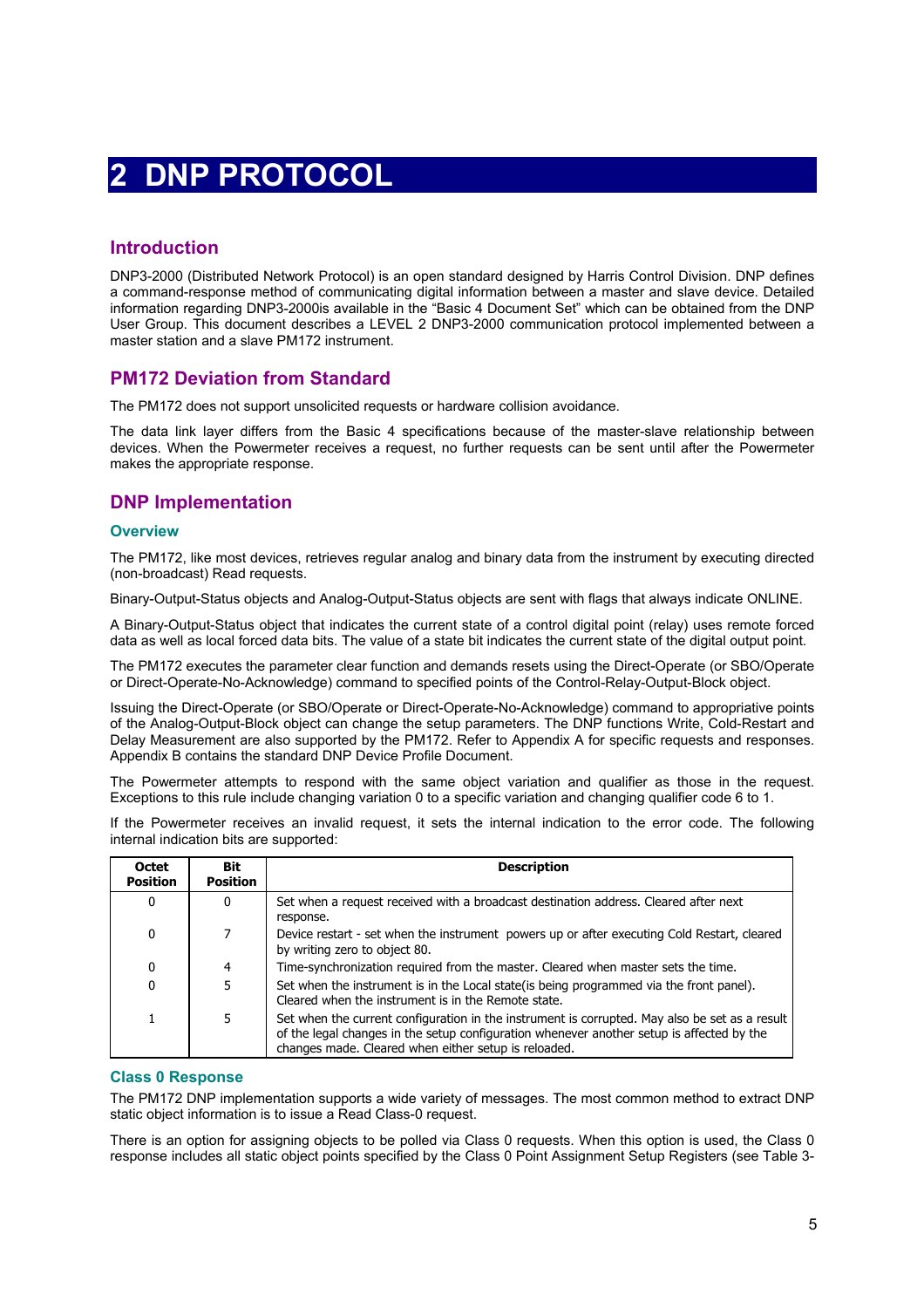30). By default, the following points are specified by the Class 0 Point Assignment setup: 32 first Analog Input points from Table 3-1, 3 Analog Output first 3 points from Table 3-2, 2 Binary Input points represented Status Inputs and 2 Binary Input points represented Relay Status (see Table 3-13).

#### **Object Point Mapping and Event Objects**

The PM172 has a special mapping mechanism allowing you to map either static object point onto predefined point range. A total of 32 points are available for mapping. DNP static objects can be accessed directly by using the dedicated object point number. DNP event objects can be generated and accessed only through a mapping mechanism.

You can map any of the 32 mapping points to either Analog Input, Binary Input or Binary Counter object point. By default those are factory mapped to the first 32 points of the Analog Input object: 32 points from the Basic Data Registers (see Table 3-1). To re-map these, you must define the required number of points for each allowable DNP object in the DNP Options Setup (see Table 3-8), and then configure each point individually to be polled as an event source, via the DNP Event Setpoints Setup (see Table 3-9). For any mapped static object point, you can enable a corresponding event object point. Note that any changes made to the DNP Options Setup cause a reset of the DNP Event Options Setup points to their defaults.

All event options are disabled by default. Since a mapped static point is configured to create DNP Event objects, events are generated for this point as its value or state changes. Two different scan time rates are used for polling events:

- 200 ms for Binary Counter and Analog Input points:
- 50 ms for Binary Input points.

The memory consumption for keeping events depends on the event objects variation (DNP object size). The maximum buffer size (MBS) per DNP Event Object/ Event Class is 256 byte. The maximum number of events that the instrument can hold can be calculated as follows:

Maximum Events Number = MBS / (DNP Event Object Size + 1)

For example, the instrument can hold up to 21 measures of the 32-bit Analog Change Event With Time Object: (256 / 12) or up to 32 measures of the 8-bit Binary Change Event With Time Object: (256 / 8).

To suppress mapping, explicitly set all registers that specify the number of the Analog Input, Binary Input and/or Binary Counter objects to 0. In this case PM172 supports Static Operation Polling only.

#### **DNP Address**

The instrument on a DNP link must have a unique address. The PM172 allows one of 256 addresses to be selected. The selectable addresses have a range of 0-255. DNP uses the address 65535 for broadcast function. Note that a broadcast request never generates a DNP response.

#### **Transaction Timing**

To allow the master to switch the communication link, the Powermeter minimum response time must be at least 3.5 character time (depending on the baud rate) and at least 5 ms. Table 2-1 shows the actual response time measured at 9600 bps.

| Typical response time, ms<br>No. of Parameters |  | Maximum response time, ms |
|------------------------------------------------|--|---------------------------|
|                                                |  |                           |
|                                                |  |                           |
|                                                |  |                           |
| 43 (Object 30:3)                               |  |                           |

#### **Table 2-1 Response Time**

Note that Direct-Operate (or SBO/Operate or Direct-Operate-No-Acknowledge) requests for reset/clear registers and setpoint changing are immediately confirmed.

## <span id="page-5-0"></span>**Scaling 16-bit Analog Inputs**

With the Analog-Input objects, any of variations 1 through 4 can be used. Variations specified in the tables in Section 3 show those that should be used to read a full-range value without a possible over-range error when no scaling is used to accommodate the value to the requested object size.

When over-range occurs, a positive value is reported as 32767 and a negative value as -32768, with the overrange bit being set to 1 in the flag octet if a variation 2 is requested. To avoid over-range errors when a variation 2 or 4 is required, a liner scaling may be used (see Section 3, DNP Options Setup) to scale 32-bit analog readings to 16-bit Analog Input objects. By default, scaling is disabled.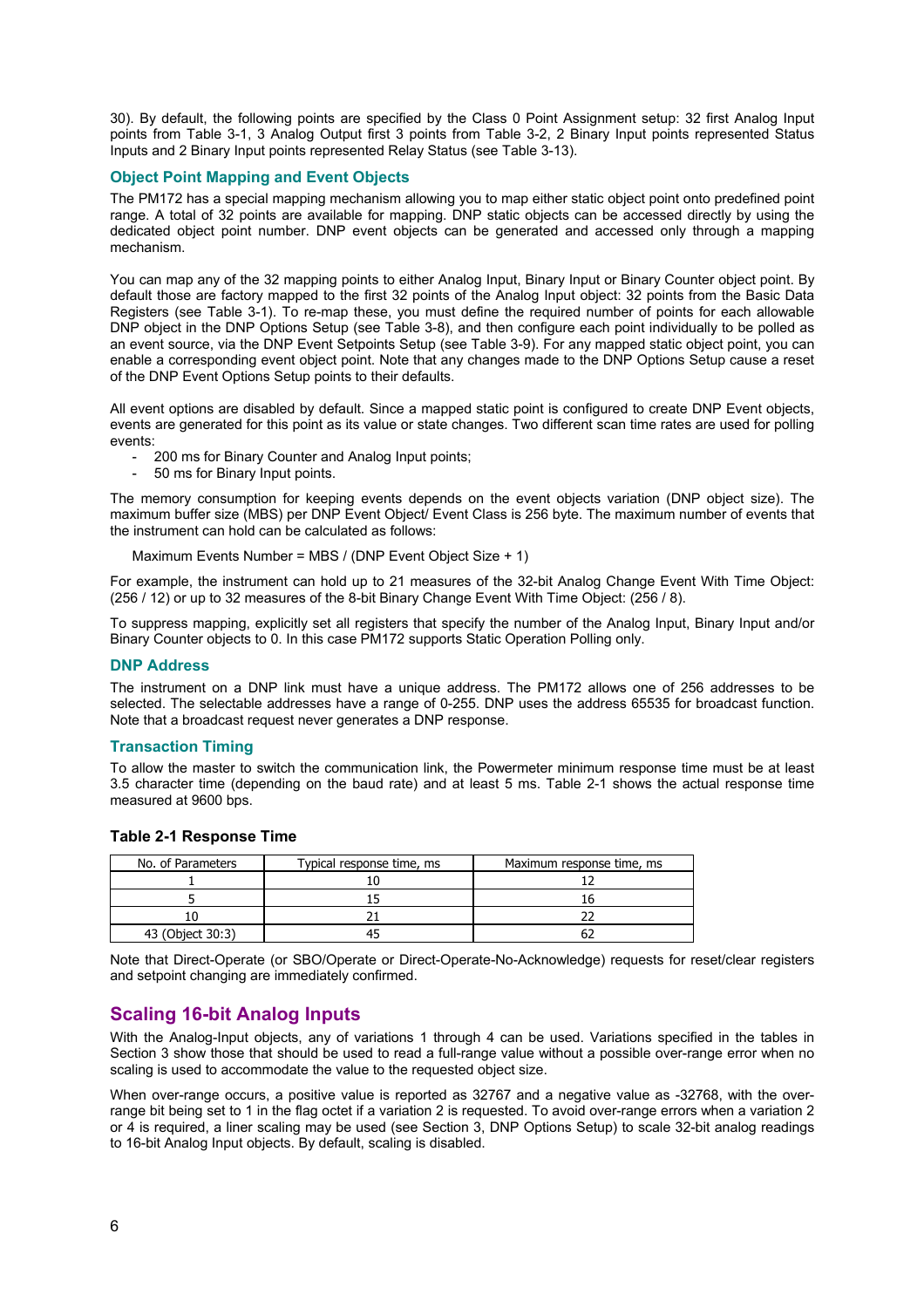When scaling is enabled, either analog input requested with variation 2 or 4 will be scaled to the range of -32768 to 32767 for bi-directional parameters (such as power and power factor), and to the range of 0 to 32767 for singleended positive parameters (voltage, current, frequency, etc.). To get a true reading, the reverse conversion should be done using the following formula:

$$
Y = ((X - DNP\_LO) \times (HI - LO)) / (DNP\_HI - DNP\_LO) + LO
$$

where:

| v      | - the true reading in engineering units                                                                |
|--------|--------------------------------------------------------------------------------------------------------|
| х      | - the raw input data in the range of DNP $LO - DNP$ HI                                                 |
| LO. HI | - the data low and high scales in engineering units (specified for each Analog-Input point, Section 4) |
| DNP LO | DNP low conversion scale: DNP LO = -32768 for a point with a negative LO scale, DNP LO = 0 for         |
|        | a point with a zero or positive LO scale                                                               |
| DNP HI | DNP high conversion scale: DNP $HI = 32767$                                                            |

#### **EXAMPLE**

Suppose you have read a value of 201 for point 3 that reports a current reading (see Table 3-1). If your instrument has CT primary current 5000 A, then the current high scale is HI =  $2.0 \times 5000 = 10000$ , and the current reading in engineering units will be as follows:

 $(201 - 0) \times (10000 - 0)/(32767 - 0) + 0 = 61.34A$ 

### <span id="page-6-0"></span>**Scaling 16-bit Binary Counters**

Binary counters are stored in the device in 32-bit integer format. Using 16-bit Binary Counter objects can cause over-range errors if the counter value exceeds 32767. Scaling binary counters (see DNP Options setup in Section 3.9) allows changing a binary counter unit from 1 to 1000 in powers of 10 to accommodate a 32-bit counter value to 16-bit object format. If the scaling unit is greater than 1, the counter value is reported being divided by the scaling unit. To get the actual value, multiply the counter reading by the selected scaling unit.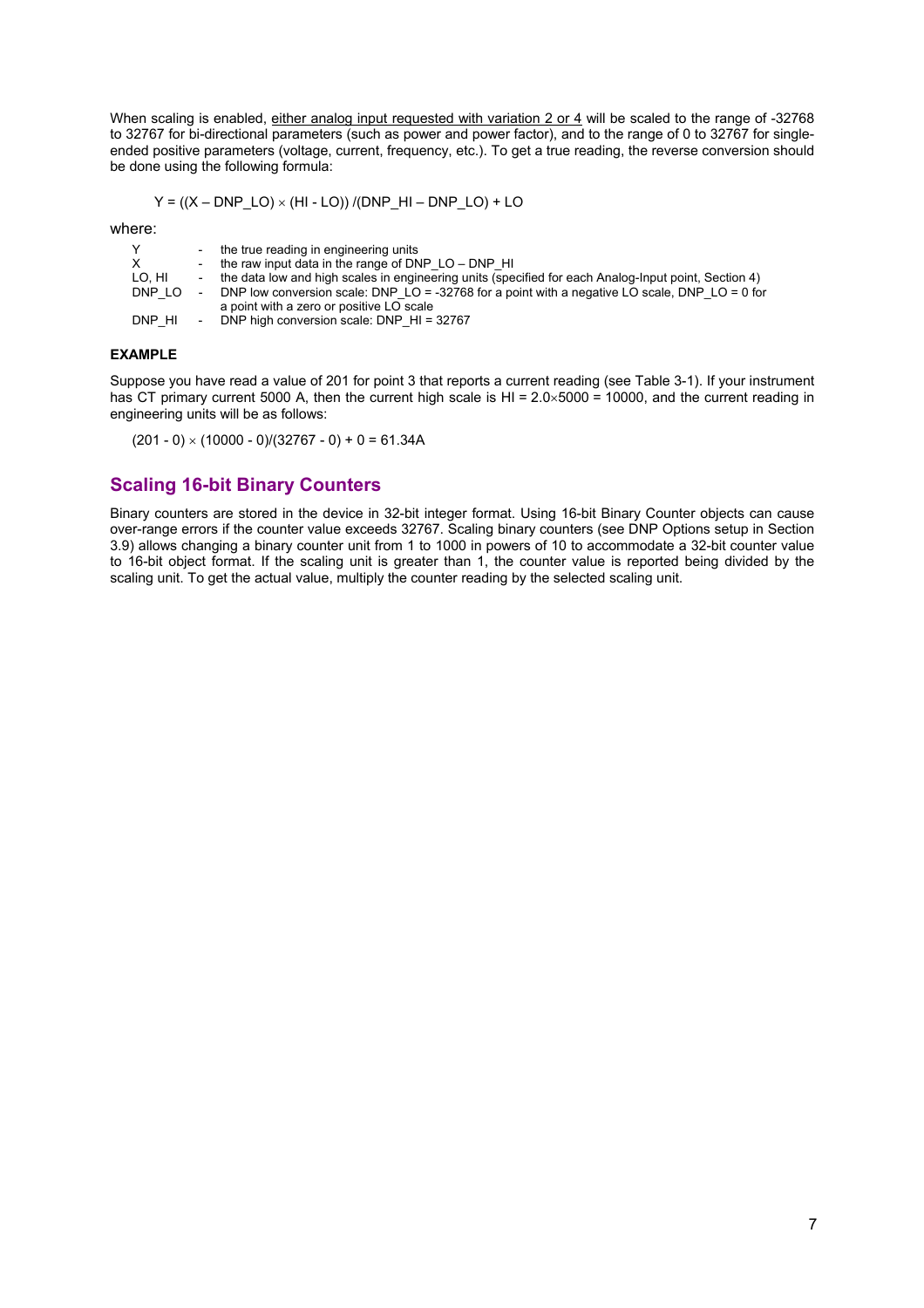## **3 PM172 Registers**

## <span id="page-7-1"></span><span id="page-7-0"></span>**Basic Data Registers**

These registers are used to retrieve a predefined set of the data measured by the Powermeter. All electrical parameters are averaged values over the specified number of real-time measurements.

| Object:Var $5$ | Parameter                                 | <b>Object:Point</b> | Unit $2$        | Value range $1$             |
|----------------|-------------------------------------------|---------------------|-----------------|-----------------------------|
| 30:3           | Voltage L1/L12 4                          | AI:0                | Λ               | 0 to Vmax                   |
| 30:3           | Voltage L2/L23 4                          | AI:1                | V               | 0 to Vmax                   |
| 30:3           | Voltage L3/L31 4                          | AI:2                | ٧               | 0 to Vmax                   |
| 30:3           | Current L1                                | AI:3                | Α               | 0 to Imax                   |
| 30:3           | Current L2                                | AI:4                | А               | 0 to Imax                   |
| 30:3           | Current L3                                | AI:5                | Α               | 0 to Imax                   |
| 30:3           | kW L1                                     | AI:6                | kW              | -Pmax to Pmax               |
| 30:3           | kW <sub>L2</sub>                          | AI:7                | kW              | -Pmax to Pmax               |
| 30:3           | kW L3                                     | AI:8                | kW              | -Pmax to Pmax               |
| 30:3           | kvar L1                                   | AI:9                | kvar            | -Pmax to Pmax               |
| 30:3           | kvar L2                                   | AI:10               | kvar            | -Pmax to Pmax               |
| 30:3           | kvar L3                                   | AI:11               | kvar            | -Pmax to Pmax               |
| 30:3           | kVA L1                                    | AI:12               | kVA             | 0 to Pmax                   |
| 30:3           | kva L2                                    | AI:13               | kVA             | 0 to Pmax                   |
| 30:3           | kVA L3                                    | AI:14               | kVA             | 0 to Pmax                   |
| 30:4           | Power factor L1                           | AI:15               | 0.001           | -999 to 1000                |
| 30:4           | Power factor L2                           | AI:16               | 0.001           | -999 to 1000                |
| 30:4           | Power factor L3                           | AI:17               | 0.001           | -999 to 1000                |
| 30:4           | <b>Total Power factor</b>                 | AI:18               | 0.001           | -999 to 1000                |
| 30:3           | <b>Total kW</b>                           | AI:19               | kW              | -Pmax to Pmax               |
| 30:3           | Total kvar                                | AI:20               | kvar            | -Pmax to Pmax               |
| 30:3           | Total kVA                                 | AI:21               | kVA             | 0 to Pmax                   |
| 30:3           | Neutral (unbalanced) current              | AI:22               | Α               | 0 to Imax                   |
| 30:4           | Frequency                                 | AI:23               | $0.01$ Hz       | 0 to 10000                  |
| 30:3           | Maximum sliding window kW demand 4 (E)    | AI:24               | kW<br>0 to Pmax |                             |
| 30:3           | Accumulated kW demand (E)                 | AI:25               | kW              | 0 to Pmax                   |
| 30:3           | Maximum sliding window kVA demand 4 (E)   | AI:26               | kVA             | 0 to Pmax                   |
| 30:3           | Accumulated kVA demand (E)                | AI:27               | kVA             | 0 to Pmax                   |
| 30:3           | Maximum ampere demand L1                  | AI:28               | А               | 0 to Imax                   |
| 30:3           | Maximum ampere demand L2                  | AI:29               | А               | 0 to Imax                   |
| 30:3           | Maximum ampere demand L3                  | AI:30               | А               | 0 to Imax                   |
| 30:3           | Present sliding window kW demand 3 (E)    | AI:31               | kW              | 0 to Pmax                   |
| 30:3           | Present sliding window kVA demand $3$ (E) | AI:32               | kVA             | 0 to Pmax                   |
| 30:4           | PF import at maximum kVA sliding window   | AI:33               |                 | 0 to 1000                   |
|                | demand (E)                                |                     |                 |                             |
| 30:4           | Voltage THD L1/L12                        | AI:34               | %               | 0 to 9999                   |
| 30:4           | Voltage THD L2/L23                        | AI:35               | $\%$            | 0 to 9999                   |
| 30:4           | Voltage THD L3                            | AI:36               | $\%$            | 0 to 9999                   |
| 30:4           | Current THD L1                            | AI:37               | $\%$            | 0 to 9999                   |
| 30:4           | Current THD L2                            | AI:38               | $\%$            | 0 to 9999                   |
| 30:4           | Current THD L3                            | AI:39               | $\%$            | 0 to 9999                   |
| 30:4           | Current TDD L1                            | AI:40               | $\%$            | 0 to 1000                   |
| 30:4           | Current TDD L2                            | AI:41               | $\%$            | 0 to 1000                   |
| 30:4           | Current TDD L3                            | AI:42               | $\%$            | 0 to 1000                   |
| 20:5           | kWh import (E)                            | BC:0                | kWh             | 0 to 999,999,999            |
| 20:5           | kWh export (E)                            | BC:1                | kWh             | 0 to 999,999,999            |
| 20:5           | kvarh net (E)                             | BC:2                | kvarh           | -999,999,999 to 999,999,999 |
| 20:5           | kVAh (E)                                  | BC:3                | kVAh            | 0 to 999,999,999            |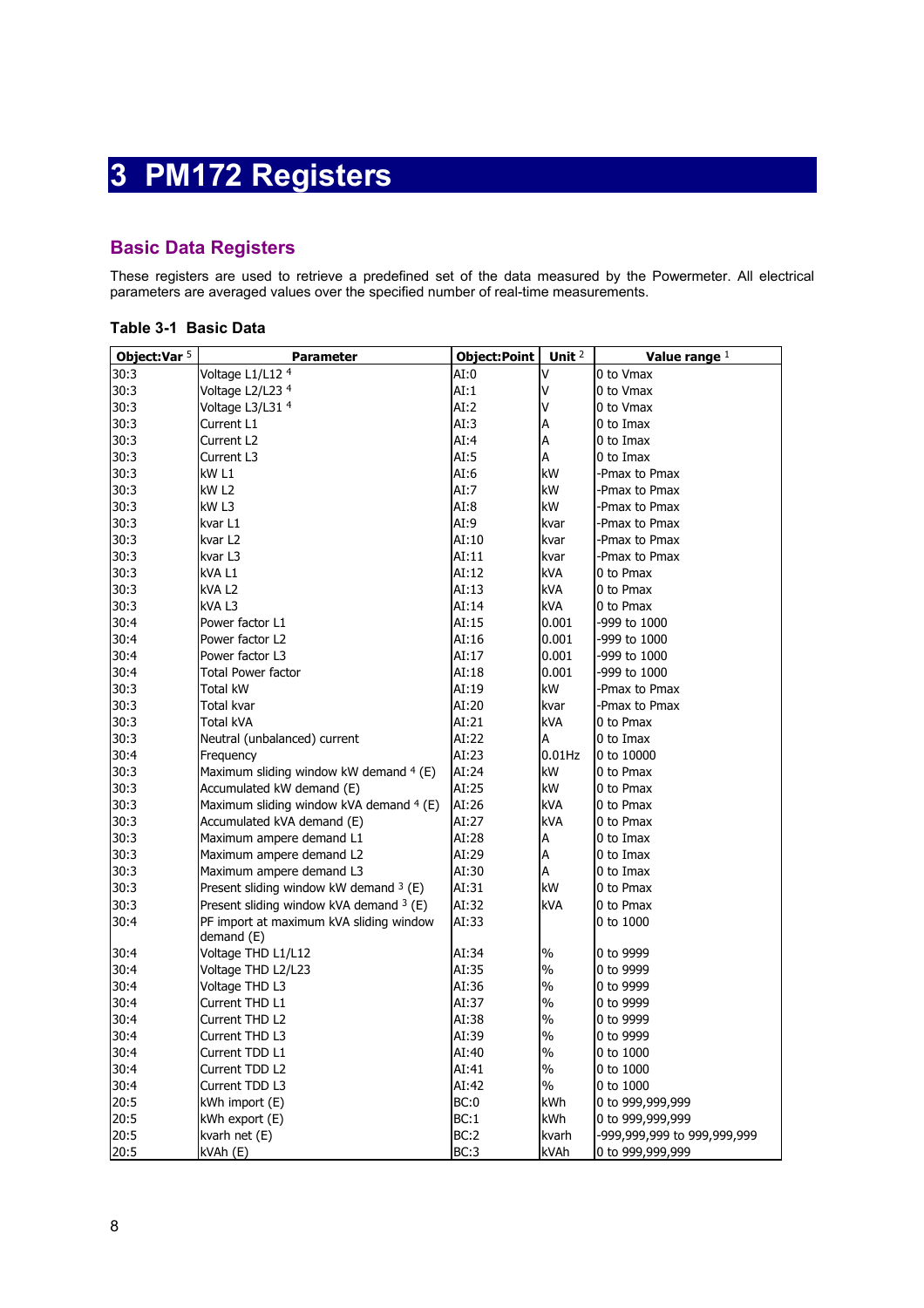| Obiect:Var 5 | Parameter            | Object: Point $\vert$ Unit $2$ |               | Value range $1$  |
|--------------|----------------------|--------------------------------|---------------|------------------|
| 20:5         | kvarh import $(E)$ 6 | BC:4                           | lkvarh        | 0 to 999,999,999 |
| 20:5         | kvarh export (E) 6   | BC:5                           | <b>Ikvarh</b> | 0 to 999,999,999 |

AI indicates Analog-Input point, BC - Binary Counter point.

1 The parameter limits are as follows:

**Imax** (200% over-range) =  $2 \times CT$  primary current [A] Direct wiring (PT Ratio  $= 1$ ): **Vmax** (690 V input option) =  $828.0$  V **Vmax** (120 V input option) = 144.0 V **Pmax** = (Imax  $\times$  Vmax  $\times$  3) [kW x 0.001] if wiring mode is 4LN3, 3LN3 or 3BLN3 **Pmax** = (Imax × Vmax × 2) [kW x 0.001] if wiring mode is 4LL3, 3OP2, 3DIR2, 3OP3, 3LL3 or 3BLL3 Wiring via PTs (PT Ratio > 1): **Vmax** (690 V input option) =  $144 \times PT$  Ratio [V] **Vmax** (120 V input option) =  $144 \times PT$  Ratio [V] **Pmax** =  $(Imax \times Vmax \times 3)/1000$  [MW x 0.001] if wiring mode is 4LN3. 3LN3 or 3BLN3 **Pmax** =  $(Imax \times Vmax \times 2)/1000$  [MW  $\times$  0.001] if wiring mode is 4LL3, 3OP2, 3DIR2, 3OP3, 3LL3 or 3BLL3 <sup>2</sup> When using direct wiring (PT Ratio = 1), voltages are transmitted in 0.1 V units, currents in 0.01 A units, and powers in

- 0.001 kW/kvar/kVA units. For wiring via PT (PT Ratio > 1), voltages are transmitted in 1V units, currents in 0.01 A units, and powers in 1 kW/kvar/kVA units.
- <sup>3</sup> To get block interval demand readings, set the number of demand periods equal to 1 (see Table 3-4).
- 4 When the 4LN3 or 3LN3 wiring mode is selected, the voltages will be line-to-neutral; for any other wiring mode, they will be line-to-line voltages.
- 5 Variations specified in the table show those that should be used to read a full-range value without a possible over-range error when no scaling is used to accommodate the value to the requested object size (see Section 3, Scaling Analog Input Objects).
- 6 Available starting with F/W Version 4.88.3 or later.
- E Available in the PM172E

#### <span id="page-8-0"></span>**Basic Setup Registers**

These registers are used to access the basic setup parameters. In the event that the modulus field is not equal to 1, the value received from the Powermeter must be multiplied by the modulus. When written, such a number should be divided by the modulus.

| Object:      | Object:<br><b>Parameter</b><br>Range |              |                                          | <b>Comment</b> |
|--------------|--------------------------------------|--------------|------------------------------------------|----------------|
| Variation    |                                      | <b>Point</b> |                                          |                |
| 40:2 (read)  | Wiring mode 1                        | AO:0         | $0 = 30P2$ , $1 = 4LN3$ , $2 = 3DIR2$ ,  |                |
| 41:2 (write) |                                      |              | $3 = 4LL3$ , $4 = 30P3$ , $5 = 3LN3$ ,   |                |
|              |                                      |              | $6 = 3LL3$ , $8 = 3BLN3$ , $9 = 3BLL3$   |                |
| 40:1 (read)  | PT ratio                             | AO:1         | 10 to 65000                              | $\times 0.1$   |
| 41:1 (write) |                                      |              |                                          |                |
| 40:1 (read)  | CT primary current                   | AO:2         | 1 to 5000 A                              |                |
| 41:1 (write) |                                      |              |                                          |                |
| 40:2 (read)  | Power demand period (E)              | AO:3         | 1,2,5,10,15,20,30,60 min                 |                |
| 41:2 (write) |                                      |              | $255$ = external synchronization         |                |
| 40:2 (read)  | Volt/ampere demand period            | AO:4         | 0 to 1800 sec                            |                |
| 41:2 (write) |                                      |              |                                          |                |
| 40:2 (read)  | Averaging buffer size                | AO:5         | 8, 16, 32                                |                |
| 41:2 (write) |                                      |              |                                          |                |
| 40:2 (read)  | Reset enable/disable                 | AO:6         | $0 =$ disable, $1 =$ enable              |                |
| 41:2 (write) |                                      |              |                                          |                |
| 40:1 (read)  | Reserved                             | AO:7         | Read as 65535                            |                |
| 40:2 (read)  | The number of demand periods (E)     | AO:8         | $1 - 15$                                 |                |
| 41:2 (write) |                                      |              |                                          |                |
| 40:1 (read)  | Reserved                             | AO:9         | Read as 65535                            |                |
| 40:1 (read)  | Reserved                             | AO:10        | Read as 65535                            |                |
| 40:2 (read)  | Nominal frequency                    | AO:11        | 50, 60 Hz                                |                |
| 41:2 (write) |                                      |              |                                          |                |
| 40:2 (read)  | Maximum demand load current          | AO:12        | 0 to 10000 A ( $0 = CT$ primary current) |                |
| 41:2 (write) |                                      |              |                                          |                |

#### **Table 3-2 Basic Setup Registers**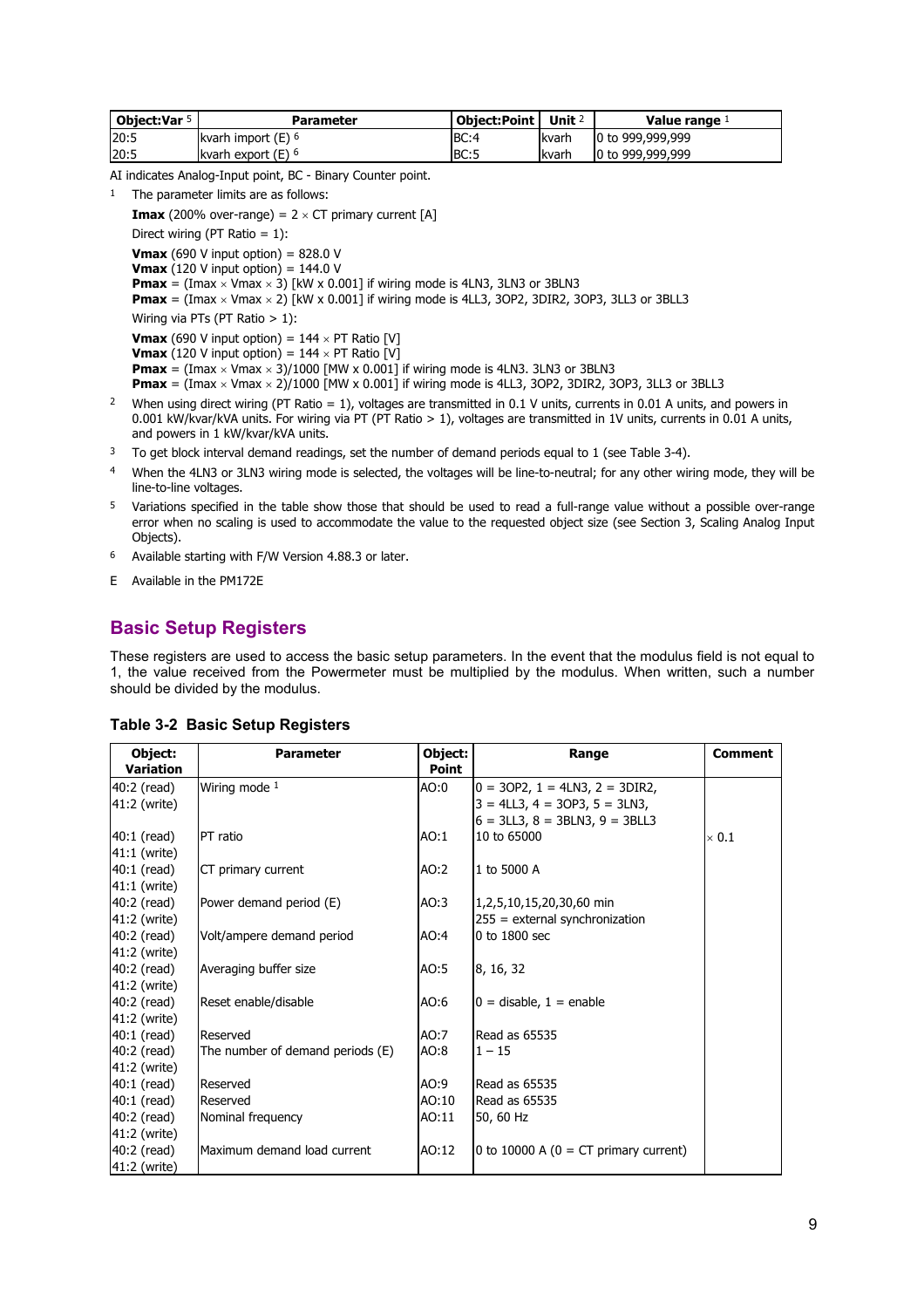AO indicates Analog-Output-Status (Read) and Analog-Output-Block (Write) points.

<sup>1</sup> The wiring mode options are as follows:

- 3OP2 3-wire open delta using 2 CTs (2 element)
- 4LN3 4-wire WYE using 3 PTs (3 element), line-to-neutral voltage readings
- 3DIR2 3-wire direct connection using 2 CTs (2 element)
- 4LL3 4-wire WYE using 3 PTs (3 element), line-to-line voltage readings
- 3OP3 3-wire open delta using 3 CTs (2 1/2 element)
- 3LN3 4-wire WYE using 2 PTs (2 1/2 element), line-to-neutral voltage readings
- 3LL3 4-wire WYE using 2 PTs (2 1/2 element), line-to-line voltage readings
- 3BLN3 3-wire Broken Delta (2 1/2 element), line-to-neutral voltage readings
- 3BLL3 3-wire Broken Delta (2 1/2 element), line-to-line voltage readings
- E Available in the PM172E

## <span id="page-9-0"></span>**User Selectable Options Setup**

**Table 3-3 User Selectable Options Registers** 

| Object:<br><b>Variation</b> | <b>Parameter</b>                  | Object:<br><b>Point</b> | Range                                                                                                                                        |
|-----------------------------|-----------------------------------|-------------------------|----------------------------------------------------------------------------------------------------------------------------------------------|
| 40:2 (read)<br>41:2 (write) | Power calculation mode            | AO:92                   | $0 =$ using reactive power,<br>$1 =$ using non-active power                                                                                  |
| 40:2 (read)<br>41:2 (write) | Energy roll value (E)             | AO:93                   | $0 = 1 \times 10^{4}$<br>$1 = 1 \times 10^5$<br>$2 = 1 \times 10^6$<br>$3 = 1 \times 10^{7}$<br>$4 = 1 \times 10^{8}$<br>$5 = 1 \times 10^9$ |
| 40:2 (read)<br>41:2 (write) | Phase energy calculation mode (E) | AO:94                   | $0 =$ disabled, $1 =$ enabled                                                                                                                |
| 40:2 (read)<br>41:2 (write) | Analog output option              | AO:95                   | $0 =$ none, $1 = 0$ -20 mA,<br>$2 = 4-20$ mA, $3 = 0-1$ mA<br>$4 = +1$ mA                                                                    |
| 40:2 (read)<br>41:2 (write) | Analog expander output 1          | AO:96                   | $0 =$ none, $1 = 0$ -20 mA,<br>$2 = 4-20$ mA, $3 = 0-1$ mA<br>$4 = \pm 1$ mA                                                                 |

1 Do not enable the analog expander output if the analog expander is not connected to the instrument, otherwise the computer communications will become garbled.

E - Available in the PM172E (in the PM172P read as 65535)

## <span id="page-9-1"></span>**Firmware Version and Device Options**

The registers shown in Table 3-4 are used to retrieve the firmware version number and instrument options.

**Table 3-4 Firmware and Instrument Options Registers** 

| Object:<br><b>Variation</b> | <b>Parameter</b>          | Object:<br><b>Point</b> | Read/<br>Write | Range         |
|-----------------------------|---------------------------|-------------------------|----------------|---------------|
| 30:4                        | Firmware build number 1   | AI:1023                 | Read           | 0-65535       |
| 30:4                        | Firmware version number   | AI:1024                 | Read           | 0-65535       |
| 30:3                        | Instrument option 1       | AI:1025                 | Read           | See Table 3-5 |
| 30:3                        | Instrument option 2       | AI:1026                 | Read           | See Table 3-5 |
| 30:4                        | Active serial port number | AI:1027                 | Read           | $0 = COM1$ ,  |
|                             |                           |                         |                | $1 = COM2$    |

AI indicates Analog-Input points. Scaling mechanism is not supported for these registers.

1 Available starting with F/W Version 4.88.2 or later.

**Table 3-5 Instrument Options** 

| Point     | <b>Bit number</b> | <b>Description</b> |
|-----------|-------------------|--------------------|
| Options 1 |                   | 120V option        |
| (AI:1025) |                   | 690V option        |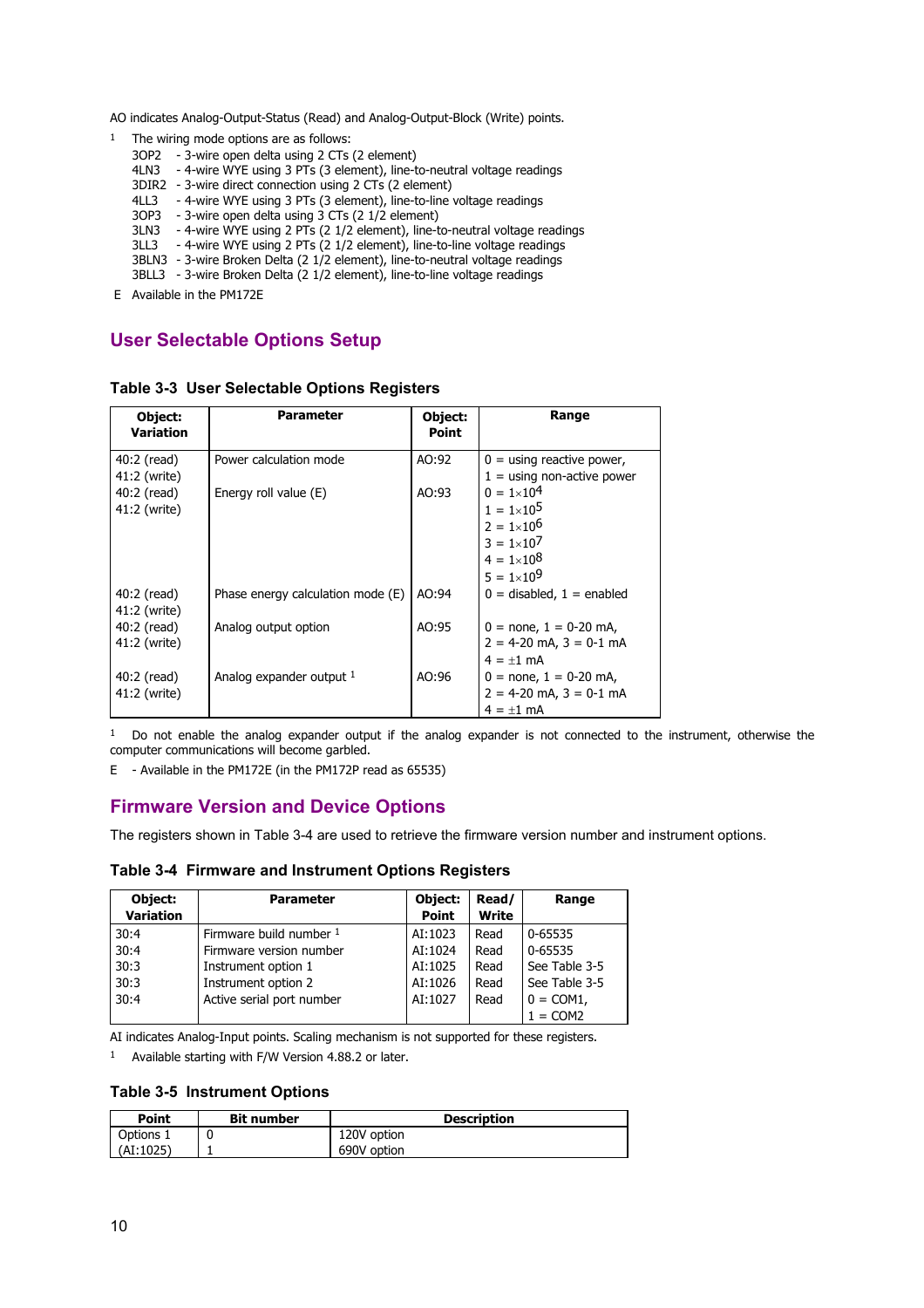| <b>Point</b> | <b>Bit number</b> | <b>Description</b>                |
|--------------|-------------------|-----------------------------------|
|              | $2 - 3$           | Reserved                          |
|              | 4                 | 100% current over-range           |
|              | 5                 | Reserved                          |
|              | 6                 | Analog output 0/4-20 mA           |
|              | 7                 | Analog output 0-1 mA              |
|              | 8                 | Analog output $\pm 1$ mA          |
| 9            |                   | Relays option                     |
|              | 10                | Digital inputs option             |
|              | $11 - 13$         | Reserved                          |
|              | 14                | Analog expander output $\pm 1$ mA |
|              | 15                | Reserved                          |
| Options 2    | $0 - 2$           | Number of relays $-1$             |
| (AI:1026)    | $3-6$             | Number of digital inputs $-1$     |
|              | $7-8$             | Number of analog outputs $-1$     |
|              | $9 - 15$          | Reserved                          |

## <span id="page-10-0"></span>**Communications Setup**

These registers are used to access the communications setup parameters.

#### **NOTE**

When changing the instrument address, baud rate or data format, the new communications parameters will take effect 100 ms after the instrument responds to the master's request.

| Comm.     | Object:          | <b>Parameter</b>  | Object:      | Range                                          |  |  |
|-----------|------------------|-------------------|--------------|------------------------------------------------|--|--|
| Port      | <b>Variation</b> |                   | <b>Point</b> |                                                |  |  |
| Port $#1$ | 40:1 (read)      | Protocol          | AO:64        | $0 = ASCII$                                    |  |  |
|           |                  |                   |              | $1 =$ Modbus RTU                               |  |  |
|           |                  |                   |              | $2 = DNP3.0$                                   |  |  |
|           | 40:2 (read)      | Interface         | AO:65        | $0 = RS-232$ , $1 = RS-422$ , $2 = RS-485$     |  |  |
|           | 41:2 (write)     |                   |              |                                                |  |  |
|           | 40:2 (read)      | <b>Address</b>    | AO:66        | $0$ to 255                                     |  |  |
|           | 41:2 (write)     |                   |              |                                                |  |  |
|           | 40:2 (read)      | <b>Baud</b> rate  | AO:67        | $0 = 110$ bps<br>$4 = 2400$ bps                |  |  |
|           | 41:2 (write)     |                   |              | $1 = 300$ bps<br>$5 = 4800$ bps                |  |  |
|           |                  |                   |              | $2 = 600$ bps<br>$6 = 9600$ bps                |  |  |
|           |                  |                   |              | $3 = 1200$ bps<br>$7 = 19200$ bps              |  |  |
|           | 40:2 (read)      | Data format       | AO:68        | $1 = 8$ bits/no parity                         |  |  |
|           | 41:2 (write)     |                   |              | $2 = 8$ bits/even parity                       |  |  |
|           | 40:2 (read)      | Incoming flow     | AO:69        | $0 = no$ handshaking                           |  |  |
|           | 41:2 (write)     | control           |              | $1 =$ software handshaking (XON/XOFF protocol) |  |  |
|           |                  | (handshaking)     |              | 2 = hardware handshaking (CTS protocol)        |  |  |
|           | 40:2 (read)      | Outgoing flow     | AO:70        | $0 = RTS$ signal not used                      |  |  |
|           | 41:2 (write)     | control (RTS/DTR) |              | $1 =$ RTS permanently asserted (DTR mode)      |  |  |
|           |                  |                   |              | $2 = RTS$ asserted during the transmission     |  |  |
| Port #2   | 40:1 (read)      | Protocol          | AO:80        | $0 = ASCII$                                    |  |  |
|           |                  |                   |              | $1 =$ Modbus RTU                               |  |  |
|           |                  |                   |              | $2 = DNP3.0$                                   |  |  |
|           | 40:2 (read)      | Interface         | AO:81        | $1 = RS-422$ , $2 = RS-485$                    |  |  |
|           | 41:2 (write)     |                   |              |                                                |  |  |
|           | 40:2 (read)      | <b>Address</b>    | AO:82        | 0 to 255                                       |  |  |
|           | 41:2 (write)     |                   |              |                                                |  |  |
|           | 40:2 (read)      | <b>Baud rate</b>  | AO:83        | $0 = 110$ bps<br>$4 = 2400$ bps                |  |  |
|           | 41:2 (write)     |                   |              | $1 = 300$ bps<br>$5 = 4800$ bps                |  |  |
|           |                  |                   |              | $2 = 600$ bps<br>$6 = 9600$ bps                |  |  |
|           |                  |                   |              | $3 = 1200$ bps<br>$7 = 19200$ bps              |  |  |
|           | 40:2 (read)      | Data format       | AO:84        | $1 = 8$ bits/no parity                         |  |  |
|           | 41:2 (write)     |                   |              | $2 = 8$ bits/even parity                       |  |  |
|           | 40:1 (read)      | Reserved          | AO:85        | Read as 65535                                  |  |  |

**Table 3-6 Communications Setup Registers** 

AO indicates Analog-Output points.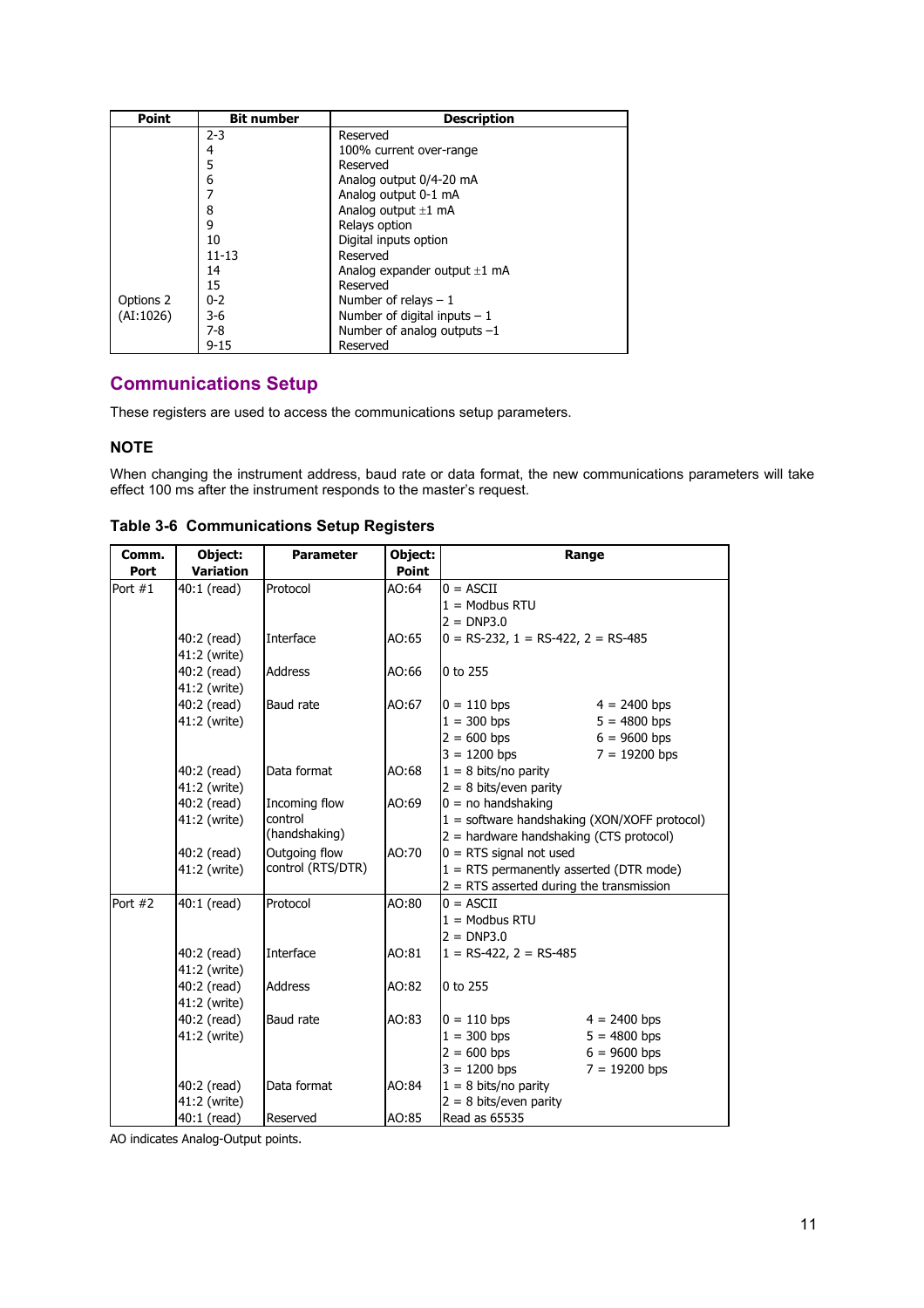## <span id="page-11-0"></span>**DNP Options Setup**

This section describes the general DNP setup registers related to DNP timing and events processing. The following static objects generate the corresponding DNP change events:

| <b>Static Object</b>               |         | <b>Change Object</b>              |         |  |
|------------------------------------|---------|-----------------------------------|---------|--|
| <b>Name</b>                        | Obj:Var | <b>Name</b>                       | Obj:Var |  |
| Single-Bit Binary Input            | 01:1    | Binary Input Change Without Time  | 02:1    |  |
| Binary Input With Status           | 01:2    | Binary Input Change With Time     | 02:2    |  |
| 32-bit:                            |         | 32-bit:                           |         |  |
| <b>Binary Counter</b>              | 20:1    | Counter Change Event Without Time | 22:1    |  |
| Binary Counter Without Flag        | 20:5    | Counter Change Event With Time    | 22:5    |  |
| $16$ -bit:                         |         | $16$ -bit                         |         |  |
| <b>Binary Counter</b>              | 20:2    | Counter Change Event Without Time | 22:2    |  |
| Binary Counter Without Flag        | 20:6    | Counter Change Event With Time    | 22:6    |  |
| 32-bit:                            |         |                                   |         |  |
| Frozen Counter                     | 21:1    |                                   |         |  |
| Frozen Counter Without Flag        | 21:9    |                                   |         |  |
| Frozen Counter With Time of Freeze | 21:5    |                                   |         |  |
| $16$ -bit:                         |         |                                   |         |  |
| Frozen Counter                     | 21:2    |                                   |         |  |
| Frozen Counter Without Flag        | 21:10   |                                   |         |  |
| Frozen Counter With Time of Freeze | 21:6    |                                   |         |  |
| 32-bit:                            |         | 32-bit:                           |         |  |
| Analog Input                       | 30:1    | Analog Change Event Without Time  | 32:1    |  |
| Analog Input Without Flag          | 30:3    | Analog Change Event With Time     | 32:3    |  |
| $16$ -bit:                         |         | 16-bit:                           |         |  |
| Analog Input                       | 30:2    | Analog Change Event Without Time  | 32:2    |  |
| Analog Input Without Flag          | 30:4    | Analog Change Event With Time     | 32:4    |  |

#### **Table 3-7 DNP Static, Frozen and Event Objects**

The following registers are used to access the DNP Options Setup parameters. The value range of points 32 to 41 reflects the elements number of the corresponding DNP object/variation list described above. For instance, the default value for the frozen Binary Counter is the Frozen Counter Without Flag Obj21:Var10.

#### **Table 3-8 DNP Options Setup Registers**

| Object:          | <b>Parameter</b>                                | Object:      | Range                                        |
|------------------|-------------------------------------------------|--------------|----------------------------------------------|
| <b>Variation</b> |                                                 | <b>Point</b> |                                              |
| 40:2 (read)      | Binary Input Static Object                      | AO:32        | 0 to 1, 0 by default                         |
| 41:2 (write)     |                                                 |              |                                              |
| 40:2 (read)      | Binary Input Change Object                      | AO:33        | 0 to 1, 1 by default                         |
| 41:2 (write)     |                                                 |              |                                              |
| 40:2 (read)      | <b>Binary Counter Object</b>                    | AO:34        | 0 to 3, 3 by default                         |
| 41:2 (write)     |                                                 |              |                                              |
| 40:2 (read)      | Frozen Binary Counter Object                    | AO:35        | 0 to 5, 4 by default                         |
| 41:2 (write)     |                                                 |              |                                              |
| 40:2 (read)      | Reserved                                        | AO:36        |                                              |
| 41:2 (write)     |                                                 |              |                                              |
| 40:2 (read)      | Binary Counter Change Event Object              | AO:37        | 0 to 3, 2 by default                         |
| 41:2 (write)     |                                                 |              |                                              |
| 40:2 (read)      | Analog Input Object                             | AO:38        | 0 to 3, 3 by default                         |
| 41:2 (write)     |                                                 |              |                                              |
| 40:2 (read)      | Reserved                                        | AO:39        |                                              |
| 41:2 (write)     |                                                 |              |                                              |
| 40:2 (read)      | Reserved                                        | AO:40        |                                              |
| 41:2 (write)     |                                                 |              |                                              |
| 40:2 (read)      | Analog Input Change Event Object                | AO:41        | 0 to 3, 2 by default                         |
| 41:2 (write)     |                                                 |              |                                              |
| 40:1 (read)      | Re-mapping static point indices for event AO:42 |              | $0$ – disabled (default)                     |
| 41:2 (write)     | objects                                         |              | $1$ – enabled                                |
| 40:1 (read)      | 16-bit Binary Counter Scaling 2                 | AO:43        | $0 = x1$ (default), $1 = x10$ , $2 = x100$ , |
| 41:2 (write)     |                                                 |              | $3 = \times 1000$                            |
| $40:1$ (read)    | 16-bit Analog Input Scaling                     | AO:44        | $0 -$ disabled                               |
| 41:2 (write)     |                                                 |              | $1$ – enabled (default)                      |
| 40:2 (read)      | Number of the Analog Input points to            | AO:45        | 0 to 32 (default 32)                         |
| 41:2 (write)     | generate events 1                               |              |                                              |
| 40:2 (read)      | Number of the Binary Input points to            | AO:46        | 0 to $32$ (default 0)                        |
| 41:2 (write)     | generate events $1$                             |              |                                              |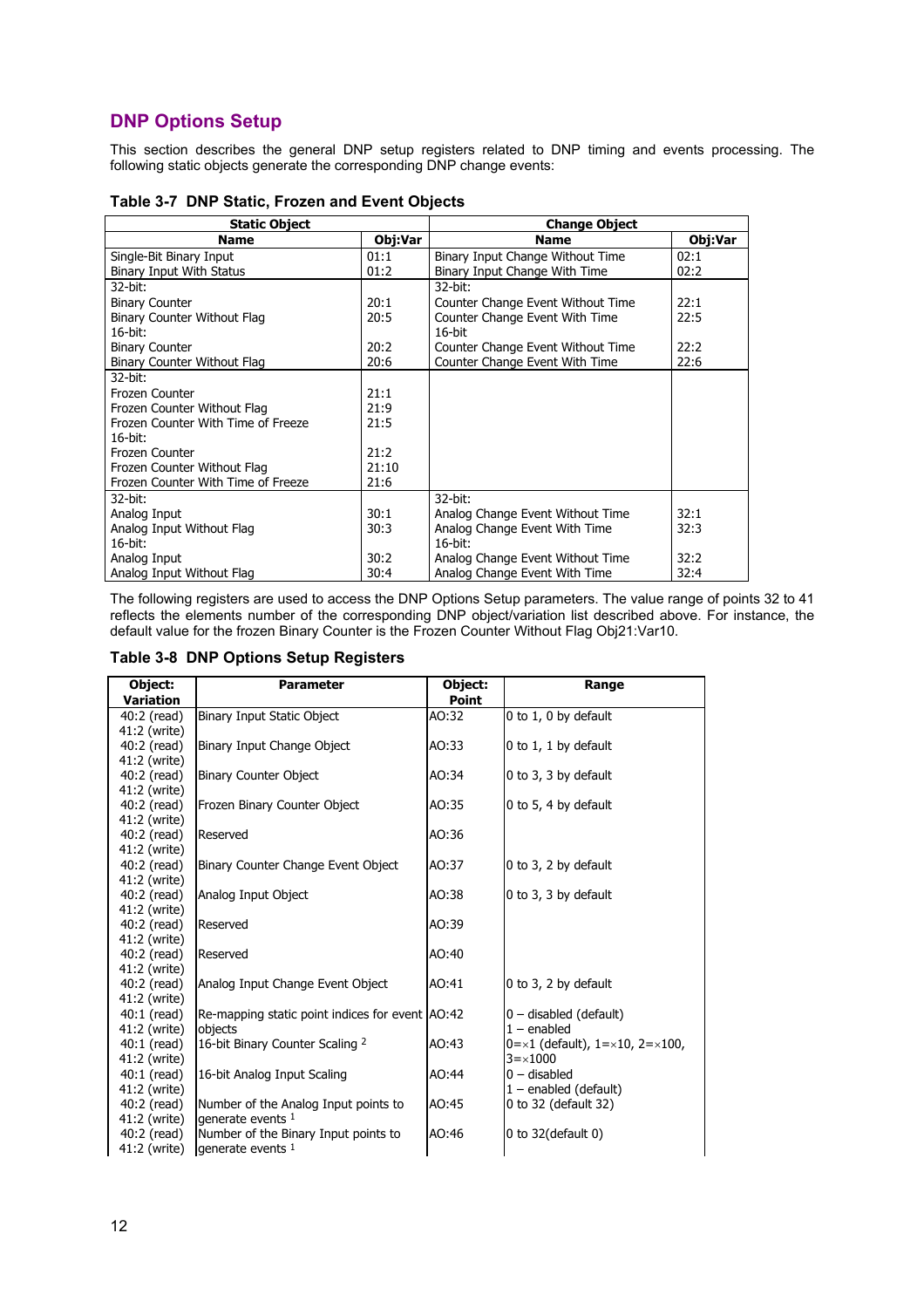| Object:<br><b>Variation</b> | <b>Parameter</b>                       | Object:<br><b>Point</b> | Range                                     |
|-----------------------------|----------------------------------------|-------------------------|-------------------------------------------|
| 40:2 (read)                 | Number of the Binary Counter points to | AO:47                   | $ 0 \text{ to } 32$ (default $ 0 \rangle$ |
| 41:2 (write)                | generate events $1$                    |                         |                                           |
| 40:2 (read)                 | Select/Operate Timeout                 | AO:48                   | 2 to 30 seconds (the default 10           |
| 41:2 (write)                |                                        |                         | seconds)                                  |
| 40:2 (read)                 | Multi Fragment Interval                | AO:49                   | 50 to 500 ms (the default 50 ms)          |
| 41:2 (write)                |                                        |                         |                                           |
| 40:2 (read)                 | Reserved                               | AO:50-52                | Read as 65535                             |
| 40:2 (read)                 | Time Synch Period (E)                  | AO:53                   | 1 to 86400 seconds (the default           |
| 41:2 (write)                |                                        |                         | 86400 sec)                                |

AO indicates Analog-Output points.

E Available in the PM172E

1 The total number of points for generating events may not exceed 32. If the total number of the points is set to 0, the report-by-exception mode is not supported.

2 Available with F/W version 4.88.8 or later.

The Analog Input object variation sets the default variation for the Analog Input objects, which will be used if no specific variation is requested by a master station with the qualifier code 06 (variation 0). By default, it is set to the 16-bit Analog Input object without flag (object 30, variation 4).

The Analog Input Scaling is used to control the scaling of the 16-bit analog input points. By default, the scaling is ON. Choosing 32-bit objects (object 30, variations 1, 3) for analog input points disables this setting.

The meter supports up to 32 Analog Input, Binary Input and Binary Counter points that can generate events. By default, 32 Analog Input points 0 through 31 are configured for generating events. To re-map the current setting, write desired values into Analog Output points 45-47.

The Select Before Operate command causes the PM172 to start a timer. The Operate command must be sent before the timeout defined by the Select/Operate Timeout expires.

The meter requests time synchs when the time specified by the Time Synch Period parameter has elapsed. The bit 4 of the first octet in the internal indication word will be set. The master synchronizes the time by writing the Time and Date object to the meter.

#### <span id="page-12-0"></span>**DNP Event Definition Registers**

These registers are used to define the DNP Event Setup parameters.

| <b>DNP Map</b> | <b>Object:Var</b>            | <b>Register Contents</b>   | <b>Object:Point</b> | Range/Scale                                                  |
|----------------|------------------------------|----------------------------|---------------------|--------------------------------------------------------------|
| Group          |                              |                            |                     |                                                              |
| #0             | 40:2(read)<br>41:2(write)    | DNP point number           | AO:896              | Any actual DNP point number of the selected<br>object $1$    |
|                | $40:1$ (read)<br>41:1(write) | Dead band                  | AO:897              | -2147483848 to 2147483647 (not used for BI<br>change events) |
|                | 40:2(read)<br>41:2(write)    | Event option control field | AO:898              | See Table 3-10                                               |
|                |                              | .                          | .                   | .                                                            |
| #31            | $40:2$ (read)                | DNP point number           | AO:989              | Any actual DNP point number of the selected                  |
|                | 41:2(write)                  |                            |                     | object $1$                                                   |
|                | 40:2(read)                   | Dead band                  | AO:990              | -2147483848 to 2147483647 (not used for BI                   |
|                | 41:2(write)                  |                            |                     | change events)                                               |
|                | 40:2(read)                   | Event option control field | AO:991              | See Table 3-10                                               |
|                | 41:2(write)                  |                            |                     |                                                              |

#### **Table 3-9 DNP Event Definition Registers**

1 Selected object: Analog Input (AI), Binary Input (BI) or Binary Counter (BC)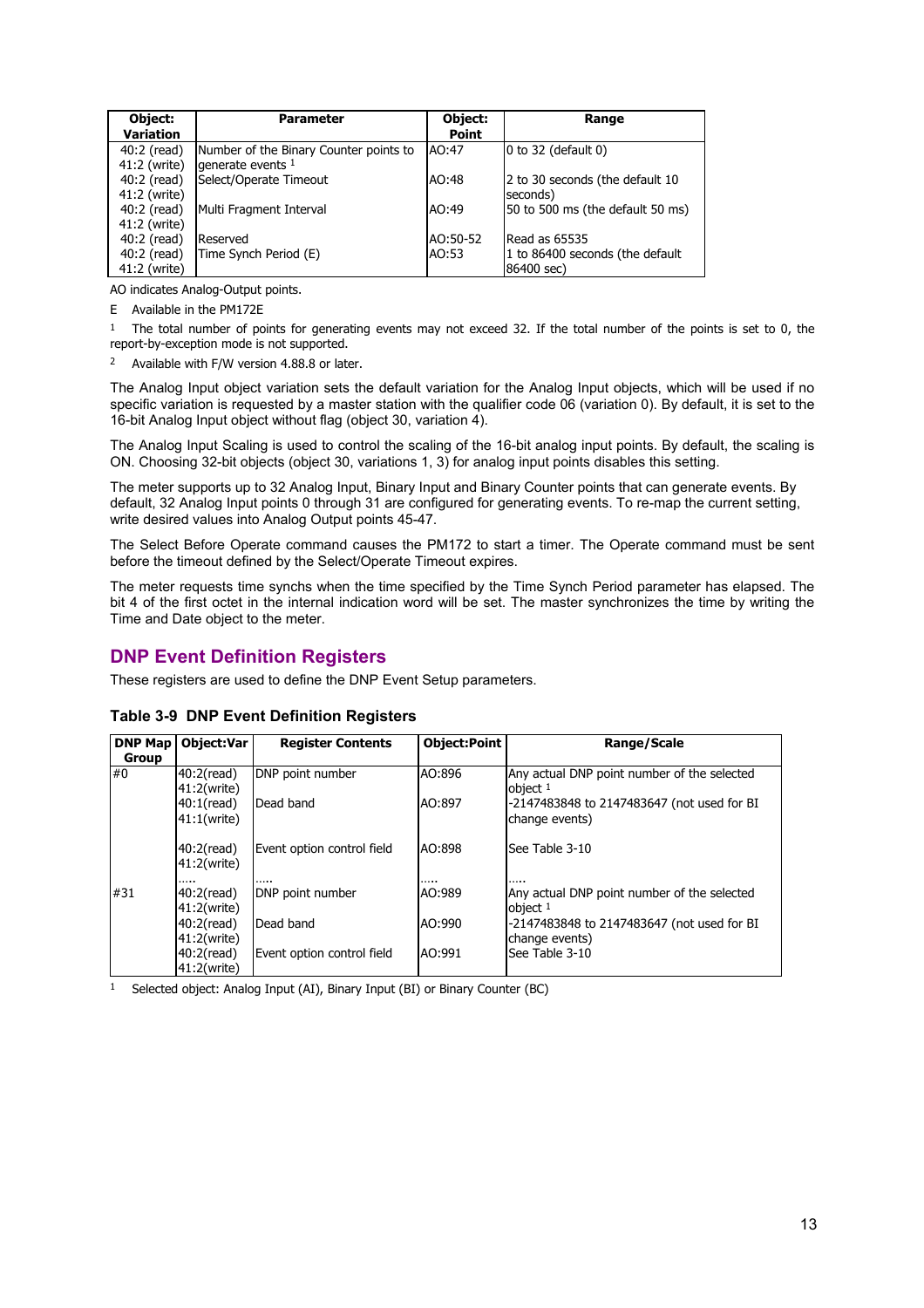#### **Table 3-10 DNP Event Control Field**

| <b>Bits</b> | Name                            | Range                                                                                   |
|-------------|---------------------------------|-----------------------------------------------------------------------------------------|
|             | 0-1 DNP object                  | $0 =$ none, $1 = AI$ change event, $2 = BI$ change event, $3 =$<br>BC change event      |
|             | 2 Object change event scan      | $0 =$ disabled, $1 =$ enabled                                                           |
|             | 3-4 Not used                    |                                                                                         |
|             | 5-6 DNP event poll class        | $0 = Class 1, 1 = Class 2, 2 = Class 3$                                                 |
|             | 7 Event log on an event $1,2$   | $0 =$ disabled, $1 =$ enabled                                                           |
|             | 8-9 Threshold/Deadband relation | $0 =$ Delta, 1 = More than (over threshold) $1, 3 =$ Less<br>than (under threshold) $1$ |
|             | 10-15 Not used                  |                                                                                         |

1 Available starting with F/W Version 4.88.2 or later.

<sup>2</sup> The source of the DNP events recorded to the device Event log is identified as the general Setpoint #17.

Either an operating threshold, or deadband should be specified to generate events for numeric (AI and BC) objects, using one of the three allowable relations:

- 1. Delta a new event is generated when the absolute value of the difference between the last reported value of the point and its current value exceeds the specified deadband value.
- 2. More than (Over) a new event is generated when the point value rises over the specified threshold, and then when the point value returns below the threshold taking into consideration a predefined hysteresis.
- 3. Less than (Under) a new event is generated when the point value drops below the specified threshold, and then when the point value returns above the threshold taking into consideration a predefined hysteresis.

A hysteresis for the point return threshold is 0.05 Hz for frequency and 2% of the operating threshold for all other points.

The scan time for binary input change events is 50 ms with a timestamp precision at +/-10 ms. The scan time for analog input and binary counter change events is 200 ms.

## <span id="page-13-0"></span>**Freeze Requests on Binary Counter Objects**

Acceptable object variation and qualifier combinations included in the device response are specified in Table 3-7. The Immediate Freeze, Immediate Freeze-No Acknowledgement, Freeze and Clear, Freeze and Clear-No Acknowledgement DNP commands can be applied to all Binary Counters objects supported by the PM172. These registers are used to access the Frozen Binary Counters.

| Object:Var<br>(See Table 3-7)         | <b>Parameter</b>   | Object:<br><b>Point</b> | <b>Unit</b> | <b>Value range</b>          |
|---------------------------------------|--------------------|-------------------------|-------------|-----------------------------|
| Total energies (E)                    |                    |                         |             |                             |
| 21:var                                | kWh import         | FBC:0                   | <b>kWh</b>  | 0 to 999,999,999            |
| 21:var                                | kWh export         | FBC:1                   | kWh         | 0 to 999,999,999            |
| 21:var                                | kvarh net          | FBC:2                   | kvarh       | -999,999,999 to 999,999,999 |
| 21:var                                | kVAh               | FBC:3                   | kVAh        | 0 to 999,999,999            |
| 21:var                                | kvarh import 1     | FBC:4                   | kvarh       | 0 to 999,999,999            |
| 21:var                                | kvarh export 1     | FBC:5                   | kvarh       | 0 to 999,999,999            |
| <b>Pulse counters (E)</b>             |                    |                         |             |                             |
| 21:var                                | Pulse counter $#1$ | FBC: 35328              | n/a         | 0 to 999999                 |
| 21:var                                | Pulse counter #2   | FBC:35329               | n/a         | 0 to 999999                 |
| 21:var                                | Pulse counter #3   | FBC:35330               | n/a         | 0 to 999999                 |
| 21:var                                | Pulse counter #4   | FBC:35331               | n/a         | 0 to 999999                 |
| Total energies(E)(Extended Registers) |                    |                         |             |                             |
| 21:var                                | kWh import         | FBC:38656               | <b>kWh</b>  | 0 to 999,999,999            |
| 21:var                                | kWh export         | FBC:38657               | kWh         | 0 to 999,999,999            |
| 21:var                                | Reserved           | FBC:38658               |             | 0                           |
| 21:var                                | Reserved           | FBC:38659               |             | 0                           |
| 21:var                                | kvarh import       | FBC:38660               | kvarh       | 0 to 999,999,999            |
| 21:var                                | kvarh export       | FBC:38661               | kvarh       | 0 to 999,999,999            |
| 21:var                                | Reserved           | FBC:38662               |             | 0                           |
| 21:var                                | Reserved           | FBC:38663               |             | 0                           |
| 21:var                                | kVAh total         | FBC: 38664              | kVAh        | 0 to 999,999,999            |
| Phase energies (E)                    |                    |                         |             |                             |
| 21:var                                | kWh import L1      | FBC:38912               | <b>kWh</b>  | 0 to 999,999,999            |
| 21:var                                | kWh import L2      | FBC:38913               | kWh         | 0 to 999,999,999            |
| 21:var                                | kWh import L3      | FBC:38914               | kWh         | 0 to 999,999,999            |

#### **Table 3-11 Frozen Binary Counters**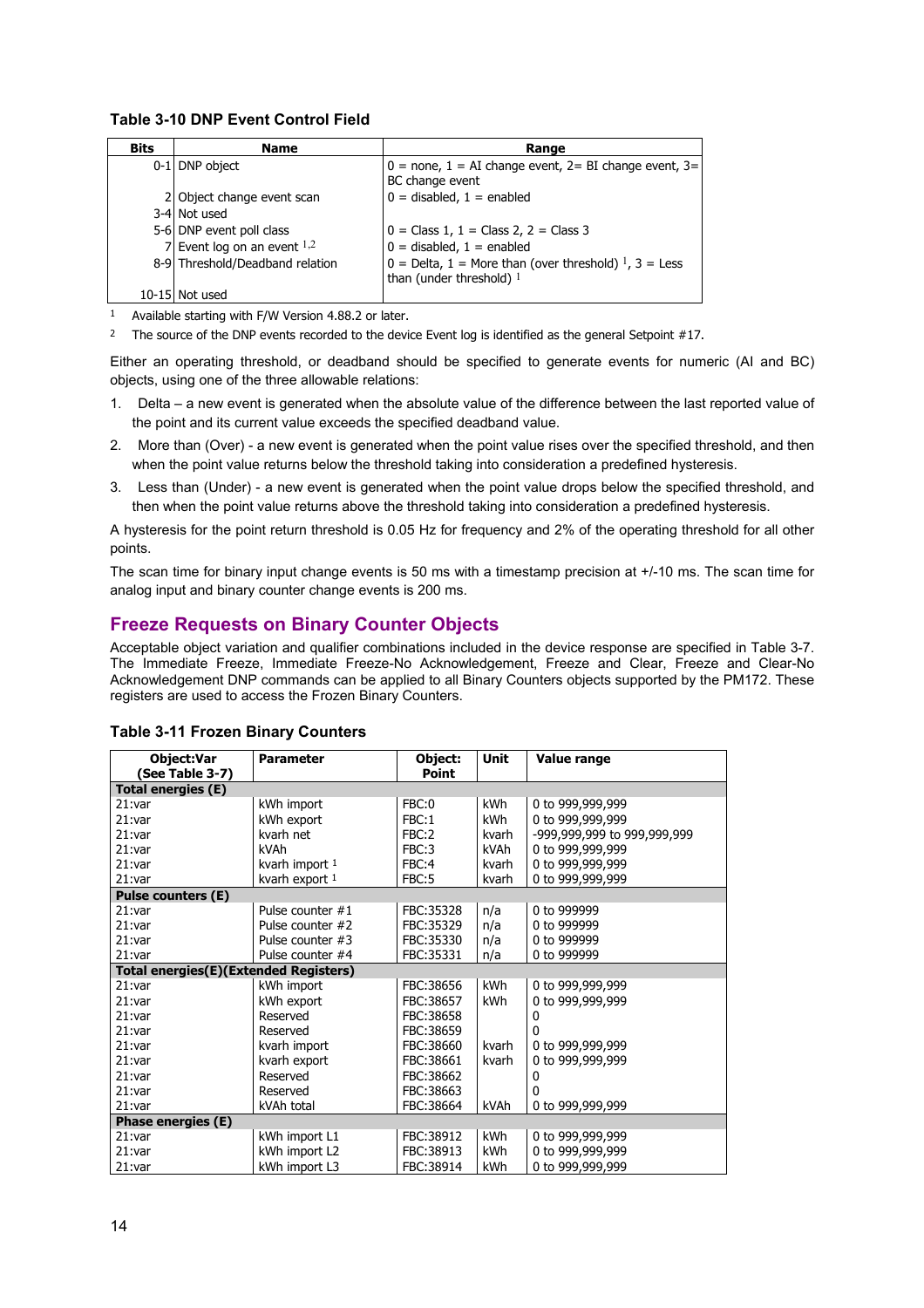| Object:Var<br>(See Table 3-7) | <b>Parameter</b> | Object:<br>Point | Unit  | Value range                  |
|-------------------------------|------------------|------------------|-------|------------------------------|
| 21:var                        | kvarh import L1  | FBC:38915        | kvarh | 0 to 999,999,999             |
| 21:var                        | kvarh import L2  | FBC:38916        | kvarh | 0 to 999,999,999             |
| 21:var                        | kvarh import L3  | FBC:38917        | kvarh | 0 to 999,999,999             |
| 21:var                        | kVAh total L1    | FBC:38918        | kVAh  | $ 0 \text{ to } 999,999,999$ |
| 21:var                        | kVAh total L2    | FBC:38919        | kVAh  | 0 to 999,999,999             |
| 21:var                        | kVAh total L3    | FBC:38920        | kVAh  | 0 to 999,999,999             |

1 Available with F/W Version 4.88.3 or later.

FBC indicates Frozen-Binary-Counter points.

#### **Warning**

**Any attempt to issue a freeze and clear (or freeze and clear - No acknowledgement) to object 20 variation 0 using function code 0x09 (or 0x10) and the data qualifier 0x06 causes all counters specified in this manual to be reset to zero.** 

### <span id="page-14-0"></span>**Resetting Energy, Demands, Counters and Min/Max log**

The energy value can be reset to zero by issuing the Direct-Operate (or SBO/Operate or Direct-Operate-No-Acknowledge) command using the Control-Relay-Output-Block object to point 0. The request must use the operation Pulse-On. Issuing the same parameters and Direct-Operate (or SBO/Operate or Direct-Operate-No-Acknowledge) command to points 1-3 can reset the maximum demands.

| Object/ | <b>Register function</b>                  | Object/        | Read/ | <b>Description</b> |
|---------|-------------------------------------------|----------------|-------|--------------------|
| Var.    |                                           | Point          | Write |                    |
| 10:2    | Clear total energy registers (E)          | BO:0           | Read  | Return zero        |
| 12:1    |                                           | CROB:0         | Write | PULSE ON           |
| 10:2    | Clear total maximum demand registers (all | BO:1           | Read  | Return zero        |
| 12:1    | demands)                                  | CROB:1         | Write | PULSE ON           |
| 10:2    | Clear power demands (E)                   | BO:2           | Read  | Return zero        |
| 12:1    |                                           | CROB:2         | Write | PULSE ON           |
| 10:2    | Clear volt/ampere demands                 | BO:3           | Read  | Return zero        |
| 12:1    |                                           | CROB:3         | Write | PULSE ON           |
| 10:2    | Reserved                                  | BO:4-11        | Read  | Return zero        |
| 12:1    |                                           | CROB:4-11      | Write |                    |
| 10:2    | Clear pulse counters (all counters) (E)   | BO:12          | Read  | Return zero        |
| 12:1    |                                           | <b>CROB:12</b> | Write | PULSE ON           |
| 10:2    | Clear pulse counter $#1$ (E)              | BO:13          | Read  | Return zero        |
| 12:1    |                                           | CROB:13        | Write | PULSE ON           |
| 10:2    | Clear pulse counter $#2$ (E)              | BO:14          | Read  | Return zero        |
| 12:1    |                                           | <b>CROB:14</b> | Write | PULSE ON           |
| 10:2    | Clear pulse counter $#3$ (E)              | BO:15          | Read  | Return zero        |
| 12:1    |                                           | CROB:15        | Write | PULSE ON           |
| 10:2    | Clear pulse counters $#4$ (E)             | BO:16          | Read  | Return zero        |
| 12:1    |                                           | CROB:16        | Write | PULSE ON           |
| 10:2    | Reserved                                  | BO:17-20       | Read  | Return zero        |
| 12:1    |                                           | CROB: 17-20    | Write |                    |
| 10:2    | Clear Min/Max log                         | BO:21          | Read  | Return zero        |
| 12:1    |                                           | CROB:21        | Write | PULSE ON           |

#### **Table 3-12 Reset/Clear Registers**

BO indicates Binary Output Status. CROB indicates Control-Relay-Output-Block point.

E Available in the PM172E

The following restriction should be noted when using object 12 to control the listed points.

- The Count byte is ignored. The Control Code byte is checked for the following:
	- Pulse On (1) is valid for all points
	- All other codes are invalid and will be rejected.
- The On Time and Off Time fields are ignored.
- The status byte in the response will reflect the success or failure of the control operation:
	- Request Accepted (0) will be returned if the command was accepted
	- Request not Accepted due to Formatting Errors (3) will be returned if the Control Code byte was incorrectly formatted or if an invalid code was present in the command

- Control Operation not Supported for this Point (4) will be returned if the Control Point was out of control (for instance, reset is disabled via Basic Setup)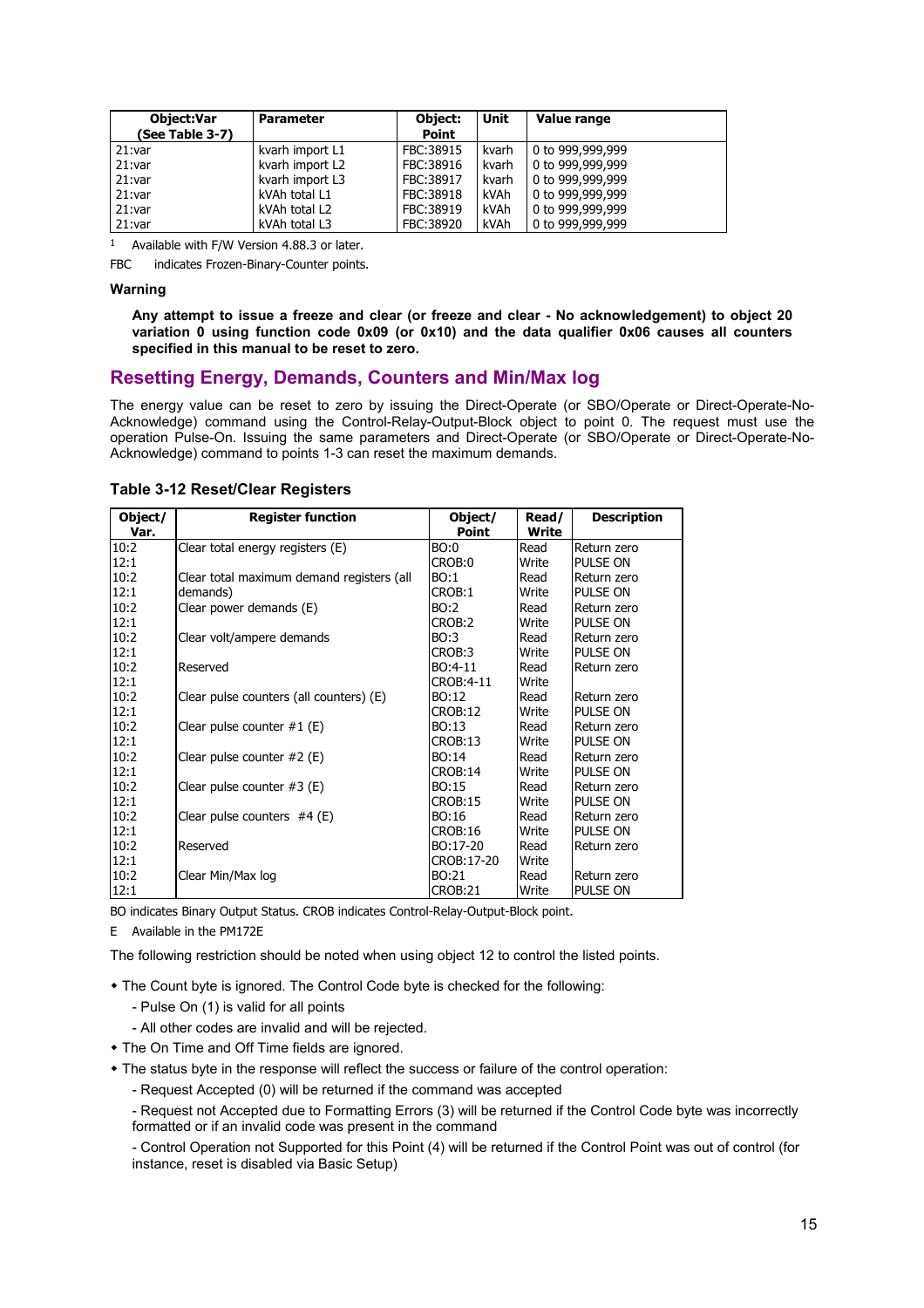Issuing the same parameters and Direct-Operate (or SBO/Operate or Direct-Operate-No-Acknowledge) command to point 12-16 can clear the Pulse Counters.

Issuing the same parameters and Direct-Operate (or SBO/Operate or Direct-Operate-No-Acknowledge) command to point 21 can reset the Min/Max log.

## <span id="page-15-0"></span>**Status Registers**

These registers are used to retrieve the status of digital input/output points (hardware or software) from the instrument.

| Object/<br>Var. | <b>Description</b>    | Object/<br><b>Point</b> | <b>Bit meaning</b>                |
|-----------------|-----------------------|-------------------------|-----------------------------------|
| 101:1           | Relay #1 status       | BI:0                    | Relay status:                     |
| 01:1            | Relay #2 status       | BI:1                    | $0 =$ released, $1 =$ operated    |
| 01:1            | Status input #1       | BI:16                   | Contact: $0 =$ open, $1 =$ closed |
| 01:1            | Status input #2       | BI:17                   |                                   |
| 01:1            | <b>Battery status</b> | <b>BI:48</b>            | $0 = low, 1 = normal$             |

**Table 3-13 Status Registers (***Read***)**

BI indicates Single-Bit Binary-Input points (Read).

## <span id="page-15-1"></span>**Alarm Status Registers**

These registers are used to retrieve the status alarm parameters from the instrument.

#### **NOTE**

The PM172 provides the self-check alarm register.

The self-check alarm points indicate possible problems with the instrument hardware or setup configuration. The hardware problems are indicated by the appropriate points, which are set whenever the instrument fails self-test diagnostics, or in the event of loss of power. The dedicated binary point indicates the setup configuration problems, which is set when either configuration register is corrupted. In this event, the instrument will use the default configuration. The configuration corrupt bit may also be set as a result of the legal changes in the setup configuration since the instrument might implicitly change or clear other setups if they are affected by the changes made.

Issuing the Direct-Operate (or SBO/Operate or Direct-Operate-No-Acknowledge) command using the Control-Relay-Output-Block object (with the code operation Latch-Off) to points from range 64 to 75 can reset hardware fault points. The configuration corrupt status point is also reset automatically when you change setup either via the front panel or through communications.

| Object/<br>Var.              | <b>Description</b>        | Object/<br>Point | <b>Bit meaning</b>                                              |
|------------------------------|---------------------------|------------------|-----------------------------------------------------------------|
|                              | Self-check Alarm Register |                  | $=$ alarm has been asserted<br>$0 =$ alarm hasn't been asserted |
| $10:2$ (read)<br>12:1(write) | Reserved                  | B0:64<br>CROB:64 | Reading returns 0                                               |
| $10:2$ (read)<br>12:1(write) | <b>ROM</b> error          | B0:65<br>CROB:65 |                                                                 |
| $10:2$ (read)<br>12:1(write) | <b>RAM</b> error          | B0:66<br>CROB:66 |                                                                 |
| $10:2$ (read)<br>12:1(write) | Watchdog timer reset      | B0:67<br>CROB:67 |                                                                 |
| $10:2$ (read)<br>12:1(write) | Sampling failure          | B0:68<br>CROB:68 |                                                                 |
| $10:2$ (read)<br>12:1(write) | Out of control trap       | B0:69<br>CROB:69 |                                                                 |
| $10:2$ (read)<br>12:1(write) | Reserved                  | BI:70<br>CROB:70 | Reading returns 0                                               |

#### **Table 3-14 Alarm Status Registers**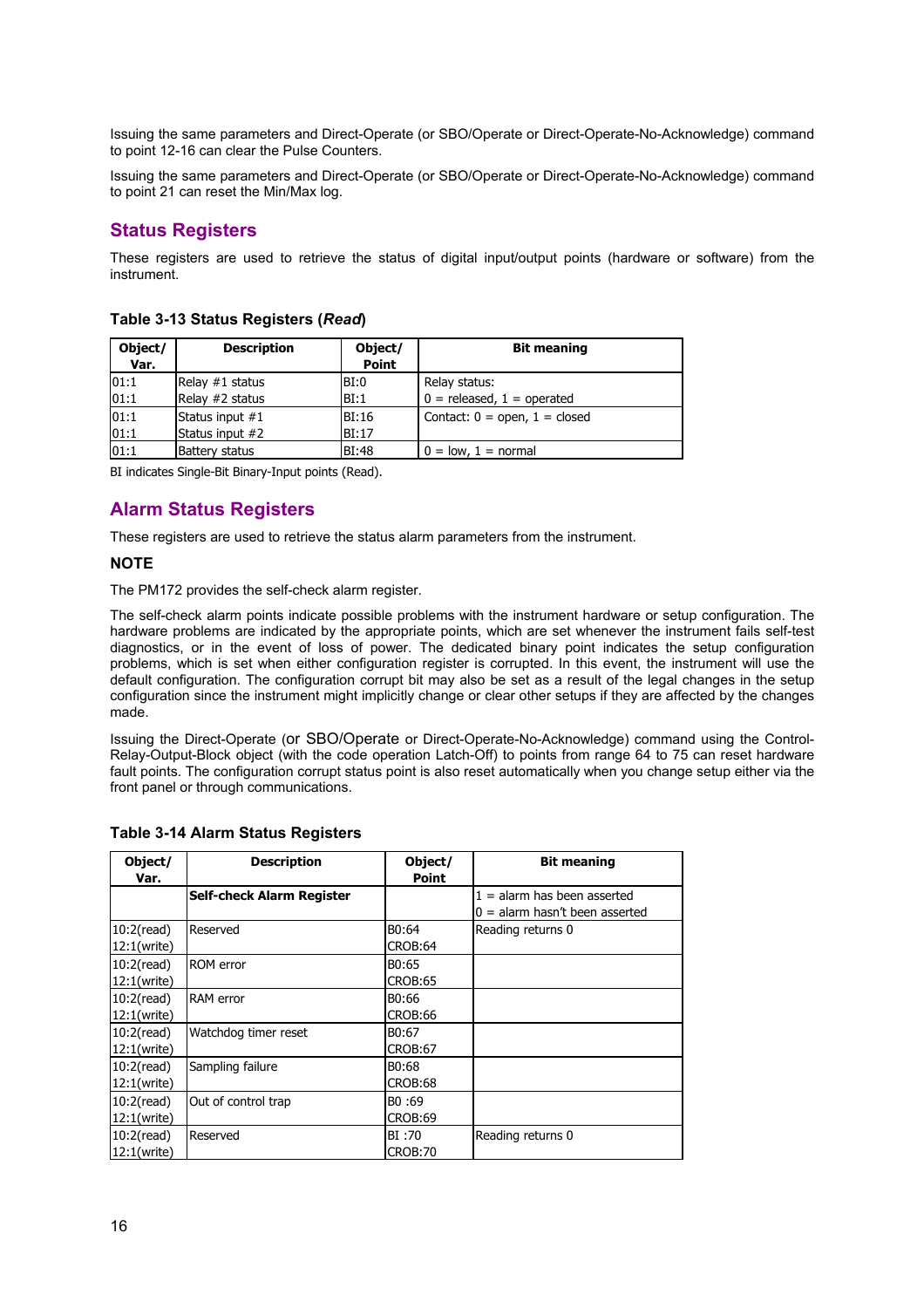| Object/       | <b>Description</b>              | Object/      | <b>Bit meaning</b> |
|---------------|---------------------------------|--------------|--------------------|
| Var.          |                                 | <b>Point</b> |                    |
| $10:2$ (read) | Timing failure                  | B0:71        |                    |
| 12:1(write)   |                                 | CROB:71      |                    |
| $10:2$ (read) | Loss of power (power up)        | B0:72        |                    |
| 12:1(write)   |                                 | CROB:72      |                    |
| $10:2$ (read) | External reset (Cold Restart) 1 | B0:73        |                    |
| 12:1(write)   |                                 | CROB:73      |                    |
| $10:2$ (read) | Configuration corrupted 1       | B0:74        |                    |
| 12:1(write)   |                                 | CROB:74      |                    |
| $10:2$ (read) | Time synchronization required 1 | B0:75        |                    |
| 12:1(write)   |                                 | CROB:75      |                    |
| $10:2$ (read) | Low battery 2                   | B0:76        |                    |
| 12:1(write)   |                                 | CROB:76      |                    |
| $10:2$ (read) | Reserved                        | 77-79        | Reading returns 0  |
| 12:1(write)   |                                 | 77-79        |                    |

BO indicates Binary-Output -Status (Read) or Control-Relay-Output Block (Write) points.

- <sup>1</sup> These self-check alarms are doubled with the corresponding internal indication bits.<br><sup>2</sup> Available with  $E/M$  version 4.88.2 or later
- 2 Available with F/W version 4.88.2 or later.

The following restrictions should be noted when using object 12 to control the listed points:

- The Count byte is ignored.
- The Control Code byte is checked:
	- Latch Off is valid for all points
	- All other codes are invalid and will be rejected.
- The On Time and Off Time fields are ignored.
- The status byte in the response will reflect the success or failure of the control operation:
	- Request Accepted (0) will be return if the command was accepted;
	- Request not Accepted due to Formatting Errors (3) will be returned if the Control Code byte was incorrectly formatted or if an invalid Code was present in the command.

## <span id="page-16-0"></span>**Extended Data Registers**

These registers are used to retrieve any data measured by the instrument. A list of the extended data parameters, their points and value ranges are shown in Table 3-15.

| Obj:Var 6                 | <b>Parameter</b>           | Object:Point | Unit $2$    | Value/Range 1 | <b>Comment</b> |
|---------------------------|----------------------------|--------------|-------------|---------------|----------------|
| 30:4                      | None                       | AI:32768     | n/a         | 0             |                |
| <b>Status inputs</b>      |                            |              |             |               |                |
| 01:1                      | Status input #1            | BI:34304     | n/a         | 0/1           |                |
| 01:1                      | Status input #2            | BI:34305     | n/a         | 0/1           |                |
| <b>Relay status</b>       |                            |              |             |               |                |
| 01:1                      | Relay #1 status            | BI:34816     | n/a         | 0/1           |                |
| 01:1                      | Relay #2 status            | BI:34817     | n/a         | 0/1           |                |
| <b>Pulse counters (E)</b> |                            |              |             |               |                |
| 20:5                      | Pulse counter #1           | BC:35328     | n/a         | 0 to 999999   |                |
| 20:5                      | Pulse counter #2           | BC:35329     | n/a         | 0 to 999999   |                |
| 20:5                      | Pulse counter #3           | BC:35330     | n/a         | 0 to 999999   |                |
| 20:5                      | Pulse counter #4           | BC:35331     | n/a         | 0 to 999999   |                |
|                           | Real-time values per phase |              |             |               |                |
| 30:3                      | Voltage L1/L12 5           | AI:35840     | 0.1V/1V     | 0 to Vmax     |                |
| 30:3                      | Voltage L2/L23 5           | AI:35841     | 0.1V/1V     | 0 to Vmax     |                |
| 30:3                      | Voltage L3/L31 5           | AI:35842     | 0.1V/1V     | 0 to Vmax     |                |
| 30:3                      | Current L1                 | AI:35843     | 0.01A/1A    | 0 to Imax     |                |
| 30:3                      | Current L <sub>2</sub>     | AI:35844     | 0.01A/1A    | 0 to Imax     |                |
| 30:3                      | Current L3                 | AI:35845     | 0.01A/1A    | 0 to Imax     |                |
| 30:3                      | kW L1                      | AI:35846     | 0.001kW/1kW | -Pmax to Pmax |                |
| 30:3                      | kW L2                      | AI:35847     | 0.001kW/1kW | -Pmax to Pmax |                |

#### **Table 3-15 Extended Data Registers**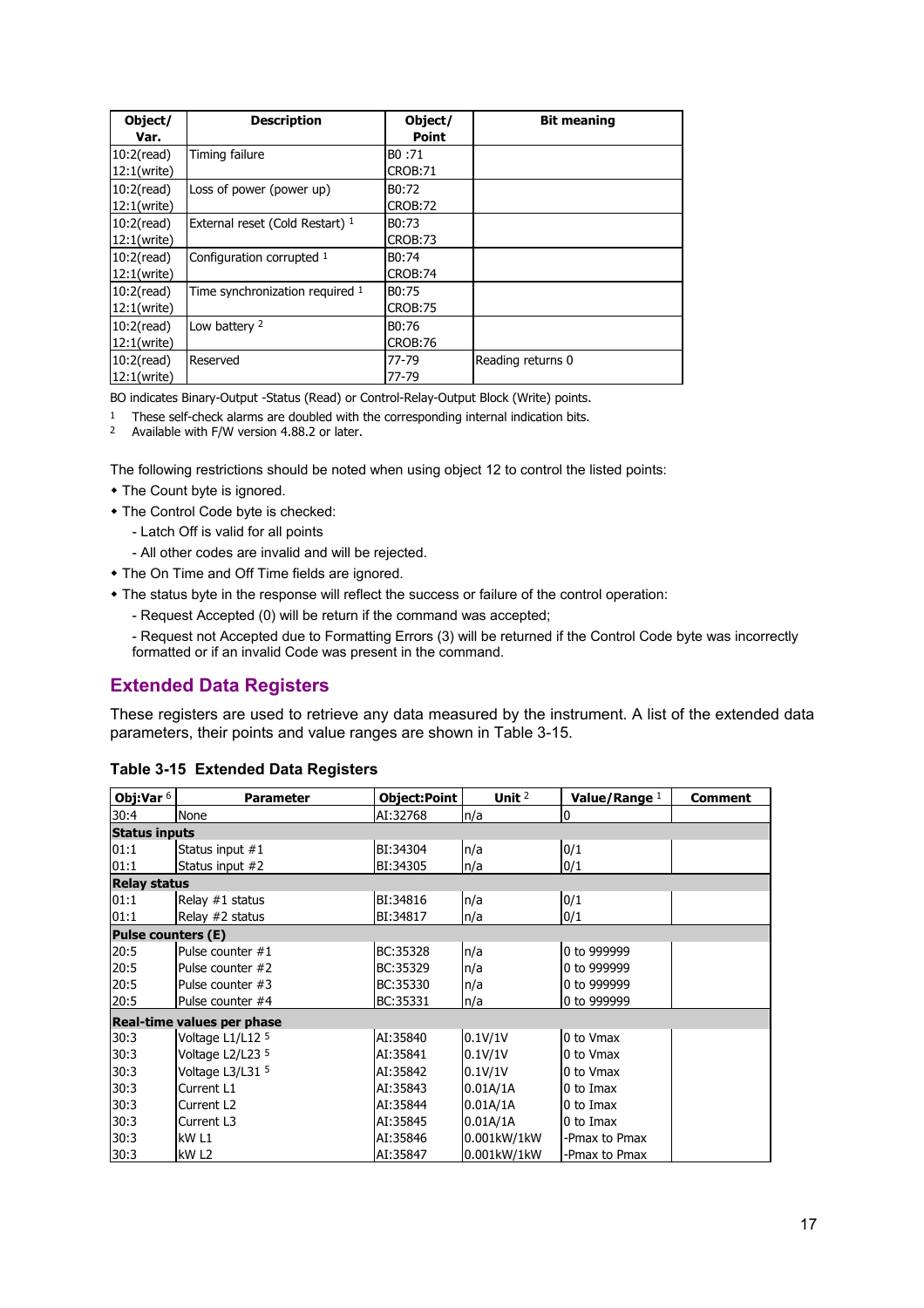| Obj:Var 6 | <b>Parameter</b>                  | <b>Object:Point</b> | Unit $2$        | Value/Range 1 | <b>Comment</b> |
|-----------|-----------------------------------|---------------------|-----------------|---------------|----------------|
| 30:3      | kW <sub>L3</sub>                  | AI:35848            | 0.001kW/1kW     | -Pmax to Pmax |                |
| 30:3      | kvar L1                           | AI:35849            | 0.001kvar/1kvar | -Pmax to Pmax |                |
| 30:3      | kvar L2                           | AI:35850            | 0.001kvar/1kvar | -Pmax to Pmax |                |
| 30:3      | kvar L3                           | AI:35851            | 0.001kvar/1kvar | -Pmax to Pmax |                |
| 30:3      | kVA L1                            | AI:35852            | 0.001kVA/1kVA   | 0 to Pmax     |                |
| 30:3      | kVA L2                            | AI:35853            | 0.001kVA/1kVA   | 0 to Pmax     |                |
| 30:3      | kVA <sub>L3</sub>                 | AI:35854            | 0.001kVA/1kVA   | 0 to Pmax     |                |
| 30:4      | Power factor L1                   | AI:35855            | 0.001           | -999 to 1000  | $\times$ 0.001 |
| 30:4      | Power factor L2                   | AI:35856            | 0.001           | -999 to 1000  | $\times$ 0.001 |
| 30:4      | Power factor L3                   | AI:35857            | 0.001           | -999 to 1000  | $\times$ 0.001 |
| 30:4      | Voltage THD L1/L12                | AI:35858            | 0.1%            | 0 to 9999     | $\times 0.1$   |
| 30:4      | Voltage THD L2/L23                | AI:35859            | 0.1%            | 0 to 9999     | $\times 0.1$   |
| 30:4      | Voltage THD L3                    | AI:35860            | 0.1%            | 0 to 9999     | $\times 0.1$   |
| 30:4      | Current THD L1                    | AI:35861            | 0.1%            | 0 to 9999     | $\times 0.1$   |
| 30:4      | Current THD L2                    | AI:35862            | 0.1%            | 0 to 9999     | $\times 0.1$   |
| 30:4      | Current THD L3                    | AI:35863            | 0.1%            | 0 to 9999     | $\times 0.1$   |
| 30:4      | K-Factor L1                       | AI:35864            | 0.1             | 10 to 9999    | $\times 0.1$   |
| 30:4      | K-Factor L2                       | AI:35865            | 0.1             | 10 to 9999    | $\times 0.1$   |
| 30:4      | K-Factor L3                       | AI:35866            | 0.1             | 10 to 9999    | $\times 0.1$   |
| 30:4      | Current TDD L1                    | AI:35867            | 0.1%            | 0 to 1000     | $\times 0.1$   |
| 30:4      | Current TDD L2                    | AI:35868            | 0.1%            | 0 to 1000     | $\times 0.1$   |
| 30:4      | Current TDD L3                    |                     | 0.1%            | 0 to 1000     | $\times 0.1$   |
|           |                                   | AI:35869            |                 | 0 to Vmax     |                |
| 30:3      | Voltage L12                       | AI:35870            | 0.1V/1V         |               |                |
| 30:3      | Voltage L23                       | AI:35871            | 0.1V/1V         | 0 to Vmax     |                |
| 30:3      | Voltage L31                       | AI:35872            | 0.1V/1V         | 0 to Vmax     |                |
|           | <b>Real-time total values</b>     |                     |                 |               |                |
| 30:3      | <b>Total kW</b>                   | AI:36608            | 0.001kW/1kW     | -Pmax to Pmax |                |
| 30:3      | Total kvar                        | AI:36609            | 0.001kvar/1kvar | -Pmax to Pmax |                |
| 30:3      | <b>Total kVA</b>                  | AI:36610            | 0.001kVA/1kVA   | 0 to Pmax     |                |
| 30:4      | <b>Total PF</b>                   | AI:36611            | 0.001           | -999 to 1000  | $\times 0.001$ |
| 30:4      | Reserved                          | AI:36612            | n/a             | 0             |                |
| 30:4      | Reserved                          | AI:36613            | n/a             | 0             |                |
|           | <b>Real-time auxiliary values</b> |                     |                 |               |                |
| 30:4      | Reserved                          | AI:36864            |                 | $\bf{0}$      |                |
| 30:3      | Neutral current                   | AI:36865            | 0.01A           | 0 to Imax     |                |
| 30:4      | Frequency 3                       | AI:36866            | $0.01$ Hz       | 0 to 10000    | $\times 0.01$  |
| 30:4      | Voltage unbalance                 | AI:36867            | $1\%$           | 0 to 300      |                |
| 30:4      | Current unbalance                 | AI:36868            | $1\%$           | 0 to 300      | $\times 0.01$  |
|           | Average values per phase          |                     |                 |               |                |
| 30:3      | Voltage L1/L12 5                  | AI:37120            | 0.1V/1V         | 0 to Vmax     |                |
| 30:3      | Voltage L2/L23 5                  | AI:37121            | 0.1V/1V         | 0 to Vmax     |                |
| 30:3      | Voltage L3/L31 5                  | AI:37122            | 0.1V/1V         | 0 to Vmax     |                |
| 30:3      | Current L1                        | AI:37123            | 0.01A/1A        | 0 to Imax     |                |
| 30:3      | Current L2                        | AI:37124            | 0.01A/1A        | 0 to Imax     |                |
| 30:3      | Current L3                        | AI:37125            | 0.01A/1A        | 0 to Imax     |                |
| 30:3      | kW L1                             | AI:37126            | 0.001kW/1kW     | -Pmax to Pmax |                |
| 30:3      | kW <sub>L2</sub>                  | AI:37127            | 0.001kW/1kW     | -Pmax to Pmax |                |
| 30:3      | kW L3                             | AI:37128            | 0.001kW/1kW     | -Pmax to Pmax |                |
| 30:3      | kvar L1                           | AI:37129            | 0.001kvar/1kvar | Pmax to Pmax  |                |
| 30:3      | kvar L2                           | AI:37130            | 0.001kvar/1kvar | -Pmax to Pmax |                |
| 30:3      | kvar L3                           | AI:37131            | 0.001kvar/1kvar | -Pmax to Pmax |                |
| 30:3      | kVA L1                            | AI:37132            | 0.001kVA/1kVA   | 0 to Pmax     |                |
| 30:3      | kVA L2                            | AI:37133            | 0.001kVA/1kVA   | 0 to Pmax     |                |
| 30:3      | kVA L3                            | AI:37134            | 0.001kVA/1kVA   | 0 to Pmax     |                |
| 30:4      | Power factor L1                   | AI:37135            | 0.001           | -999 to 1000  | $\times 0.001$ |
| 30:4      | Power factor L2                   | AI:37136            | 0.001           | -999 to 1000  | $\times 0.001$ |
| 30:4      | Power factor L3                   | AI:37137            | 0.001           | -999 to 1000  | $\times 0.001$ |
| 30:4      | Voltage THD L1/L12                | AI:37138            | 0.1%            | 0 to 9999     | $\times 0.1$   |
| 30:4      | Voltage THD L2/L23                | AI:37139            | 0.1%            | 0 to 9999     | $\times 0.1$   |
| 30:4      | Voltage THD L3                    | AI:37140            | 0.1%            | 0 to 9999     | $\times 0.1$   |
| 30:4      | Current THD L1                    | AI:37141            | 0.1%            | 0 to 9999     | $\times 0.1$   |
| 30:4      | Current THD L2                    | AI:37142            | 0.1%            | 0 to 9999     | $\times 0.1$   |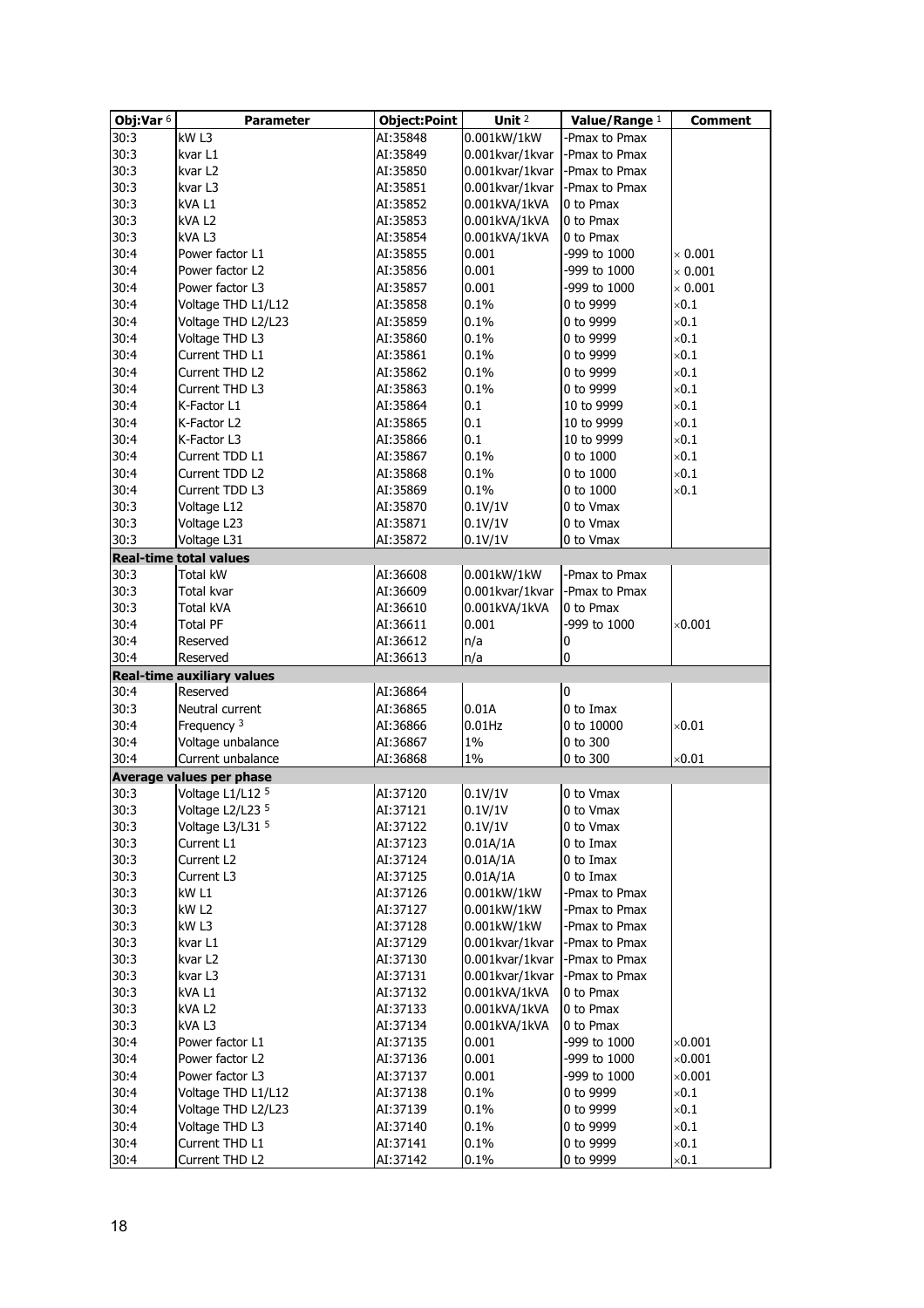| Obj:Var $6$            | <b>Parameter</b>                                        | <b>Object:Point</b> | Unit <sup>2</sup> | Value/Range 1  | <b>Comment</b> |
|------------------------|---------------------------------------------------------|---------------------|-------------------|----------------|----------------|
| 30:4                   | Current THD L3                                          | AI:37143            | 0.1%              | 0 to 9999      | $\times 0.1$   |
| 30:4                   | K-Factor L1                                             | AI:37144            | 0.1               | 10 to 9999     | $\times 0.1$   |
| 30:4                   | K-Factor L2                                             | AI:37145            | 0.1               | 10 to 9999     | $\times 0.1$   |
| 30:4                   | K-Factor L3                                             | AI:37146            | 0.1               | 10 to 9999     | $\times 0.1$   |
| 30:4                   | Current TDD L1                                          | AI:37147            | 0.1%              | 0 to 1000      | $\times 0.1$   |
| 30:4                   | Current TDD L2                                          | AI:37148            | 0.1%              | 0 to 1000      | $\times 0.1$   |
| 30:4                   | Current TDD L3                                          | AI:37149            | 0.1%              | 0 to 1000      | $\times 0.1$   |
| 30:3                   | Voltage L12                                             | AI:37150            | 0.1V/1V           | 0 to Vmax      |                |
| 30:3                   | Voltage L23                                             | AI:37151            | 0.1V/1V           | 0 to Vmax      |                |
| 30:3                   | Voltage L31                                             | AI:37152            | 0.1V/1V           | 0 to Vmax      |                |
|                        | <b>Average total values</b>                             |                     |                   |                |                |
| 30:3                   | <b>Total kW</b>                                         | AI:37888            | 0.001kW/1kW       | -Pmax to Pmax  |                |
| 30:3                   | Total kvar                                              | AI:37889            | 0.001kvar/1kvar   | -Pmax to Pmax  |                |
| 30:3                   | <b>Total kVA</b>                                        | AI:37890            | 0.001kVA/1kVA     | 0 to Pmax      |                |
| 30:4                   | <b>Total PF</b>                                         | AI:37891            | 0.001             | -999 to 1000   | $\times 0.001$ |
| 30:4                   | Reserved                                                | AI:37892            |                   | 0              |                |
| 30:4                   | Reserved                                                | AI:37893            |                   | $\overline{0}$ |                |
|                        | <b>Average auxiliary values</b>                         |                     |                   |                |                |
| 30:4                   | Reserved                                                | AI:38144            |                   | $\overline{0}$ |                |
| 30:3                   | Neutral current                                         | AI:38145            | 0.01A             | 0 to Imax      |                |
| 30:4                   | Frequency 3                                             | AI:38146            | $0.01$ Hz         | 0 to 10000     | $\times 0.01$  |
| 30:4                   | Voltage unbalance                                       | AI:38147            | 1%                | 0 to 300       |                |
| 30:4                   | Current unbalance                                       | AI:38148            | 1%                | 0 to 300       | $\times 0.01$  |
| <b>Present demands</b> |                                                         |                     |                   |                |                |
| 30:3                   | Volt demand L1/L12 5                                    | AI:38400            | 0.1V/1V           | 0 to Vmax      |                |
| 30:3                   | Volt demand L2/L23 5                                    | AI:38401            | 0.1V/1V           | 0 to Vmax      |                |
| 30:3                   | Volt demand L3/L31 5                                    | AI:38402            | 0.1V/1V           | 0 to Vmax      |                |
| 30:3                   | Ampere Demand L1                                        | AI:38403            | 0.01A             | 0 to Imax      |                |
| 30:3                   | Ampere Demand L2                                        | AI:38404            | 0.01A             | 0 to Imax      |                |
| 30:3                   | Ampere Demand L3                                        | AI:38405            | 0.01A             | 0 to Imax      |                |
| 30:3                   | Block kW import demand (E)                              | AI:38406            | 0.001kW/1kW       | 0 to Pmax      |                |
| 30:3                   | Block kvar import demand (E)                            | AI:38407            | 0.001kvar/1kvar   | 0 to Pmax      |                |
| 30:3                   | Block kVA demand (E)                                    | AI:38408            | 0.001kVA/1kVA     | 0 to Pmax      |                |
| 30:3                   | Sliding window kW import demand                         | AI:38409            | 0.001kW/1kW       | 0 to Pmax      |                |
|                        | (E)                                                     |                     |                   |                |                |
| 30:3                   | Sliding window kvar import<br>demand (E)                | AI:38410            | 0.001kvar/1kar    | 0 to Pmax      |                |
| 30:3                   | Sliding window kVA demand (E)                           | AI:38411            | 0.001kVA/1kVA     | 0 to Pmax      |                |
| 30:4                   | Reserved                                                | AI:38412            |                   | 0              |                |
| 30:4                   | Reserved                                                | AI:38413            |                   | $\bf{0}$       |                |
| 30:4                   | Reserved                                                | AI:38414            |                   | $\mathbf 0$    |                |
| 30:3                   | Accumulated kW import demand<br>(E)                     | AI:38415            | 0.001kW/1kW       | 0 to Pmax      |                |
| 30:3                   | Accumulated kvar import demand<br>(E)                   | AI:38416            | 0.001kvar/1kvar   | 0 to Pmax      |                |
| 30:3                   | Accumulated kVA demand (E)                              | AI:38417            | 0.001kVA/1kVA     | 0 to Pmax      |                |
| 30:3                   | Predicted sliding window kW<br>import demand (E)        | AI:38418            | 0.001kW/1kW       | 0 to Pmax      |                |
| 30:3                   | Predicted sliding window kvar<br>import demand (E)      | AI:38419            | 0.001kvar/1kvar   | 0 to Pmax      |                |
| 30:3                   | Predicted sliding window kVA<br>demand (E)              | AI:38420            | 0.001kVA/1kVA     | 0 to Pmax      |                |
| 30:4                   | PF (import) at maximum sliding<br>window kVA demand (E) | AI:38421            | 0.001             | 0 to 1000      | $\times$ 0.001 |
| 30:3                   | Block kW export demand (E)                              | AI:38422            | 0.001kW/1kW       | 0 to Pmax      |                |
| 30:3                   | Block kvar export demand (E)                            | AI:38423            | 0.001kvar/1kvar   | 0 to Pmax      |                |
| 30:3                   | Sliding window kW export demand   AI:38424              |                     | 0.001kW/1kW       | 0 to Pmax      |                |
|                        | (E)                                                     |                     |                   |                |                |
| 30:3                   | Sliding window kvar export<br>demand (E)                | AI:38425            | 0.001kvar/1kvar   | 0 to Pmax      |                |
| 30:3                   | Accumulated kW export demand<br>(E)                     | AI:38426            | 0.001kW/1kW       | 0 to Pmax      |                |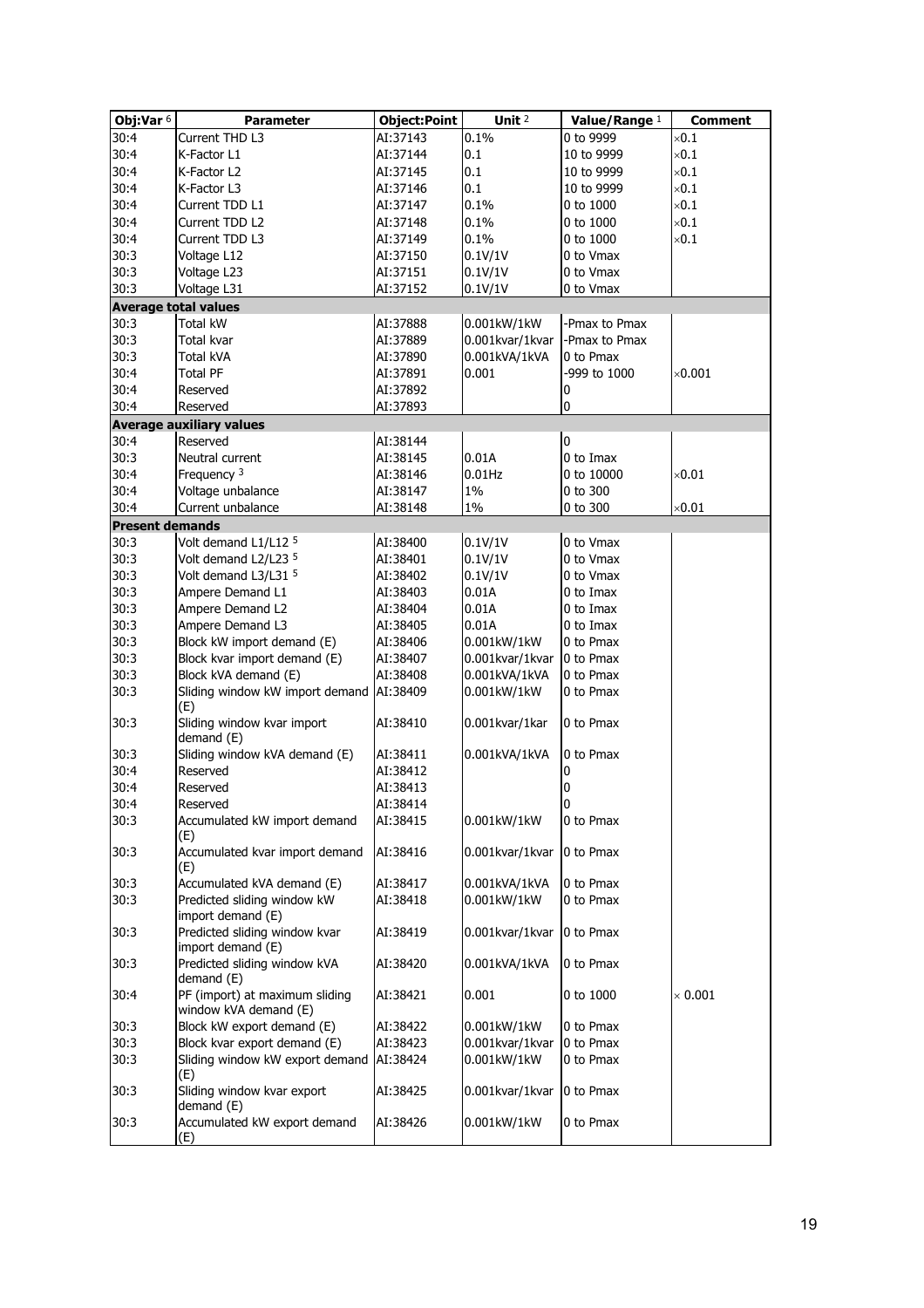| Obj:Var $6$              | Parameter                                                               | <b>Object:Point</b> | Unit <sup>2</sup> | Value/Range 1    | Comment        |
|--------------------------|-------------------------------------------------------------------------|---------------------|-------------------|------------------|----------------|
| 30:3                     | Accumulated kvar export demand                                          | AI:38427            | 0.001kvar/1kvar   | 0 to Pmax        |                |
| 30:3                     | (E)<br>Predicted sliding window kW                                      | AI:38428            | 0.001kW/1kW       | 0 to Pmax        |                |
| 30:3                     | export demand (E)<br>Predicted sliding window kvar<br>export demand (E) | AI:38429            | 0.001kvar/1kvar   | 0 to Pmax        |                |
| <b>Total energies(E)</b> |                                                                         |                     |                   |                  |                |
| 20:5                     | kWh import                                                              | BC:38656            | kWh               | 0 to 999,999,999 |                |
| 20:5                     | kWh export                                                              | BC:38657            | kWh               | 0 to 999,999,999 |                |
| 20:5                     | Reserved                                                                | BC:38658            |                   | 0                |                |
| 20:5                     | Reserved                                                                | BC:38659            |                   | 0                |                |
| 20:5                     | kvarh import                                                            | BC:38660            | kvarh             | 0 to 999,999,999 |                |
| 20:5                     | kvarh export                                                            | BC:38661            | kvarh             | 0 to 999,999,999 |                |
| 20:5                     | Reserved                                                                | BC:38662            |                   | 0                |                |
| 20:5                     | Reserved                                                                | BC:38663            |                   | 0                |                |
| 20:5                     | kVAh total                                                              | BC:38664            | kVAh              | 0 to 999,999,999 |                |
| <b>Phase energies(E)</b> |                                                                         |                     |                   |                  |                |
| 20:5                     | kWh import L1                                                           | BC:38912            | kWh               | 0 to 999,999,999 |                |
| 20:5                     | kWh import L2                                                           | BC:38913            | kWh               | 0 to 999,999,999 |                |
| 20:5                     | kWh import L3                                                           | BC:38914            | kWh               | 0 to 999,999,999 |                |
| 20:5                     | kvarh import (inductive) L1                                             | BC:38915            | kvarh             | 0 to 999,999,999 |                |
| 20:5                     | kvarh import (inductive) L2                                             | BC:38916            | kvarh             | 0 to 999,999,999 |                |
| 20:5                     | kvarh import (inductive) L3                                             | BC:38917            | kvarh             | 0 to 999,999,999 |                |
| 20:5                     | kVAh total L1                                                           | BC:38918            | kVAh              | 0 to 999,999,999 |                |
| 20:5                     | kVAh total L2                                                           | BC:38919            | kVAh              | 0 to 999,999,999 |                |
| 20:5                     | kVAh total L3                                                           | BC:38920            | kVAh              | 0 to 999,999,999 |                |
|                          | Fundamental (H01) real-time values per phase                            |                     |                   |                  |                |
| 30:3                     | Voltage L1/L12                                                          | AI:43264            | 0.1V/1 V          | 0 to Vmax        |                |
| 30:3                     | Voltage L2/L23                                                          | AI: 43265           | 0.1V/1 V          | 0 to Vmax        |                |
| 30:3                     | Voltage L3/L31                                                          | AI: 43266           | $0.1V/1$ V        | 0 to Vmax        |                |
| 30:3                     | Current L1                                                              | AI: 43267           | 0.01A/1A          | 0 to Imax        |                |
| 30:3                     | Current L2                                                              | AI: 43268           | 0.01A/1A          | 0 to Imax        |                |
| 30:3                     | Current L3                                                              | AI: 43269           | 0.01A/1A          | 0 to Imax        |                |
| 30:3                     | kW <sub>L1</sub>                                                        | AI: 43270           | 0.001kW/1kW       | -Pmax to Pmax    |                |
| 30:3                     | kW <sub>L2</sub>                                                        | AI: 43271           | 0.001kW/1kW       | -Pmax to Pmax    |                |
| 30:3                     | kW <sub>L3</sub>                                                        | AI: 43272           | 0.001kW/1kW       | -Pmax to Pmax    |                |
| 30:3                     | kvar L1                                                                 | AI: 43273           | 0.001kvar/1kvar   | -Pmax to Pmax    |                |
| 30:3                     | kvar L2                                                                 | AI: 43274           | 0.001kvar/1kvar   | -Pmax to Pmax    |                |
| 30:3                     | kvar L3                                                                 | AI: 43275           | 0.001kvar/1kvar   | -Pmax to Pmax    |                |
| 30:3                     | kVA L1                                                                  | AI: 43276           | 0.001kVA/1kVA     | 0 to Pmax        |                |
| 30:3                     | kVA <sub>L2</sub>                                                       | AI: 43277           | 0.001kVA/1kVA     | 0 to Pmax        |                |
| 30:3                     | kVA L3                                                                  | AI: 43278           | 0.001kVA/1kVA     | 0 to Pmax        |                |
| 30:4                     | Power factor L1                                                         | AI: 43279           | 0.001             | -999 to 1000     | $\times 0.001$ |
| 30:4                     | Power factor L2                                                         | AI: 43280           | 0.001             | -999 to 1000     | $\times 0.001$ |
| 30:4                     | Power factor L3                                                         | AI: 43281           | 0.001             | -999 to 1000     | $\times$ 0.001 |
|                          | Fundamental (H01) real-time total values                                |                     |                   |                  |                |
| 30:3                     | <b>Total kW</b>                                                         | AI:43520            | 0.001kW/1kW       | -Pmax to Pmax    |                |
| 30:3                     | Total kvar                                                              | AI: 43521           | 0.001kvar/1kvar   | -Pmax to Pmax    |                |
| 30:3                     | <b>Total kVA</b>                                                        | AI: 43522           | 0.001kVA/1kVA     | 0 to Pmax        |                |
| 30:4                     | <b>Total PF</b>                                                         | AI: 43523           | 0.001             | -999 to 1000     | $\times 0.001$ |
|                          | Minimum real-time values per phase (M)                                  |                     |                   |                  |                |
| 30:3                     | Voltage L1/L12 <sup>5</sup>                                             | AI:44032            | 0.1V/1V           | 0 to Vmax        |                |
| 30:3                     | Voltage L2/L23 5                                                        | AI:44033            | 0.1V/1V           | 0 to Vmax        |                |
| 30:3                     | Voltage L3/L31 5                                                        | AI:44034            | 0.1V/1V           | 0 to Vmax        |                |
| 30:3                     | Current L1                                                              | AI:44035            | 0.01A             | 0 to Imax        |                |
| 30:3                     | Current L2                                                              | AI:44036            | 0.01A             | 0 to Imax        |                |
| 30:3                     | Current L3                                                              | AI:44037            | 0.01A             | 0 to Imax        |                |
|                          | Minimum real-time total values (M)                                      |                     |                   |                  |                |
| 30:3                     | Total kW                                                                | AI:44288            | 0.001kW/1kW       | -Pmax to Pmax    |                |
| 30:3                     | Total kvar                                                              | AI:44289            | 0.001kvar/1kvar   | -Pmax to Pmax    |                |
| 30:3                     | Total kVA                                                               | AI:44290            | 0.001kVA/1kVA     | 0 to Pmax        |                |
| 30:4                     | Total PF <sup>4</sup>                                                   | AI:44291            | 0.001             | -999 to 1000     | $\times 0.001$ |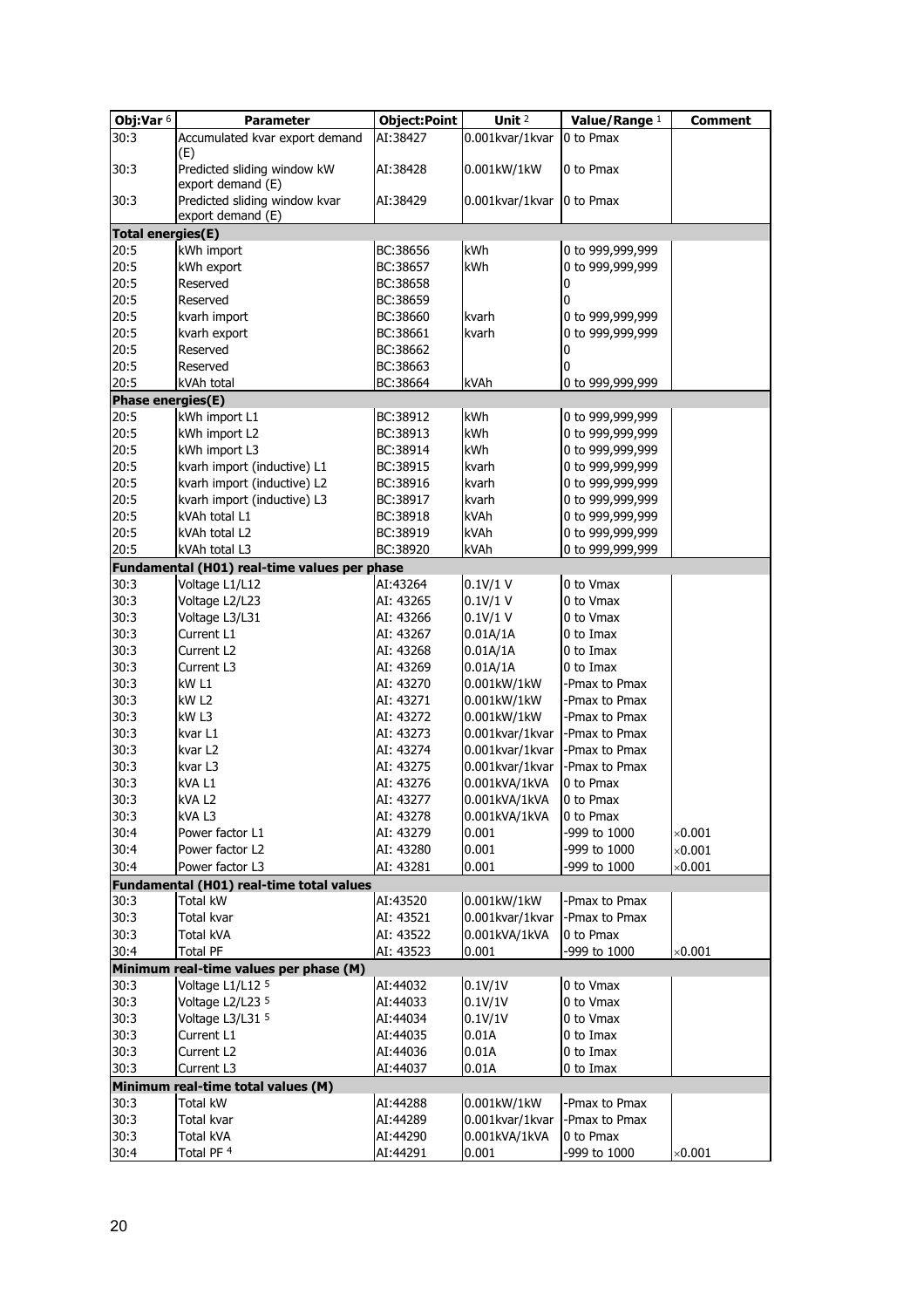| Obj:Var $6$ | <b>Parameter</b>                              | <b>Object:Point</b> | Unit <sup>2</sup> | Value/Range 1 | <b>Comment</b> |
|-------------|-----------------------------------------------|---------------------|-------------------|---------------|----------------|
|             | Minimum real-time auxiliary values (M)        |                     |                   |               |                |
| 30:4        | Reserved                                      | AI:44544            |                   | 0             |                |
| 30:3        | Neutral current                               | AI:44545            | 0.01A             | 0 to Imax     |                |
| 30:4        | Frequency <sup>3</sup>                        | AI:44546            | $0.01$ Hz         | 0 to 10000    | $\times 0.01$  |
|             | Minimum demands (M)                           |                     |                   |               |                |
| 30:4        | Reserved                                      | AI:44800-           |                   | $\mathbf 0$   |                |
|             |                                               | AI:44816            |                   |               |                |
|             | Maximum real-time values per phase (M)        |                     |                   |               |                |
| 30:3        | Voltage L1/L12 5                              | AI:46080            | 0.1V/1V           | 0 to Vmax     |                |
| 30:3        | Voltage L2/L23 5                              | AI:46081            | 0.1V/1V           | 0 to Vmax     |                |
| 30:3        | Voltage L3/L31 5                              | AI:46082            | 0.1V/1V           | 0 to Vmax     |                |
| 30:3        | Current L1                                    | AI:46083            | 0.01A             | 0 to Imax     |                |
| 30:3        | Current L2                                    | AI:46084            | 0.01A             | 0 to Imax     |                |
| 30:3        | Current L3                                    | AI:46085            | 0.01A             | 0 to Imax     |                |
|             | Maximum real-time total values (M)            |                     |                   |               |                |
| 30:3        | <b>Total kW</b>                               | AI:46336            | 0.001kW/1kW       | -Pmax to Pmax |                |
| 30:3        | Total kvar                                    | AI:46337            | 0.001kvar/1kvar   | -Pmax to Pmax |                |
| 30:3        | <b>Total kVA</b>                              | AI:46338            | 0.001kVA/1kVA     | 0 to Pmax     |                |
| 30:4        | Total PF 4                                    | AI:46339            | 0.001             | -999 to 1000  | $\times 0.001$ |
|             | Maximum real-time auxiliary values (M)        |                     |                   |               |                |
| 30:4        | Reserved                                      | AI:46592            |                   | 0             |                |
| 30:3        | Neutral current                               | AI:46593            | 0.01A             | 0 to Imax     |                |
| 30:4        | Frequency 3                                   | AI:46594            | $0.01$ Hz         | 0 to 10000    | $\times$ 0.01  |
|             | <b>Maximum demands (M)</b>                    |                     |                   |               |                |
| 30:3        | Max. volt demand L1/L12 5                     | AI:46848            | 0.1V/1V           | 0 to Vmax     |                |
| 30:3        | Max. volt demand L2/L23 5                     | AI:46849            | 0.1V/1V           | 0 to Vmax     |                |
| 30:3        | Max. volt demand L3/L31 5                     | AI:46850            | 0.1V/1V           | 0 to Vmax     |                |
| 30:3        | Max. ampere demand L1                         | AI:46851            | 0.01A             | 0 to Imax     |                |
| 30:3        | Max. ampere demand L2                         | AI:46852            | 0.01A             | 0 to Imax     |                |
| 30:3        | Max. ampere demand L3                         | AI:46853            | 0.01A             | 0 to Imax     |                |
| 30:4        | Reserved                                      | AI:46854            |                   | 0             |                |
| 30:4        | Reserved                                      | AI:46855            |                   | 0             |                |
| 30:4        | Reserved                                      | AI:46856            |                   | 0             |                |
| 30:3        | Max. sliding window kW import<br>demand (E)   | AI:46857            | 0.001kW/1kW       | 0 to Pmax     |                |
| 30:3        | Max. sliding window kvar import<br>demand (E) | AI:46858            | 0.001kvar/1kvar   | 10 to Pmax    |                |
| 30:3        | Max. sliding window kVA demand<br>(E)         | AI:46859            | 0.001kVA/1kVA     | 0 to Pmax     |                |
| 30:4        | Reserved                                      | AI:46860            |                   | $\pmb{0}$     |                |
| 30:4        | Reserved                                      | AI:46861            |                   | 0             |                |
| 30:4        | Reserved                                      | AI:46862            |                   | 0             |                |
| 30:3        | Max. sliding window kW export                 | AI:46863            | 0.001kW/1kW       | 0 to Pmax     |                |
|             | demand (E)                                    |                     |                   |               |                |
| 30:3        | Max. sliding window kvar export<br>demand (E) | AI:46864            | 0.001kvar/1kvar   | 0 to Pmax     |                |

<sup>1</sup> For the parameter limits, see Note  $1$  to Table 3-1.

<sup>2</sup> When using direct wiring (PT Ratio = 1), voltages are transmitted in 0.1V units, currents in 0.01A units, and powers in 0.001 kW/kvar/kVA units. For wiring via PT (PT Ratio > 1), voltages are transmitted in 1V units, currents in 0.01A units, and powers in 1 kW/kvar/kVA units.

<sup>3</sup> The actual frequency range is 45.00 - 65.00 Hz.

4 Absolute min/max value (lag or lead).

5 When the 4LN3, 3LN3 or 3BLN3 wiring mode is selected, the voltages will be line-to-neutral; for any other wiring mode, they will be line-to-line voltages.

6 Variations specified in the table show those that should be used to read a full-range value without a possible over-range error when no scaling is used to accommodate the value to the requested object size (see Section 3, Scaling Analog Input Objects).

M These parameters are logged to the Min/Max log.

E Available in the PM172E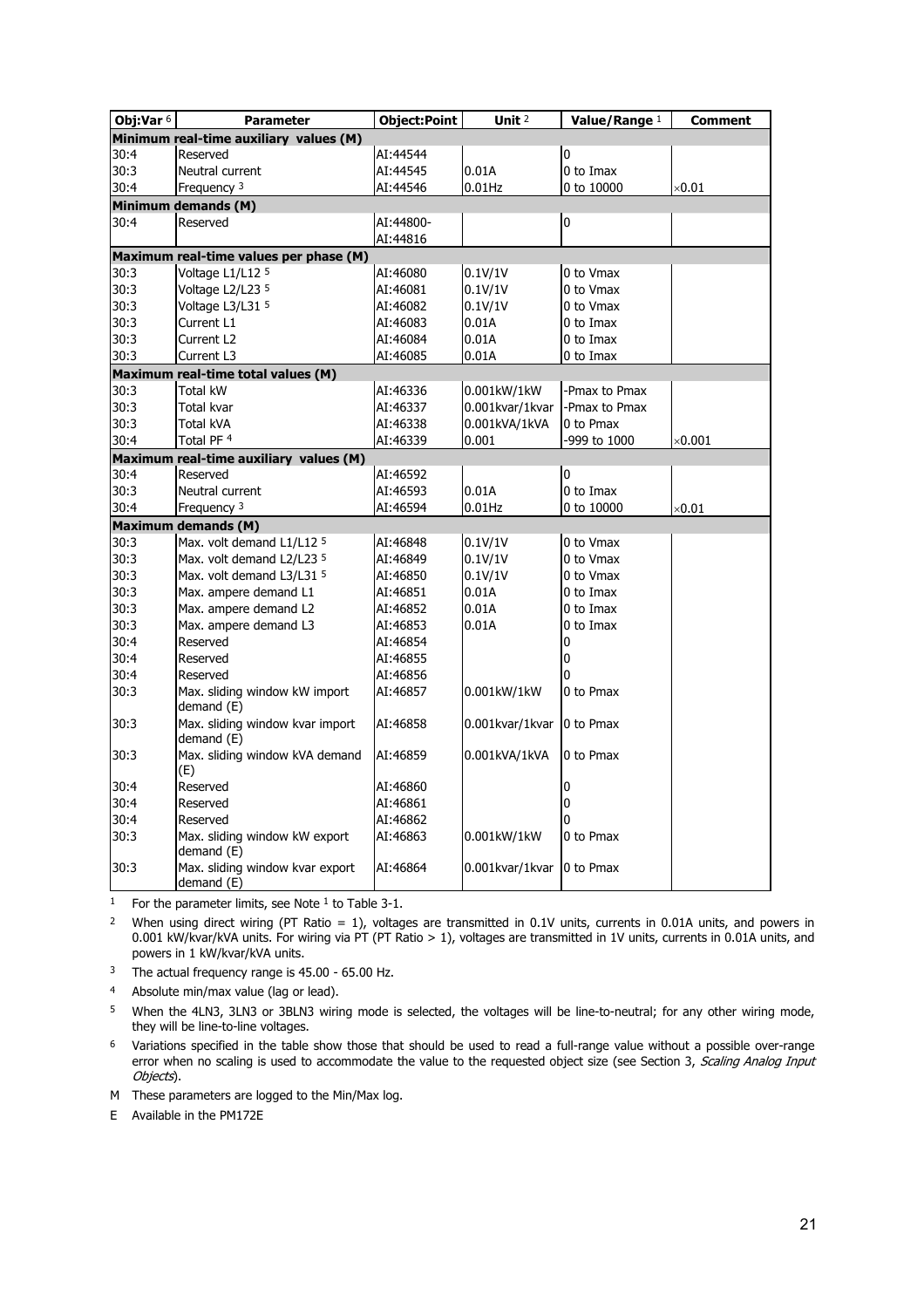## <span id="page-21-0"></span>**Analog Output Setup**

These registers are used to obtain or change the allocation of the internal multiplexed analog output channels. For the output parameters that can be selected see Table 3-18.

#### **Table 3-16 Analog Output Allocation Registers**

| <b>Channel</b>            | <b>Points</b> |
|---------------------------|---------------|
| $\blacksquare$ Channel #1 | 192-194       |
| $\blacksquare$ Channel #2 | 195-197       |

| <b>Channel</b> | <b>Object:Var</b> | <b>Register contents</b> | Object:Point | Range/scale    |
|----------------|-------------------|--------------------------|--------------|----------------|
|                | #1 $40:2$ (read)  | Output parameter ID      | AO:192       | See Table 3-18 |
|                | 41:2(write)       |                          |              |                |
|                | $40:1$ (read)     | Zero scale (0/4 mA)      | AO:193       |                |
|                | 41:1(write)       |                          |              |                |
|                | $40:1$ (read)     | Full scale (20/1 mA)     | AO:194       |                |
|                | 41:1(write)       |                          |              |                |
|                | #2 40:2(read)     | Output parameter ID      | AO:195       | See Table 3-18 |
|                | 41:2(write)       |                          |              |                |
|                | $40:1$ (read)     | Zero scale (0/4 mA)      | AO:196       |                |
|                | 41:1(write)       |                          |              |                |
|                | 40:1(read)        | Full scale (20/1 mA)     | AO:197       |                |
|                | 41:1(write)       |                          |              |                |

#### **NOTES**

- 1. Except for the signed power factor (see Note 3 to Table 3-18), the output scale is linear within the value range. The scale range will be inverted if the full scale specified is less than the zero scale.
- 2. For bi-directional analog output (±1 mA), the zero scale corresponds to the center of the scale range (0 mA) and the direction of current matches the sign of the output parameter. For signed (bi-directional) values, such as powers and signed power factor, the scale is always symmetrical with regard to 0 mA, and the full scale corresponds to +1 mA output for positive readings and to -1 mA output for negative readings. For these, the zero scale (0 mA output) is permanently set in the instrument to zero for all parameters except of signed power factor for which it is set to 1.000. In the write request, the zero scale is ignored. No error will occur when you attempt to change it. Unsigned parameters are output within the current range 0 to +1 mA and can be scaled using both zero and full scales as in the event of single-ended analog output.

| <b>Parameter</b>                  | Unit $2$<br>ID<br>Scale range $1$ |                 |               | <b>Modulus</b> |
|-----------------------------------|-----------------------------------|-----------------|---------------|----------------|
| <b>None</b>                       | 0                                 | n/a             | $\mathbf{0}$  |                |
| Real-time values per phase        |                                   |                 |               |                |
| Voltage L1/L12 5                  | 3072                              | 0.1V/1V         | 0 to Vmax     |                |
| Voltage L2/L23 5                  | 3073                              | 0.1V/1V         | 0 to Vmax     |                |
| Voltage L3/L31 5                  | 3074                              | 0.1V/1V         | 0 to Vmax     |                |
| Current L1                        | 3075                              | 0.01A           | $0$ to Imax   |                |
| Current L <sub>2</sub>            | 3076                              | 0.01A           | 0 to Imax     |                |
| Current L3                        | 3077                              | 0.01A           | 0 to Imax     |                |
| <b>Real-time total values</b>     |                                   |                 |               |                |
| Total kW                          | 3840                              | 0.001kW/1kW     | -Pmax to Pmax |                |
| Total kvar                        | 3841                              | 0.001kvar/1kvar | -Pmax to Pmax |                |
| Total kVA                         | 3842                              | 0.001kVA/1kVA   | 0 to Pmax     |                |
| Total PF <sup>®</sup>             | 3843                              | 0.001           | -999 to 1000  | $\times$ 0.001 |
| Total PF lag                      | 3844                              | 0.001           | -999 to 1000  | $\times$ 0.001 |
| Total PF lead                     | 3845                              | 0.001           | -999 to 1000  | $\times$ 0.001 |
| <b>Real-time auxiliary values</b> |                                   |                 |               |                |
| Frequency 3                       | 4098                              | $0.01$ Hz       | 0 to 10000    | $\times 0.01$  |
| Average values per phase          |                                   |                 |               |                |
| Voltage L1/L12 5                  | 4352                              | 0.1V/1V         | 0 to Vmax     |                |
| Voltage L2/L23 5                  | 4353                              | 0.1V/1V         | 0 to Vmax     |                |
| Voltage L3/L31 5                  | 4354                              | 0.1V/1V         | 0 to Vmax     |                |

**Table 3-18 Analog Output Parameters**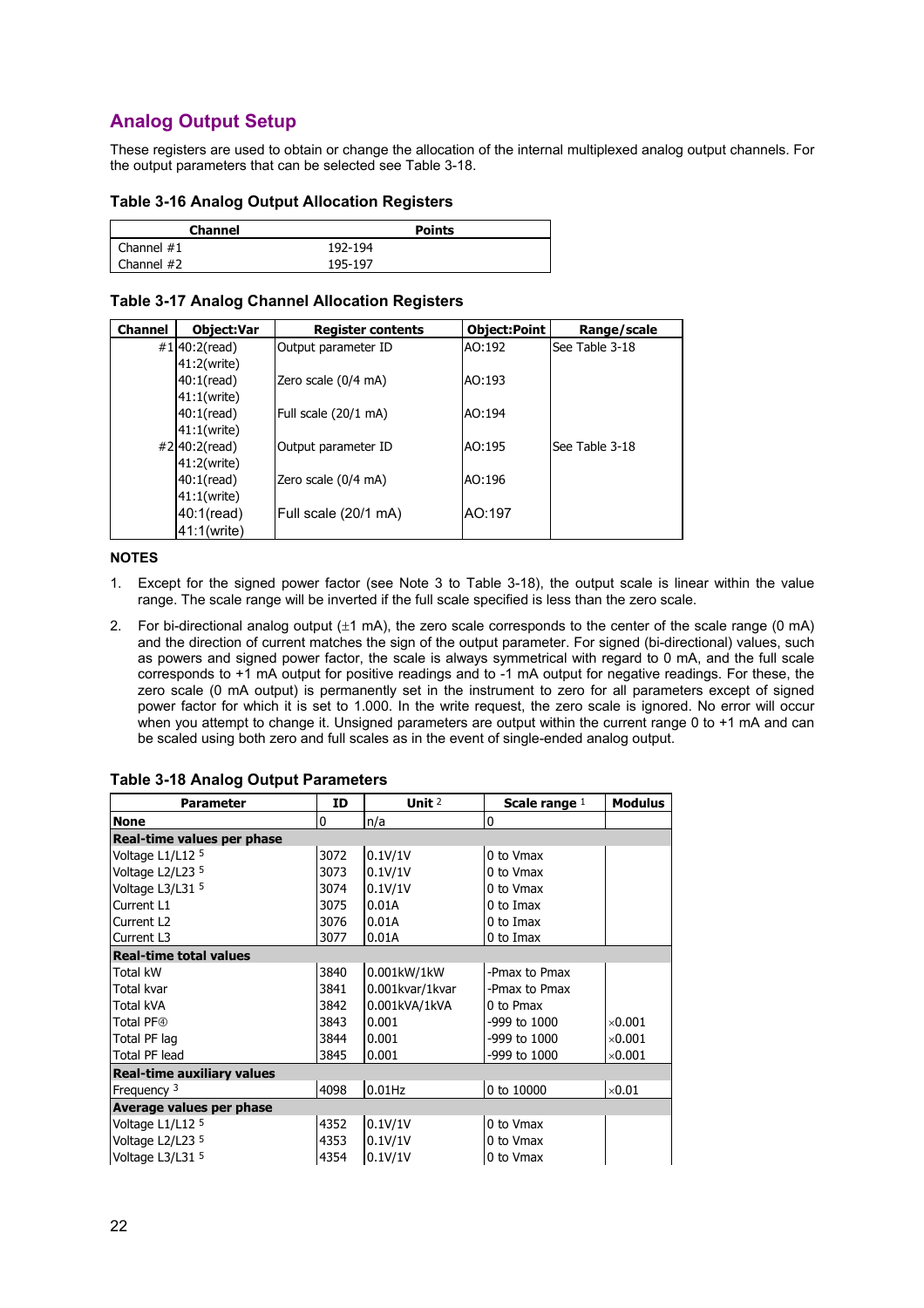| <b>Parameter</b>                      | ID   | Unit $2$        | Scale range $1$ | <b>Modulus</b> |
|---------------------------------------|------|-----------------|-----------------|----------------|
| Current L1                            | 4355 | 0.01A           | 0 to Imax       |                |
| Current L2                            | 4356 | 0.01A           | 0 to Imax       |                |
| Current L3                            | 4357 | 0.01A           | 0 to Imax       |                |
| <b>Average total values</b>           |      |                 |                 |                |
| Total kW                              | 5120 | 0.001kW/1kW     | -Pmax to Pmax   |                |
| Total kvar                            | 5121 | 0.001kvar/1kvar | -Pmax to Pmax   |                |
| Total kVA                             | 5122 | 0.001kVA/1kVA   | 0 to Pmax       |                |
| Total PF <sup>4</sup>                 | 5123 | 0.001           | -999 to 1000    | $\times$ 0.001 |
| Total PF lag                          | 5124 | 0.001           | -999 to 1000    | $\times$ 0.001 |
| Total PF lead                         | 5125 | 0.001           | -999 to 1000    | $\times$ 0.001 |
| <b>Average auxiliary values</b>       |      |                 |                 |                |
| Neutral current                       | 5377 | 0.01A           | 0 to Imax       |                |
| Frequency $3$                         | 5378 | $0.01$ Hz       | 0 to 10000      | $\times$ 0.01  |
| <b>Present demands</b>                |      |                 |                 |                |
| Accumulated kW import demand (E)      | 5647 | 0.001kW/1kW     | 0 to Pmax       |                |
| Accumulated kvar import demand<br>(E) | 5648 | 0.001kvar/1kvar | 0 to Pmax       |                |
| Accumulated kVA demand (E)            | 5649 | 0.001kVA/1kVA   | 0 to Pmax       |                |
| Accumulated kW export demand (E)      | 5658 | 0.001kW/1kW     | 0 to Pmax       |                |
| Accumulated kvar export demand<br>(E) | 5659 | 0.001kvar/1kvar | 0 to Pmax       |                |

<sup>1</sup> For the parameter limits, see Note  $1$  to Table 4.1.

<sup>2</sup> When using direct wiring (PT Ratio = 1), voltages are transmitted in 0.1V units, currents in 0.01A units, and powers in 0.001 kW/kvar/kVA units. For wiring via PTs (PT Ratio > 1), voltages are transmitted in 1V units, currents in 0.01A units, and powers in 1 kW/kvar/kVA units.

- <sup>3</sup> The actual frequency range is 45.00 to 65.00 Hz
- <sup>4</sup> The output scale for signed (bi-directional) power factor is symmetrical with regard to  $\pm 1.000$  and is linear from -0 to -1.000, and from 1.000 to +0 (note that -1.000  $\equiv$  +1.000). Negative power factor is output as [-1.000 minus measured value], and non-negative power factor is output as [+1.000 minus measured value]. To define the entire range for power factor from -0 to +0, the scales would be specified as -0/0. Because a negative zero may not be transmitted, the value of -0.001 is used to specify the scale of -0, and both +0.001 and 0.000 are used to specify the scale of +0. To define the range of -0 to 0, you must send -1/1 or -1/0 (considering the modulus of  $\times$ 0.001).
- 5 When the 4LN3, 3LN3 or 3BLN3 wiring mode is selected, the voltages will be line-to-neutral; for any other wiring mode they will be line-to-line voltages.
- E Available in the PM172E

## <span id="page-22-0"></span>**Analog Expander Channels Allocation Registers**

These registers are used to obtain or change the allocation of the analog expander channels. For the output parameters that can be selected see Table 3-18.

| <b>Channel</b> | <b>Points</b> | <b>Channel</b> | <b>Points</b> |
|----------------|---------------|----------------|---------------|
| Channel $#1$   | 256-258       | Channel #9     | 280-282       |
| Channel $#2$   | 259-261       | Channel #10    | 283-285       |
| Channel $#3$   | 262-264       | Channel #11    | 286-288       |
| Channel #4     | 265-267       | Channel #12    | 289-291       |
| Channel #5     | 268-270       | Channel #13    | 292-294       |
| Channel $#6$   | 271-273       | Channel #14    | 295-297       |
| Channel #7     | 274-276       | Channel #15    | 298-300       |
| Channel #8     | 277-279       | Channel $#16$  | 301-303       |

**Table 3-19 Analog Expander Allocation Registers** 

## **Table 3-20 Analog Expander Channel Allocation Registers**

| <b>Channel</b> | <b>Object:Var</b> | <b>Register contents</b> | <b>Object:Point</b> | Range/Scale    |
|----------------|-------------------|--------------------------|---------------------|----------------|
|                | #1 $40:2$ (read)  | Output parameter ID      | AO:256              | See Table 3-18 |
|                | 41:2(write)       |                          |                     |                |
|                | $40:1$ (read)     | Zero scale (0/4 mA)      | AO:257              |                |
|                | 41:1(write)       |                          |                     |                |
|                | 40:1(read)        | Full scale (20 mA)       | AO:258              |                |
|                | 41:1(write)       |                          |                     |                |
|                | .                 |                          |                     |                |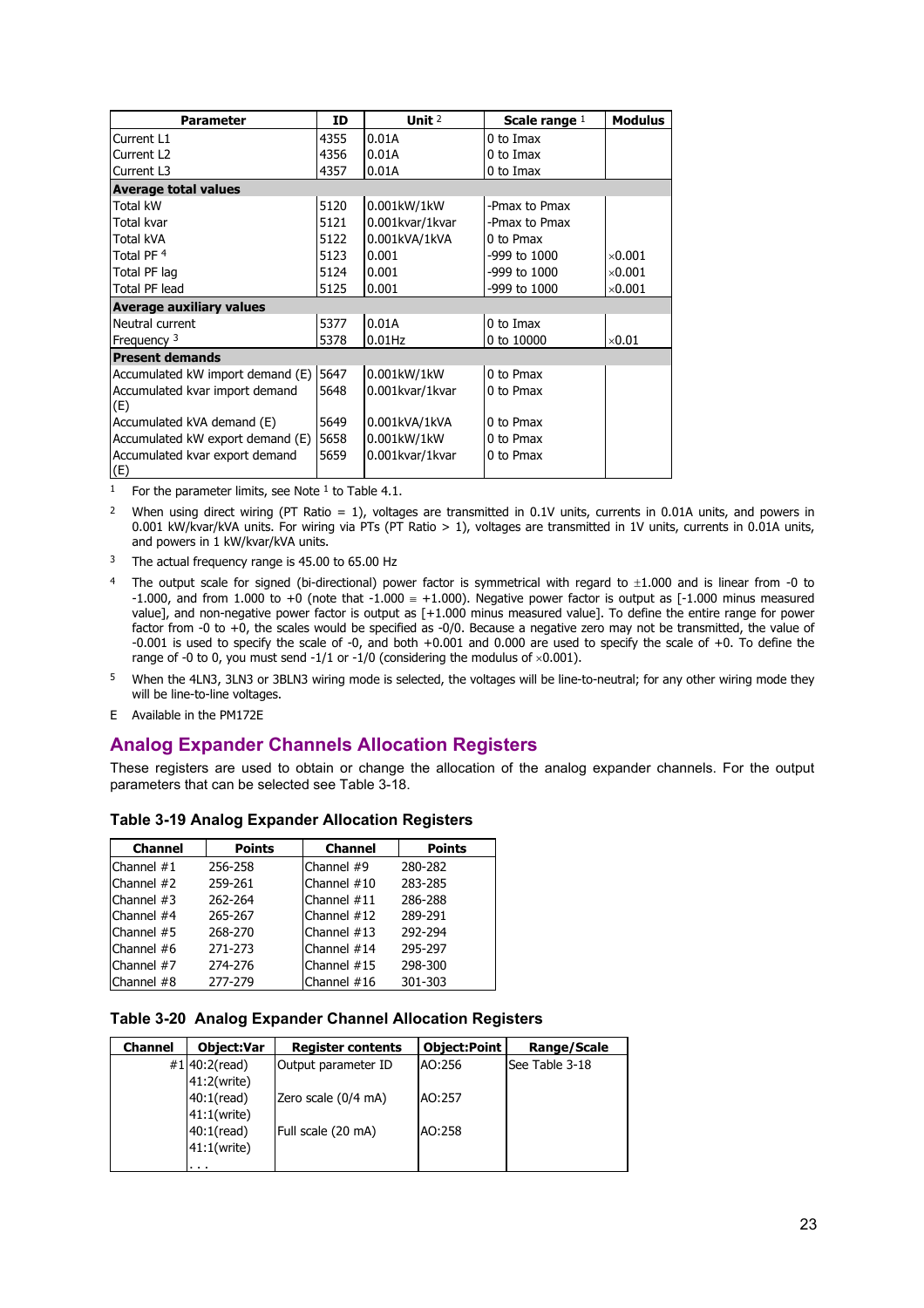| <b>Channel</b> | <b>Object:Var</b> | <b>Register contents</b> | Object:Point | Range/Scale    |
|----------------|-------------------|--------------------------|--------------|----------------|
|                | #16 $40:2$ (read) | Output parameter ID      | AO:301       | See Table 3-18 |
|                | 41:2(write)       |                          |              |                |
|                | $40:1$ (read)     | Zero scale (0/4 mA)      | AO:302       |                |
|                | 41:1(write)       |                          |              |                |
|                | $40:1$ (read)     | Full scale (20 mA)       | AO:303       |                |
|                | $41:1$ (write)    |                          |              |                |

#### **NOTE**

Settings you made for analog expander outputs will not be in effect until the analog expander output is globally enabled. To activate the analog expander output, set the analog expander option to the enabled state in the user selectable options setup (see Table 3-3).

## <span id="page-23-0"></span>**Digital Inputs Allocation Registers**

These registers are used to obtain or change the allocation of the instrument digital inputs.

#### **Table 3-21 Digital Inputs Allocation Registers (E)**

| <b>Object:Var</b> | <b>Register contents</b>                  | <b>Object:Point</b> | Range          |
|-------------------|-------------------------------------------|---------------------|----------------|
| $40:2$ (read)     | Status inputs allocation 1                | AO:130              | See Table 3-22 |
| 41:2(write)       |                                           |                     |                |
| $40:2$ (read)     | Pulse inputs allocation                   | AO:131              | See Table 3-22 |
| 41:2(write)       |                                           |                     |                |
| $40:2$ (read)     | Not used $1$                              | AO:132              | Reads as 0     |
| 41:2(write)       |                                           |                     |                |
| $40:2$ (read)     | External synchronization pulse allocation | AO:133              | See Table 3-22 |
| 41:2(write)       |                                           |                     |                |

1 Writing to these locations is ignored. No error will occur.

E Available in the PM172E

#### **NOTES**

- 1. All digital inputs that are not allocated as pulse inputs will be automatically configured as status inputs.
- 2. A digital input allocated for the external synchronization pulse will be automatically configured as a pulse input.

#### **Table 3-22 Digital Inputs Allocation Mask**

| <b>Bit number</b> | <b>Description</b>                    |
|-------------------|---------------------------------------|
|                   | Digital input $# 1$ allocation status |
|                   | Digital input $# 2$ allocation status |
| $2 - 15$          | $N/A$ (read as 0)                     |

Bit meaning:  $0 =$  input not allocated,  $1 =$  input allocated to the group

## <span id="page-23-1"></span>**Pulsing Setpoints Registers**

These registers are used to obtain or change the setup of the pulsing output for any of two relays.

#### **NOTE**

Allocating a relay as a pulsing relay will unconditionally disable all setpoints associated with this relay. If a relay was manually operated or released, it will automatically revert to normal operation.

#### **Table 3-23 Pulsing Setpoints (E)**

| Relay      | <b>Registers</b> |
|------------|------------------|
| Relay $#1$ | 768-769          |
| Relay #2   | 770-771          |

E Available in the PM172E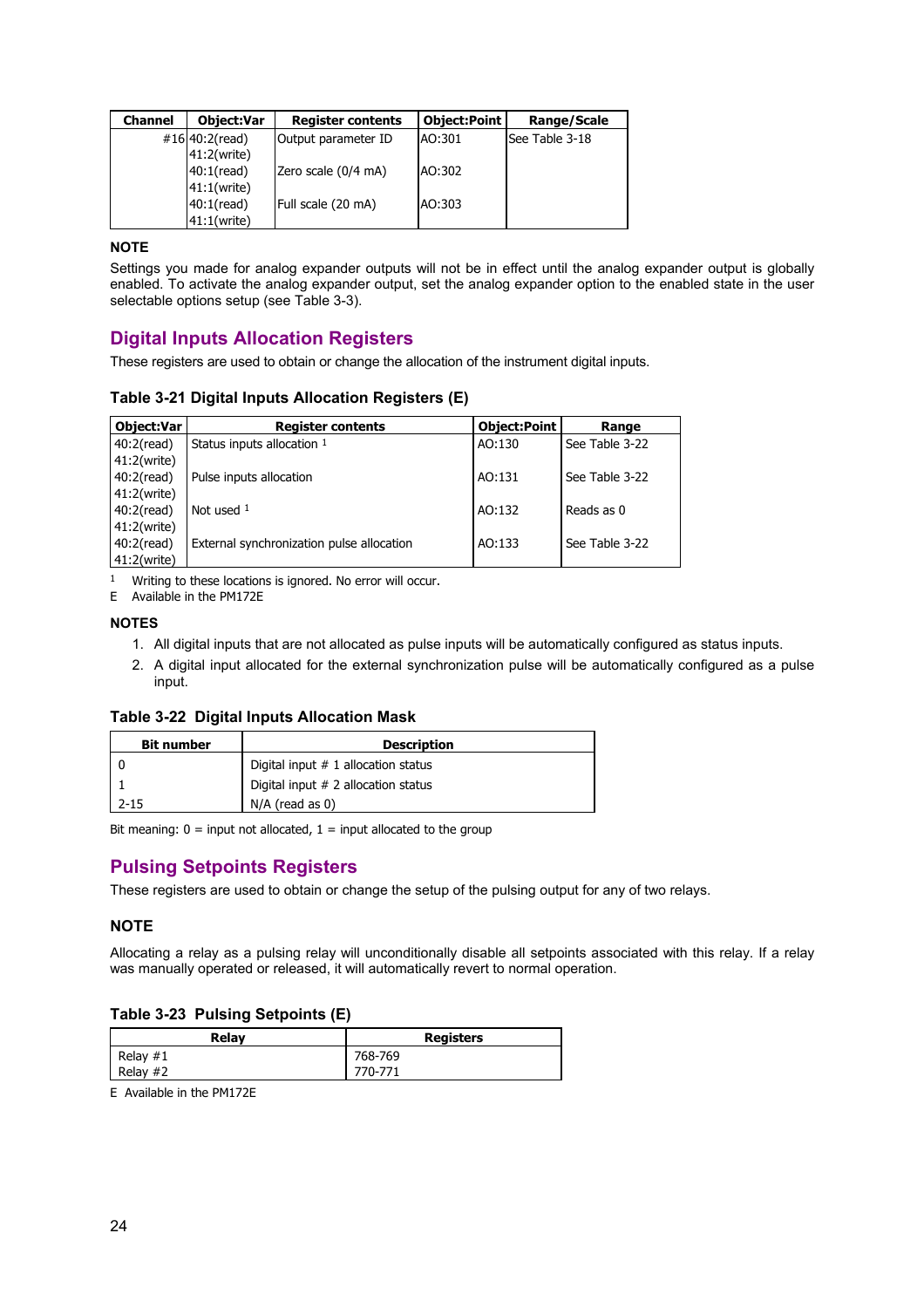#### **Table 3-24 Pulsing Setpoint Registers**

| <b>Object:Var</b>   | <b>Register contents</b>       | <b>Object:Point</b> | Range                      |
|---------------------|--------------------------------|---------------------|----------------------------|
| $40:2$ (read)       | Output parameter ID            | AO:768              | See Table 3-25             |
| 41:2(write)         |                                |                     |                            |
| 40:2(read)          | Number of unit-hours per pulse | AO:769              | 1-9999 for energy pulsing, |
| 41:2(write)         |                                |                     | otherwise write 0.         |
| 40:2(read)          | Output parameter ID            | AO:770              | See Table 3-25             |
| 41:2(write)         |                                |                     |                            |
| $40:2(\text{read})$ | Number of unit-hours per pulse | AO:771              | 1-9999 for energy pulsing, |
| 41:2(write)         |                                |                     | otherwise write 0.         |

### **Table 3-25 Pulsing Output Parameters**

| <b>Pulsing parameter</b>  | <b>Identifier</b> |
|---------------------------|-------------------|
| None                      |                   |
| KWh import                |                   |
| KWh export                | 2                 |
| Kvarh import (inductive)  | 4                 |
| Kvarh export (capacitive) | 5                 |
| Kvarh total (absolute)    | 6                 |
| <b>KVAh</b>               |                   |

## <span id="page-24-0"></span>**Relay Operation Control**

These points allow the user to manually override relay operation normally operated via alarm setpoints.

#### **NOTE**

 A relay allocated as a pulsing relay may not be manually operated or released. When a relay is allocated for pulsing, it automatically reverts to normal operation.

#### **Table 3-26 Relay Operation Control Registers**

| <b>Object:Var</b> | <b>Register Contents</b>                    | <b>Object:Point</b> | <b>State Range</b>   |
|-------------------|---------------------------------------------|---------------------|----------------------|
| $10:2$ (read)     | Relay #1 Force operate/Force release/Normal | <b>BO:80</b>        | $0/1$ = state OFF/ON |
| 12:1(write)       |                                             | CROB:80             |                      |
| $10:2$ (read)     | Relay #2 Force operate/Force release/Normal | BO:81               | $0/1$ = state OFF/ON |
| 12:1(write)       |                                             | CROB:81             |                      |

The following restrictions should be noted when using object 12 to control the listed points:

- The Count byte is ignored.
- The Control Code byte is checked:
	- Pulse On, Pulse Off, Latch On, and Latch Off are valid for all points
	- All others Codes are invalid and will be rejected
	- The Clear sub-field is valid
	- The others sub-fields are ignored.
- The On Time specifies in ms the amount of time the digital point is to be turned on. The minimal value of the On Time is 500 ms and the actual value may differ from the specified value by up to 50 ms.
- The Off Time specifies in ms the amount of time the digital point is to be turned off. The minimal value of the Off Time is 500 ms and the actual value may differ from the specified value by up to 50 ms.
- The Status byte in the response will reflect the success or failure of the control operation:
	- Request Accepted (0) will be return if the command was accepted;

- Request not Accepted due to Formatting Errors (3) will be returned if the Control Code byte was incorrectly formatted or an invalid Code was present in the command;

- Control Operation not Supported for this Point (4) will be returned if the Control Point was out of control.

To manually operate relay #1, use the Direct-Operate (or SBO/Operate or Direct-Operate-No-Acknowledge) command to point 80 of the Control-Relay-Output-Block object with the Control Code value Latch On. To manually release relay #1, use the Direct-Operate (or SBO/Operate or Direct-Operate-No-Acknowledge) command to point 80 of the Control-Relay-Output-Block object with the Control Code value Latch Off. To control relay #2, use point 81. To revert relay #1 or #2 to normal operation, use the Direct-Operate (or SBO/Operate or Direct-Operate-No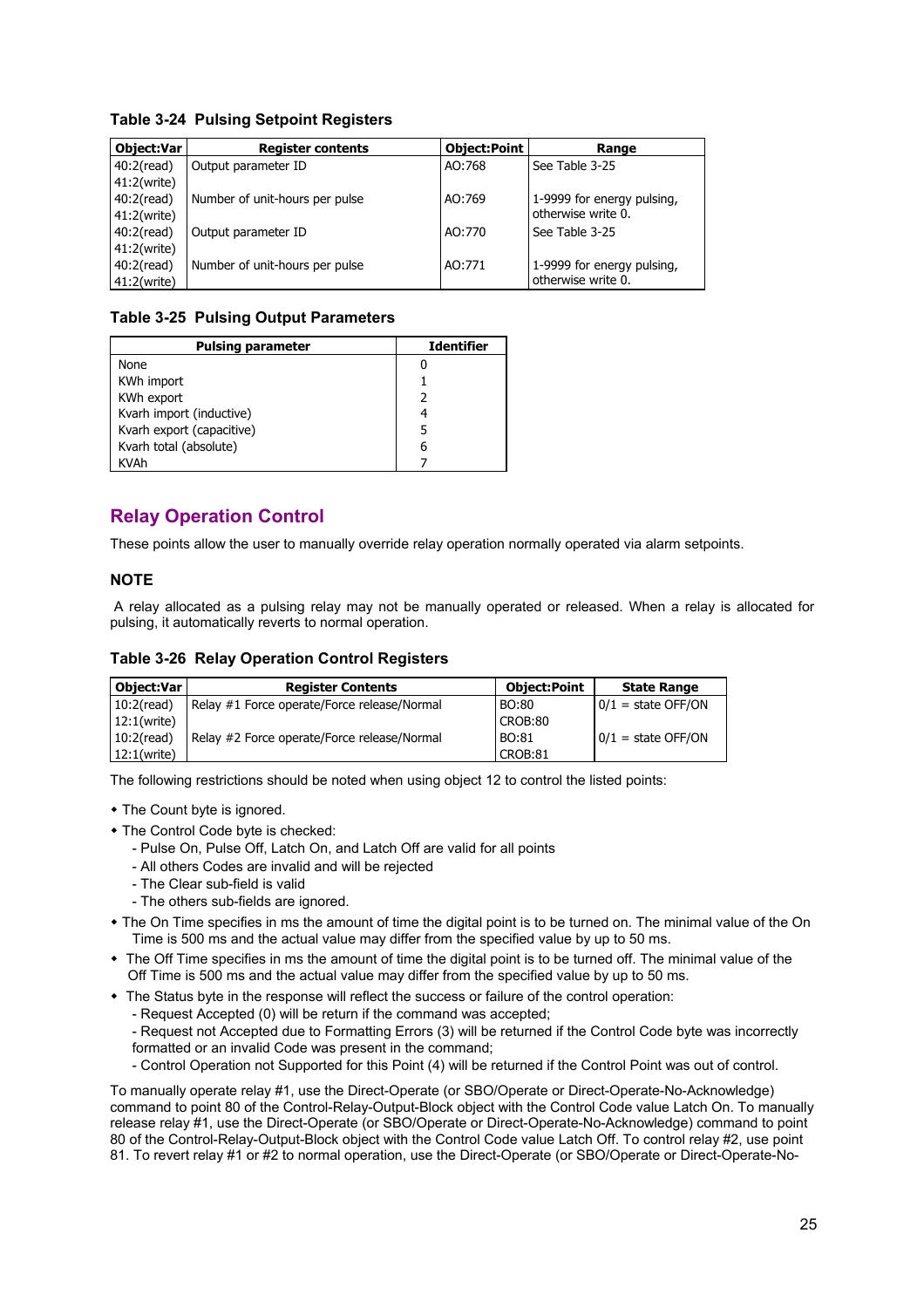Acknowledge) command to the correspondent point of the Control-Relay-Output-Block object with the Control Code value Null Operation and Clear sub-field set to 1.

## <span id="page-25-0"></span>**Pulse Counter Setup**

| Table 3-27 Pulse Counter Register (available in the PM172E) |
|-------------------------------------------------------------|
|-------------------------------------------------------------|

| Counter      | Setup registers (see Table 3-28) |
|--------------|----------------------------------|
| Counter $#1$ | 832-833                          |
| Counter #2   | 834-835                          |
| Counter $#3$ | 836-837                          |
| Counter #4   | 838-839                          |

#### **Table 3-28 Pulse Counter Setup Registers**

| <b>Object:Var</b> | <b>Register contents</b>                | <b>Object:Point</b> | Range          |
|-------------------|-----------------------------------------|---------------------|----------------|
| $40:2$ (read)     | Associated digital input ID             | AO:832              | See Table 3-29 |
| 41:2(write)       |                                         |                     |                |
| $40:2$ (read)     | Scale factor (number of units per input | AO:833              | 1-9999         |
| 41:2(write)       | pulse)                                  |                     |                |
| $\cdots$          | $\cdots$                                | $\cdots$            | $\cdots$       |
| $40:2$ (read)     | Associated digital input ID             | AO:838              | See Table 3-29 |
| 41:2(write)       |                                         |                     |                |
| $40:2$ (read)     | Scale factor (number of units per input | AO:839              | 1-9999         |
| 41:2(write)       | pulse)                                  |                     |                |

### **Table 3-29 Pulsing Output Parameters**

| Discrete input     | <b>Identifier</b> |
|--------------------|-------------------|
| Not allocated      |                   |
| Digital input $#1$ |                   |
| Digital input #2   |                   |
|                    |                   |

## <span id="page-25-1"></span>**Class 0 Point Assignment**

These registers allow the user to change the assignments of the DNP points for the Class 0 polling response.

#### **Table 3-30 Class 0 Assignment Register Groups**

| <b>Groups</b> | <b>Points</b> |
|---------------|---------------|
| Group $#1$    | 1152-1154     |
| Group $#2$    | 1155-1157     |
|               |               |
| Group #32     | 1245-1247     |

#### **Table 3-31 Class 0 Point Assignment Setup Registers**

| <b>Group</b> | <b>Object:Var</b> | <b>Register Contents</b>        | <b>Object: Point</b> | Range/scale                         |
|--------------|-------------------|---------------------------------|----------------------|-------------------------------------|
|              | #1 $40:1$ (read)  | <b>DNP Object and Variation</b> | AO:1152              | See Table 3-32                      |
|              | $41:1$ (write)    |                                 |                      |                                     |
|              | $40:1$ (read)     | DNP Point number                | AO:1153              | $0 - 65535$                         |
|              | 41:1(write)       |                                 |                      |                                     |
|              | $40:1$ (read)     | Number of the DNP points        | AO:1154              | $\geq$ 1 if point number is correct |
|              | $41:1$ (write)    |                                 |                      |                                     |
|              | #2 40:1(read)     | DNP Object and Variation        | AO:1155              | See Table 3-32                      |
|              | $41:1$ (write)    |                                 |                      |                                     |
|              | $40:1$ (read)     | DNP Point number                | AO:1156              | $0 - 65535$                         |
|              | 41:1(write)       |                                 |                      |                                     |
|              | $40:1$ (read)     | Number of the DNP points        | AO:1157              | $\geq$ 1 if point number is correct |
|              | 41:1(write)       |                                 |                      |                                     |
| $\cdots$     | #32 40:1(read)    | <br>DNP Object and Variation    | <br>AO:1245          | See Table 3-32                      |
|              | 41:1(write)       |                                 |                      |                                     |
|              | $40:1$ (read)     | DNP Point number                | AO:1246              | $0 - 65535$                         |
|              | $41:1$ (write)    |                                 |                      |                                     |
|              |                   |                                 |                      |                                     |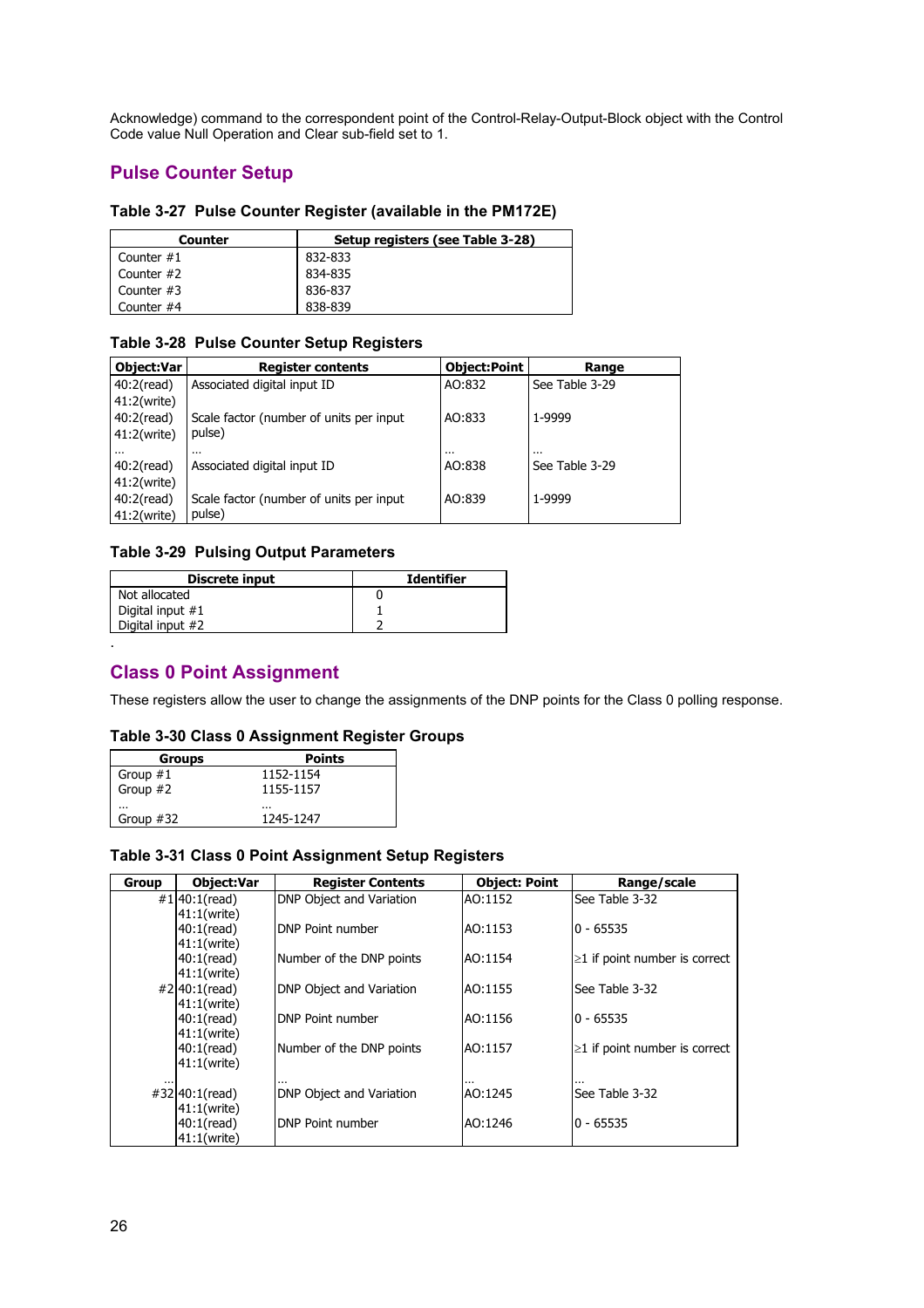| Group | <b>Object:Var</b> | <b>Register Contents</b> | <b>Object: Point</b> | Range/scale                         |
|-------|-------------------|--------------------------|----------------------|-------------------------------------|
|       | $40:1$ (read)     | Number of the DNP points | AO:1247              | $\geq 1$ if point number is correct |
|       | 41:1(write)       |                          |                      |                                     |

## **Table 3-32 DNP Read Objects to Assign to Class 0**

| No.            | <b>Object &amp; Variation</b> | Code               |             |  |
|----------------|-------------------------------|--------------------|-------------|--|
|                |                               | <b>Hexadecimal</b> | Decimal $1$ |  |
| 1              | Analog Input 30:01            | 0x1E01             | 7681        |  |
| $\overline{2}$ | Analog Input 30:02            | 0x1E02             | 7682        |  |
| 3              | Analog Input 30:03            | 0x1E03             | 7683        |  |
| 4              | Analog Input 30:04            | 0x1E04             | 7684        |  |
| 5              | Analog Output 40:01           | 0x2801             | 10241       |  |
| 6              | Analog Output 40:02           | 0x2802             | 10242       |  |
| 7              | Binary Input 01:01            | 0x0101             | 257         |  |
| 8              | Binary Input 01:02            | 0x0102             | 258         |  |
| 9              | Binary Output 10:01 2         | 0x0A01             | 2561        |  |
| 10             | Binary Output Status 10:02    | 0x1002             | 4098        |  |
| 11             | Binary Counter 20:01          | 0x1401             | 5121        |  |
| 12             | Binary Counter 20:02          | 0x1402             | 5122        |  |
| 13             | Binary Counter 20:05          | 0x1405             | 5125        |  |
| 14             | Binary Counter 20:06          | 0x1406             | 5126        |  |
| 15             | Frozen Counter 21:01          | 0x1501             | 5377        |  |
| 16             | Frozen Counter 21:02          | 0x1502             | 5378        |  |
| 17             | Frozen Counter 21:05          | 0x1505             | 5381        |  |
| 18             | Frozen Counter 21:06          | 0x1506             | 5382        |  |
| 19             | Frozen Counter 21:09          | 0x1509             | 5385        |  |
| 20             | Frozen Counter 21:10          | 0x150A             | 5386        |  |

<sup>1</sup> The decimal value is calculated as Object  $\times$  256 + Variation.

2 Available starting with F/W Version 4.88.3 or later.

Example: Analog Input object 30, variation 03 is calculated as  $30 \times 256 + 3 = 7683$ .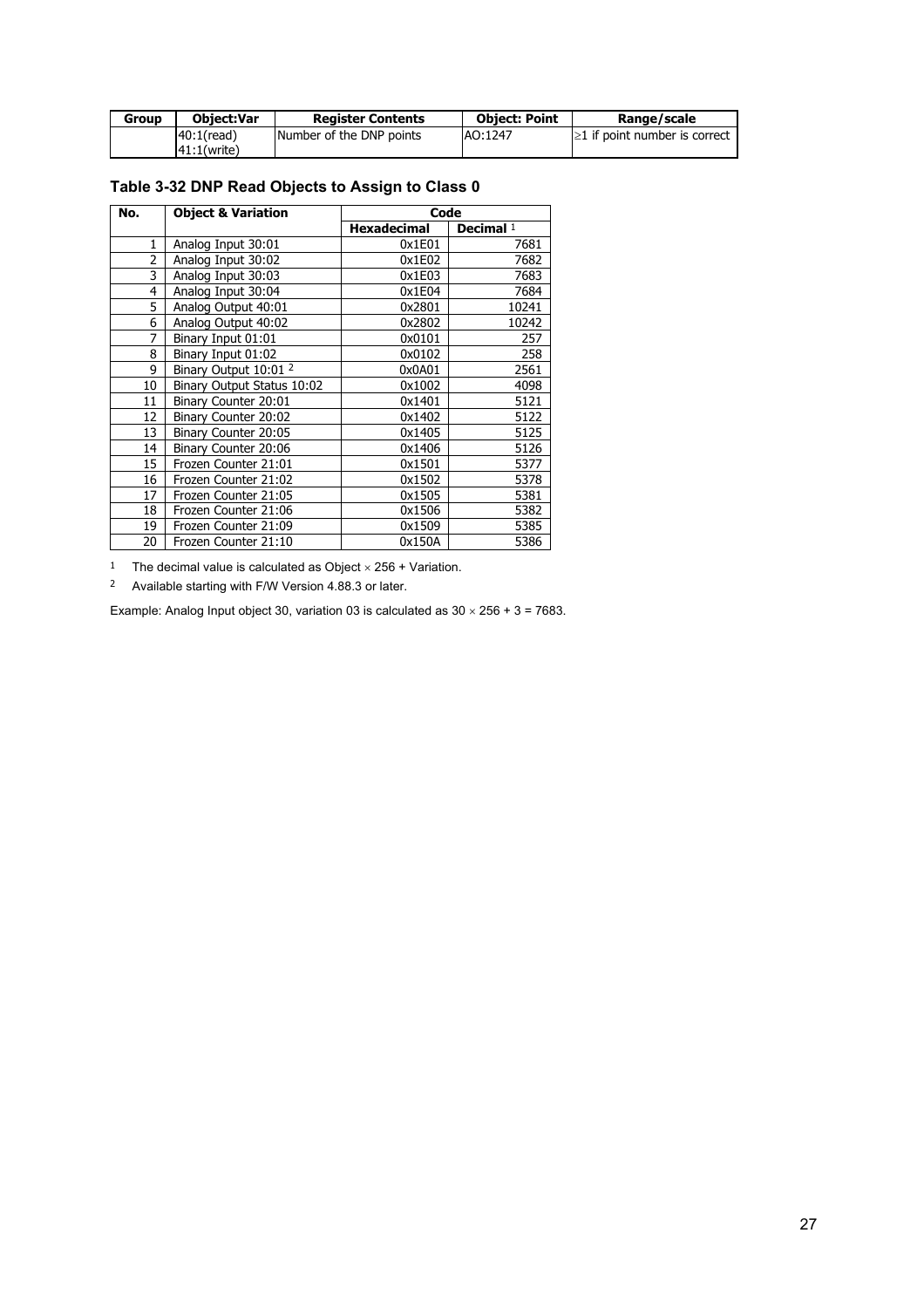## **Appendix A DNP Application Messages**

<span id="page-27-0"></span>The Powermeter is a DNP IED responding to external DNP Master requests. Table A-1 describes the Series PM172 application level responses to external requests, including object variations, functions, codes and qualifiers supported by the instrument. The object and formats are detailed in the DNP Basic 4 Documentation Set.

#### **Table A-1 Application Responses**

|     | <b>Object</b>  |                                           | <b>Request</b>          |                          | <b>Response</b>         |                         |
|-----|----------------|-------------------------------------------|-------------------------|--------------------------|-------------------------|-------------------------|
| Obj | Var            | <b>Description</b>                        | <b>Function</b><br>Code | Qualifier<br><b>Code</b> | <b>Function</b><br>Code | Qualifier<br>Code       |
| 01  | 0              | Single Bit Binary Input                   | 1                       | B                        | 129                     | 01                      |
| 01  | 1              | Single Bit Binary Input                   | 1                       | A                        | 129                     | C                       |
| 01  | $\overline{2}$ | Binary Input with Status                  | 1                       | A                        | 129                     | $\overline{\mathsf{C}}$ |
| 02  | 0              | Binary Input Change                       | 1                       | 06                       | 129                     | 17,28                   |
| 02  | $\mathbf{1}$   | Binary Input Change without Time          | 1                       | 07,08                    | 129                     | 17,28                   |
| 02  | 2              | Binary Input Change with Time             | 1                       | 07,08                    | 129                     | 17,28                   |
| 10  | $\bf{0}$       | <b>Binary Output</b>                      | 1                       | B                        | 129                     | 01                      |
| 10  | $\overline{2}$ | <b>Binary Output Status</b>               | 1                       | A                        | 129                     | C                       |
| 12  | $\mathbf{1}$   | Control Relay Output Block                | 3,4,5                   | A                        | 129                     | $\overline{\mathsf{c}}$ |
| 12  | 1              | Control Relay Output Block                | 6                       | A                        | None                    | N/A                     |
| 20  | 0              | <b>Binary Counter</b>                     | 1,                      | B                        | 129                     | 01                      |
|     |                |                                           | 7,9,                    | B                        | 129                     | N/R                     |
|     |                |                                           | 8,10                    | B                        | 129                     | N/A                     |
| 20  | 1              | 32-bit Binary Counter                     | 1                       | A                        | 129                     | C                       |
| 20  | 2              | 16-bit Binary Counter                     | 1                       | A                        | 129                     | $\overline{\mathsf{C}}$ |
| 20  | 5              | 32-bit Binary Counter without flag        | 1                       | A                        | 129                     | $\overline{\mathsf{C}}$ |
| 20  | 6              | 16-bit Binary Counter without flag        | 1                       | A                        | 129                     | C                       |
| 21  | 0              | Frozen Counter                            | 1                       | B                        | 129                     | 01                      |
| 21  | $\mathbf{1}$   | 32-bit Frozen Counter                     |                         |                          |                         |                         |
| 21  | 2              | 16-bit Frozen Counter                     |                         |                          |                         |                         |
| 21  | 5              | 32-bit Frozen Counter with time of freeze |                         |                          |                         |                         |
| 21  | 6              | 16-bit Frozen Counter with time of freeze |                         |                          |                         |                         |
| 21  | 9              | 32-bit Frozen Counter without flag        |                         |                          |                         |                         |
| 21  | 10             | 16-bit Frozen Counter without flag        |                         |                          |                         |                         |
| 22  | 0              | Counter Change Event                      | 1                       | 06                       | 129                     | 17                      |
| 22  | $\mathbf{1}$   | 32-bit Counter Change Event without Time  | 1                       | 07,08                    | 129                     | 17                      |
| 22  | $\overline{2}$ | 16-bit Counter Change Event without Time  | 1                       | 07,08                    | 129                     | 17                      |
| 22  | 5              | 32-bit Counter Change Event with Time     | $\mathbf{1}$            | 07,08                    | 129                     | 17                      |
| 22  | 6              | 16-bit Counter Change Event with Time     | 1                       | 07,08                    | 129                     | 17                      |
| 30  | 0              | Analog Input (respond like 30:3)          | 1                       | B                        | 129                     | 01                      |
| 30  | $\overline{1}$ | 32-bit Analog Input                       | $\mathbf{1}$            | A                        | 129                     | $\overline{\mathsf{C}}$ |
| 30  | 2              | 16-bit Analog Input                       | 1                       | A                        | 129                     | C                       |
| 30  | 3              | 32-bit Analog Input without flag          | 1                       | A                        | 129                     | C                       |
| 30  | 4              | 16-bit Analog Input without flag          | 1                       | A                        | 129                     | $\overline{\mathsf{C}}$ |
| 32  | 0              | Analog Change Event                       | $\mathbf{1}$            | 06                       | 129                     | 17                      |
| 32  | $\mathbf{1}$   | 32-bit Analog Change Event without Time   | 1                       | $\overline{0}$ 7,08      | 129                     | 17                      |
| 32  | $\overline{2}$ | 16-bit Analog Change Event without Time   | 1                       | 07,08                    | 129                     | 17                      |
| 32  | $\overline{3}$ | 32-bit Analog Change Event with Time      | $\mathbf{1}$            | 07,08                    | 129                     | 17                      |
| 32  | $\overline{4}$ | 16-bit Analog Change Event with Time      | 1                       | 07,08                    | 129                     | 17                      |
| 40  | 0              | Analog Output Status (respond like 40:1)  | $\mathbf{1}$            | B                        | 129                     | 01                      |
| 40  | 1              | 32-bit Analog Output Status               | 1                       | A                        | 129                     | $\mathsf{C}$            |
| 40  | $\overline{2}$ | 16-bit Analog Output Status               | 1                       | A                        | 129                     | $\overline{\mathsf{C}}$ |
| 41  | 1              | 32-bit Analog Output Block                | 3,4,5                   | A                        | 129                     | $\mathsf C$             |
| 41  | 2              | 16-bit Analog Output Block                | 3,4,5                   | A                        | 129                     | $\mathsf{C}$            |
| 41  | 1              | 32-bit Analog Output Block                | 6                       | A                        | None                    | N/A                     |
| 41  | 2              | 16-bit Analog Output Block                | $\overline{6}$          | A                        | None                    | N/A                     |
| 50  | 1              | Time and Date 1                           | 1,2                     | A                        | 129                     | C                       |
| 60  | 1              | Class 0                                   | 1                       | B                        | 129                     | 01                      |
| 60  | $\overline{2}$ | Class 1                                   | 1                       | 06,07,08                 | 129                     | 17                      |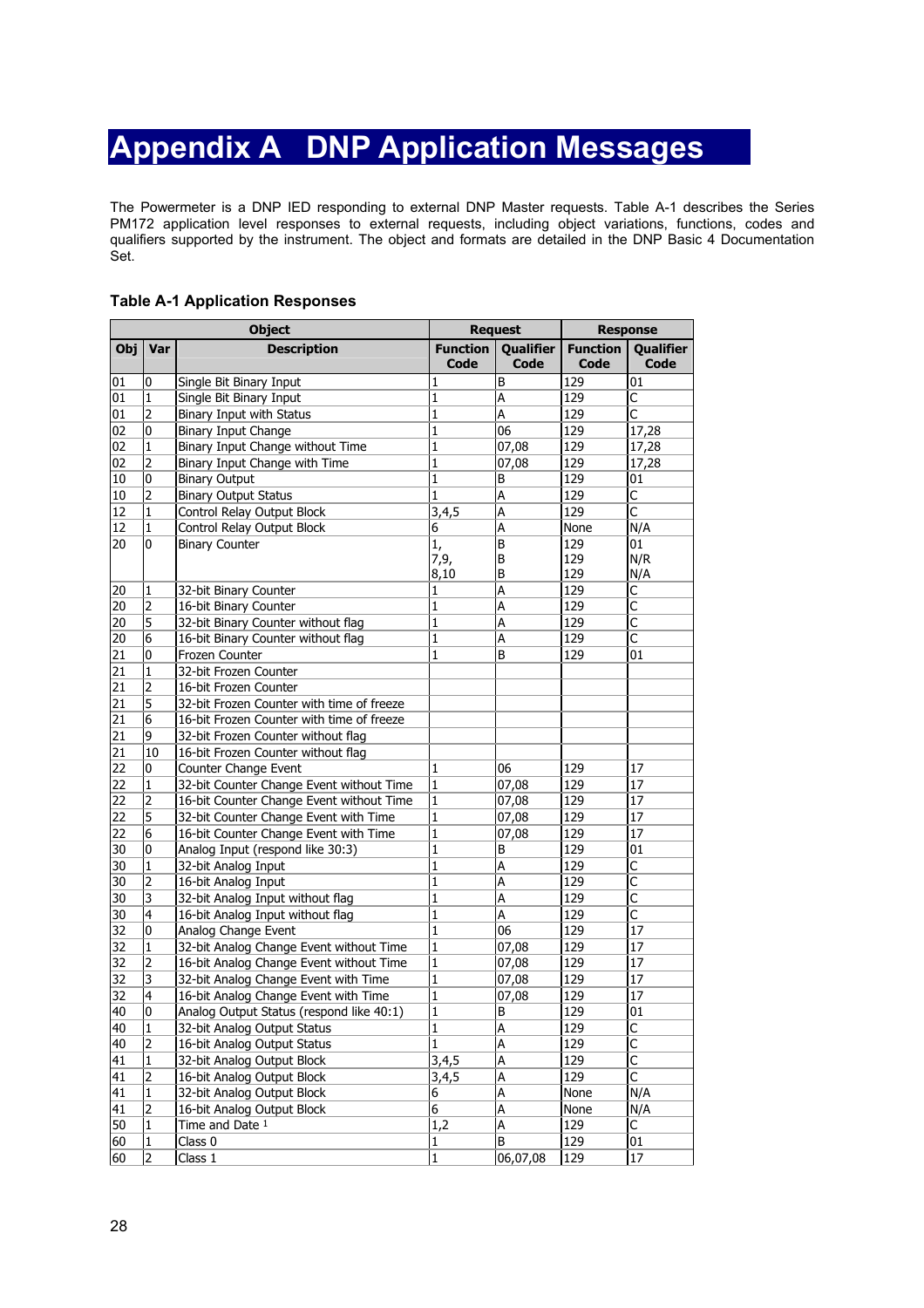|     | <b>Object</b> |                                               | <b>Request</b>          |                          | <b>Response</b>         |                          |
|-----|---------------|-----------------------------------------------|-------------------------|--------------------------|-------------------------|--------------------------|
| Obj | Var           | <b>Description</b>                            | <b>Function</b><br>Code | <b>Qualifier</b><br>Code | <b>Function</b><br>Code | <b>Qualifier</b><br>Code |
| 60  |               | Class 2                                       |                         | 06,07,08                 | 129                     |                          |
| 60  |               | Class 3                                       |                         | 06,07,08                 | 129                     | 17                       |
| 80  |               | Internal indication 2                         |                         |                          | 129                     |                          |
| N/A | N/A           | Cold Restart <sup>3</sup> (respond Obj. 52:2) | 13                      | N/A                      | 129                     | 07                       |
| N/A | N/A           | Delay Measurement (respond Obj. 52:2)         | 23                      | N/A                      | 129                     | 07                       |

 $1$  For this object, the quantity specified in the request must be exactly 1or an index of 0, as there is only one instance of this object defined in the instrument.

2 For this object, the qualifier code must specify an index 7 only.

3 Respond with time object 50 variation 2 indicating time until instrument availability.

Qualifier Hex Codes for each category:

A - 00,01,03,04,07,17,27,08,18,28

B - 06 only

C - Qualifier echo

D - 00,01,03,04,17,27,18,28

N/A - Not Available

N/R - Null Response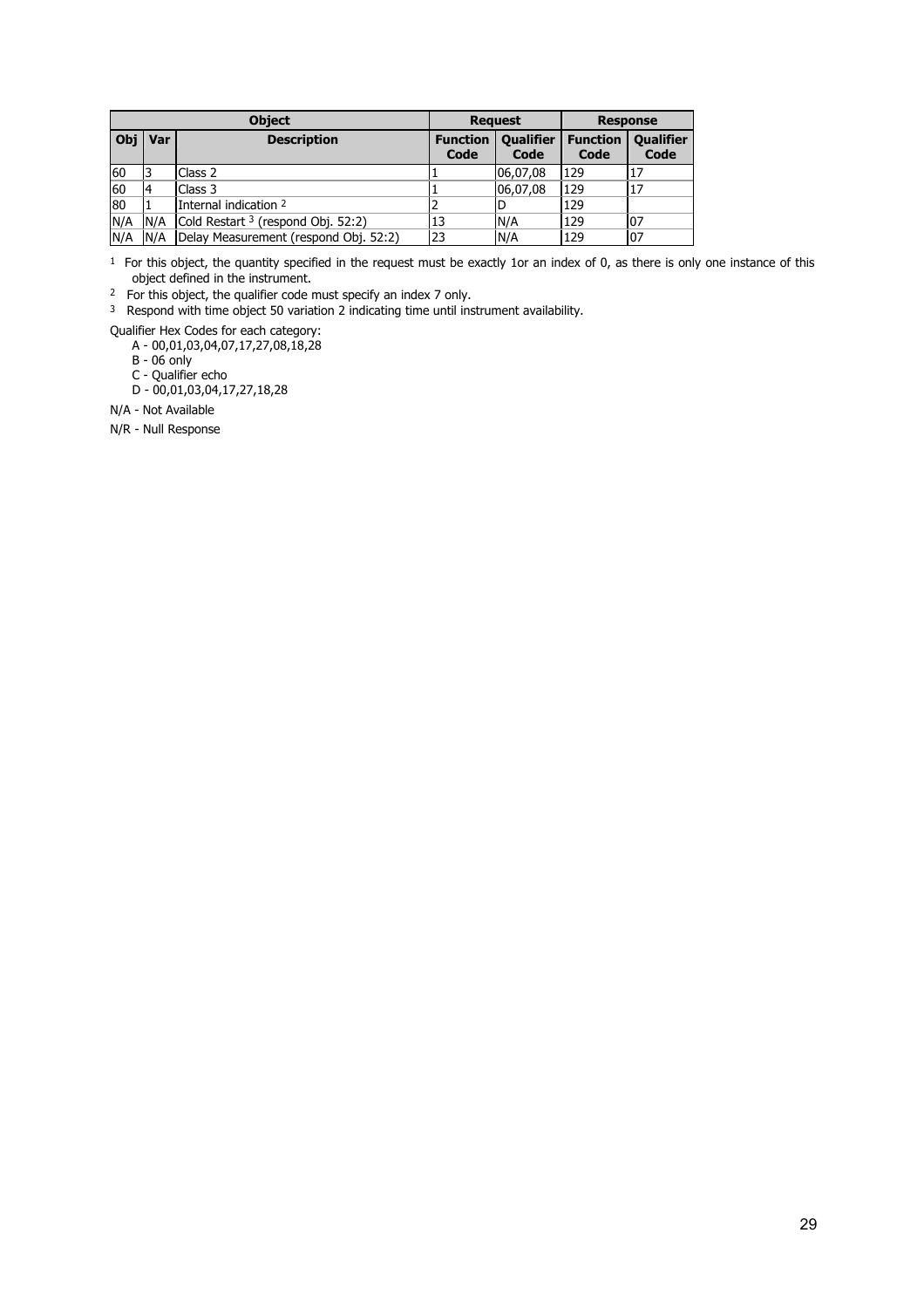## **Appendix B DNP Device Profile**

<span id="page-29-0"></span>

| DNP3-2000                                                                                                                                                                                                                                                                                                                                                     |                               |                                                       |                                                                             |  |
|---------------------------------------------------------------------------------------------------------------------------------------------------------------------------------------------------------------------------------------------------------------------------------------------------------------------------------------------------------------|-------------------------------|-------------------------------------------------------|-----------------------------------------------------------------------------|--|
| <b>DEVICE PROFILE DOCUMENT</b>                                                                                                                                                                                                                                                                                                                                |                               |                                                       |                                                                             |  |
|                                                                                                                                                                                                                                                                                                                                                               |                               |                                                       | This document must be accompanied by a table having the following headings: |  |
| <b>Object Group</b>                                                                                                                                                                                                                                                                                                                                           | <b>Request Function Codes</b> |                                                       | <b>Response Function Codes</b>                                              |  |
| Object Variation                                                                                                                                                                                                                                                                                                                                              | <b>Request Qualifiers</b>     |                                                       | <b>Response Qualifiers</b>                                                  |  |
| Object Name (optional)                                                                                                                                                                                                                                                                                                                                        |                               |                                                       |                                                                             |  |
| Vendor Name: SATEC Ltd.                                                                                                                                                                                                                                                                                                                                       |                               |                                                       |                                                                             |  |
| Device Name: Powermeter Series PM172                                                                                                                                                                                                                                                                                                                          |                               |                                                       |                                                                             |  |
| Highest DNP Level Supported:                                                                                                                                                                                                                                                                                                                                  |                               | Device Function:                                      |                                                                             |  |
| For Requests L2                                                                                                                                                                                                                                                                                                                                               |                               | $\Box$ Master $\Box$ Slave                            |                                                                             |  |
| For Responses L2                                                                                                                                                                                                                                                                                                                                              |                               |                                                       |                                                                             |  |
| Instrument supports READ of each object using either all points (Qualifier $= 6$ ) or<br>specific points using qualifier defined in Basic 4 Documentation Set: 00, 01, 03, 04, 07,<br>17, 27, 08, 18, 28. Control Relay Block requires specific parameters described in this<br>manual. Treats range field of qualifier 07 and 08 to mean point range [0N-1]. |                               |                                                       |                                                                             |  |
| Maximum Data Link Frame Size<br>(octets):                                                                                                                                                                                                                                                                                                                     |                               | <b>Maximum Application Fragment Size</b><br>(octets): |                                                                             |  |
| Transmitted 292                                                                                                                                                                                                                                                                                                                                               |                               | Transmitted                                           | 2048                                                                        |  |
| Received<br>292                                                                                                                                                                                                                                                                                                                                               |                               | Received                                              | 249                                                                         |  |
| Maximum Data Link Re-tries:                                                                                                                                                                                                                                                                                                                                   |                               | Maximum Application Layer Re-tries:                   |                                                                             |  |
| $\blacksquare$ None                                                                                                                                                                                                                                                                                                                                           |                               | $\blacksquare$ None                                   |                                                                             |  |
| $\Box$ Fixed at                                                                                                                                                                                                                                                                                                                                               |                               | $\square$ Configurable, range to                      |                                                                             |  |
| $\square$ Configurable, range $\square$ to                                                                                                                                                                                                                                                                                                                    |                               | (Fixed is not permitted)                              |                                                                             |  |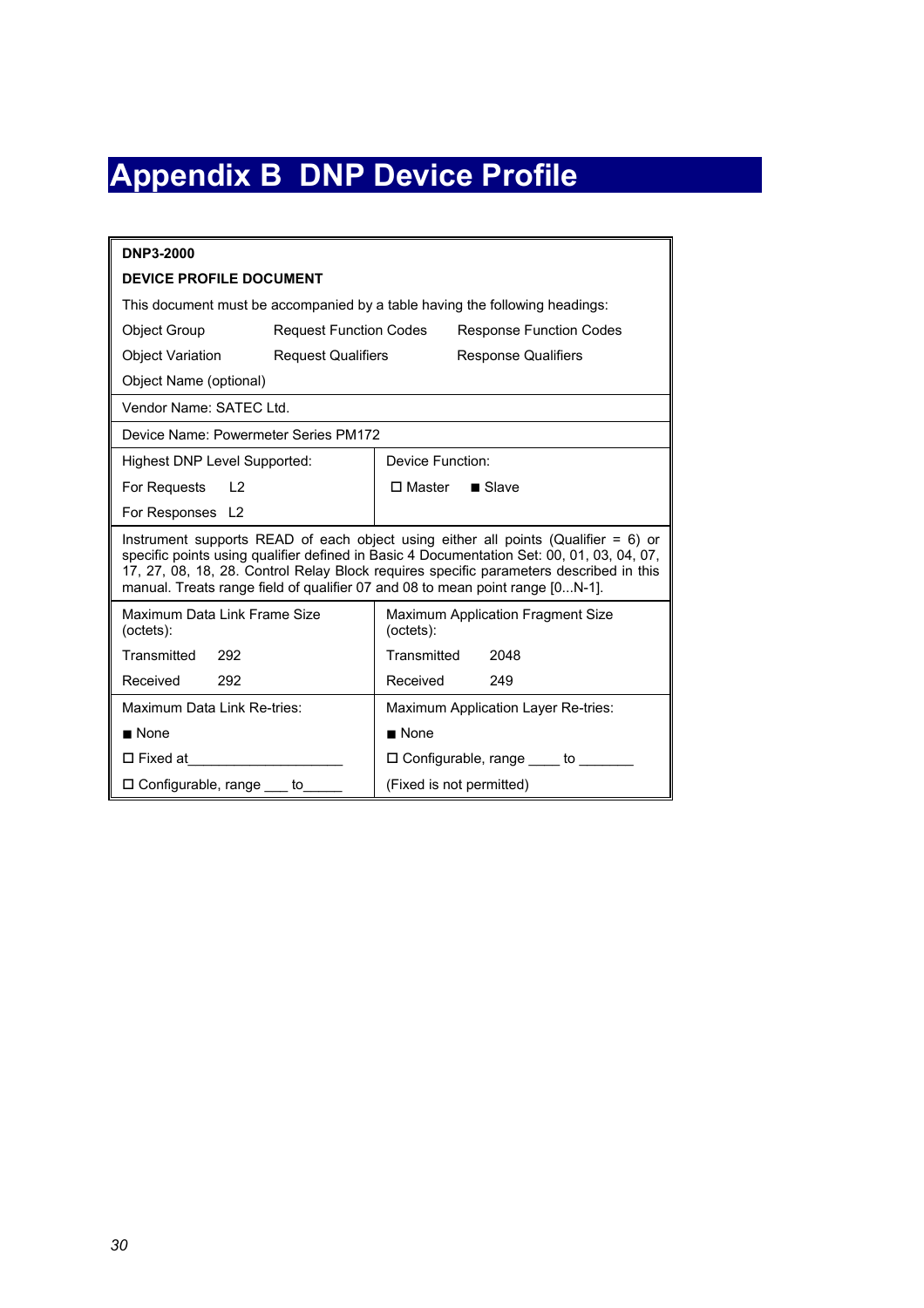Device Profile Document (continued)

| Requires Data Link Layer Confirmation:                                         |                                                                                              |  |  |  |  |
|--------------------------------------------------------------------------------|----------------------------------------------------------------------------------------------|--|--|--|--|
| $\blacksquare$ Never                                                           |                                                                                              |  |  |  |  |
| $\Box$ Always                                                                  |                                                                                              |  |  |  |  |
| $\square$ Sometimes                                                            |                                                                                              |  |  |  |  |
|                                                                                |                                                                                              |  |  |  |  |
| Requires Application Layer Confirmation:                                       |                                                                                              |  |  |  |  |
| $\square$ Never                                                                |                                                                                              |  |  |  |  |
| $\Box$ Always (not recommended)                                                |                                                                                              |  |  |  |  |
|                                                                                | ■ When reporting Event Data (Slave devices only)                                             |  |  |  |  |
|                                                                                | $\Box$ When sending multi-fragment responses (Slave devices only)                            |  |  |  |  |
| $\square$ Sometimes                                                            |                                                                                              |  |  |  |  |
|                                                                                |                                                                                              |  |  |  |  |
| Timeouts while waiting for:                                                    |                                                                                              |  |  |  |  |
|                                                                                | Data Link Confirm ■ None ロ Fixed at ________ ロ Variable ロ Configurable                       |  |  |  |  |
| Complete Appl.<br>Fragment                                                     | ■ None ロ Fixed at ________ ロ Variable ロ Configurable                                         |  |  |  |  |
|                                                                                | Application Confirm $\Box$ None Fixed at $5 \text{ sec}$ $\Box$ Variable $\Box$ Configurable |  |  |  |  |
| Complete Appl.<br>Response                                                     | ■ None ロ Fixed at ________ ロ Variable ロ Configurable                                         |  |  |  |  |
| <b>Others</b>                                                                  |                                                                                              |  |  |  |  |
| Timeouts between fragments of the multi-fragment responses. Configurable:      |                                                                                              |  |  |  |  |
| 50-500 ms (50 ms by default).                                                  |                                                                                              |  |  |  |  |
| Attach explanation if 'Variable' or 'Configurable' was checked for any timeout |                                                                                              |  |  |  |  |

## Device Profile Document (continued)

| Sends/Executes Control Operations: |                                          |                                                           |  |  |
|------------------------------------|------------------------------------------|-----------------------------------------------------------|--|--|
| <b>WRITE Binary Outputs</b>        | $\blacksquare$ Never<br>$\square$ Always | $\square$ Sometimes<br>$\Box$ Configurable                |  |  |
| SELECT/OPERATE                     | $\Box$ Never Always                      | $\Box$ Sometimes<br>$\Box$ Configurable                   |  |  |
| DIRECT OPFRATE                     | $\Box$ Never Always                      | $\Box$ Sometimes<br>$\Box$ Configurable                   |  |  |
| DIRECT OPFRATE -                   |                                          |                                                           |  |  |
| NO ACK                             | $\Box$ Never Always                      | $\Box$ Sometimes<br>$\Box$ Configurable                   |  |  |
| Count $> 1$                        | $\square$ Always<br>$\blacksquare$ Never | $\Box$ Configurable<br>$\Box$ Sometimes                   |  |  |
| Pulse On                           | $\Box$ Never $\Box$ Always               | Sometimes $0@$ $\Box$ Configurable                        |  |  |
| Pulse Off                          | $\blacksquare$ Never<br>$\Box$ Always    | $\Box$ Sometimes $\circled{D}$ $\Box$ Configurable        |  |  |
| Latch On                           | $\square$ Never<br>$\Box$ Always         | $\blacksquare$ Sometimes $\oslash$ $\square$ Configurable |  |  |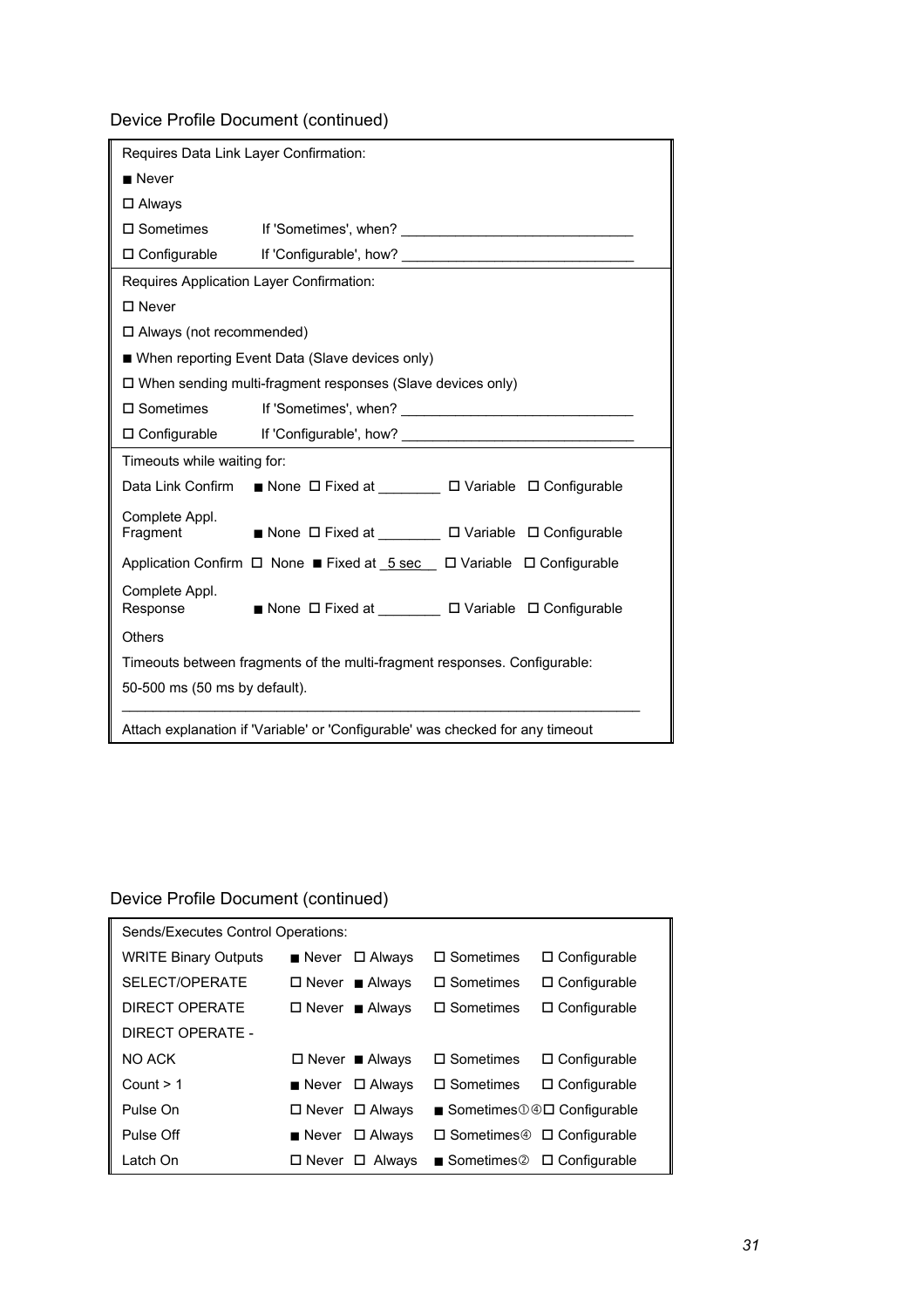| Latch Off                                                                                                                                                                                                                                                                                       | $\Box$ Never $\Box$ Always |  |      |                                                                                                                                                                                                                                             | ■ Sometimes <sup>3</sup> □ Configurable |
|-------------------------------------------------------------------------------------------------------------------------------------------------------------------------------------------------------------------------------------------------------------------------------------------------|----------------------------|--|------|---------------------------------------------------------------------------------------------------------------------------------------------------------------------------------------------------------------------------------------------|-----------------------------------------|
| Queue                                                                                                                                                                                                                                                                                           | Never $\Box$ Always        |  |      | $\square$ Sometimes                                                                                                                                                                                                                         | $\Box$ Configurable                     |
| <b>Clear Queue</b>                                                                                                                                                                                                                                                                              | $\Box$ Never $\Box$ Always |  |      |                                                                                                                                                                                                                                             | Sometimes $\oplus$ $\Box$ Configurable  |
| Select timeout period is configurable : 2s to 30s<br>12 0 used to activate the Reset function associated with points 0 to 21<br><b>3 4 used to control Relays associated with points 80 to 81</b><br>Ø<br><b>3</b> used to reset the self-check alarm registers associated with points 64 to 75 |                            |  |      |                                                                                                                                                                                                                                             |                                         |
| Reports Binary Input Change Events<br>when no specific variation requested:<br>$\square$ Never<br>$\Box$ Only time-tagged<br>$\Box$ Only non-time-tagged<br>■ Configurable to send both, one or the<br>other (attach explanation)                                                               |                            |  | Time | Reports time-tagged Binary Input<br>Change Events when no specific<br>variation requested:<br>$\square$ Never<br>■ Binary Input Change With Time<br>$\square$ Binary Input Change With Relative<br>$\Box$ Configurable (attach explanation) |                                         |